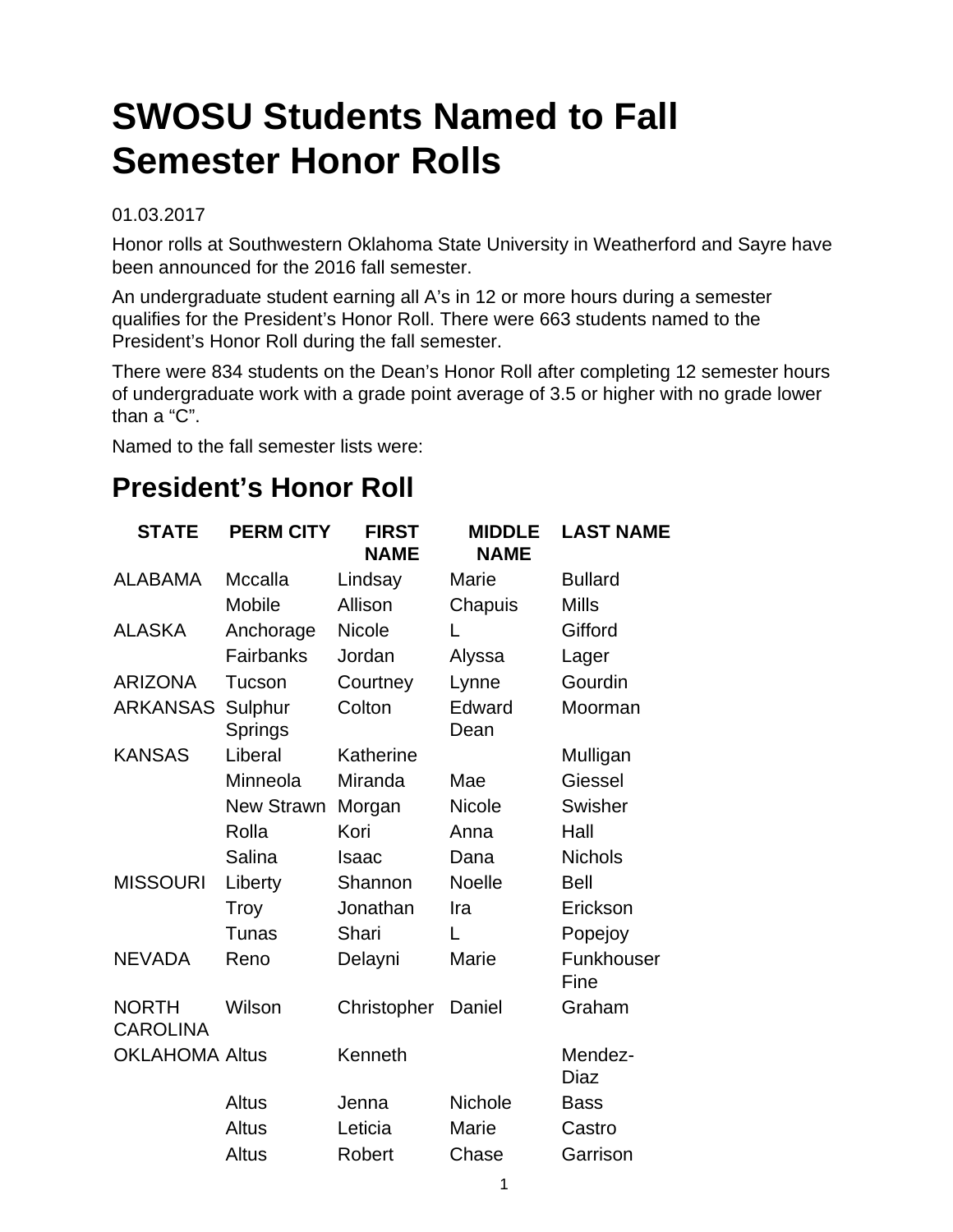| Altus                      | Hannah        | June            | Kelley          |
|----------------------------|---------------|-----------------|-----------------|
| <b>Altus</b>               | Gustavo       | Kennedy         | <b>Martinez</b> |
| Altus                      | <b>Brenda</b> | <b>Berenice</b> | Ortiz           |
| Altus                      | Justyn        | Κ               | <b>Williams</b> |
| Altus-Navajo Rachel        |               | <b>Maire</b>    | Clay            |
| Altus-Navajo Erica         |               |                 | Cornell         |
| Altus-Navajo Kennady       |               | Lee             | House           |
| Altus-Navajo Kinna         |               | Delaney         | Tutten          |
| Amber-<br>Pocassett        | Suzanne       | <b>Michelle</b> | Parker          |
| Amber-<br>Pocassett        | Kaitlyn       | <b>Michele</b>  | <b>Souders</b>  |
| Amber-                     | Maggie        | Dawn            | Treadaway       |
| Pocassett                  |               |                 |                 |
| Apache                     | <b>Bobbi</b>  | Jo              | Loflin          |
| Arapaho                    | Marianne      |                 | Wood            |
| Arapaho-<br><b>Butler</b>  | Kinley        | Denise          | Ford            |
| Arapaho-<br><b>Butler</b>  | Paige         | Ashley          | Poeling         |
| Arapaho-<br><b>Butler</b>  | <b>Isac</b>   | <b>Charles</b>  | Shephard        |
| Arapaho-<br><b>Butler</b>  | Jacob         | Michael         | Steigman        |
| Arapaho-<br><b>Butler</b>  | Ashley        | Marie           | Young           |
| Ardmore                    | Samuel        | <b>Neil</b>     | Allen           |
| Ardmore                    | Shelby        | Danielle        | Dodd            |
| Ardmore                    | Kirsten       | Chyann          | Lucas           |
| Ardmore                    | Savanna       | LaRae           | Mann            |
| Ardmore                    | David         | S               | <b>Tresp</b>    |
| Arkoma                     | Kelsi         | Nicole          | <b>Blue</b>     |
| Arnett                     | Lonna         | Cheyenne        | Parsons         |
| Asher                      | Kayla         | Marie           | <b>Riddle</b>   |
| Atoka                      | Sunni         | Rae             | Daniel          |
| <b>Balko</b>               | <b>Brady</b>  | James           | <b>Burdick</b>  |
| <b>Barstow</b>             | Jillian       | Ryan            | <b>Bakker</b>   |
| <b>Bartlesville</b>        | Jordan        | Lee             | <b>Brashear</b> |
| <b>Bartlesville</b>        | Hailey        | Jane            | <b>Tucker</b>   |
| Beaver                     | <b>Blake</b>  | <b>Ellis</b>    | <b>Bowen</b>    |
| <b>Bethany</b>             | <b>Nicole</b> | Diane           | Ayers           |
| <b>Bethany</b>             | Aleesha       | Marie           | Eidson          |
| Bethany                    | Anthony       | Cole            | Pinion          |
| <b>Binger-Oney Candice</b> |               | Marie           | Anthony         |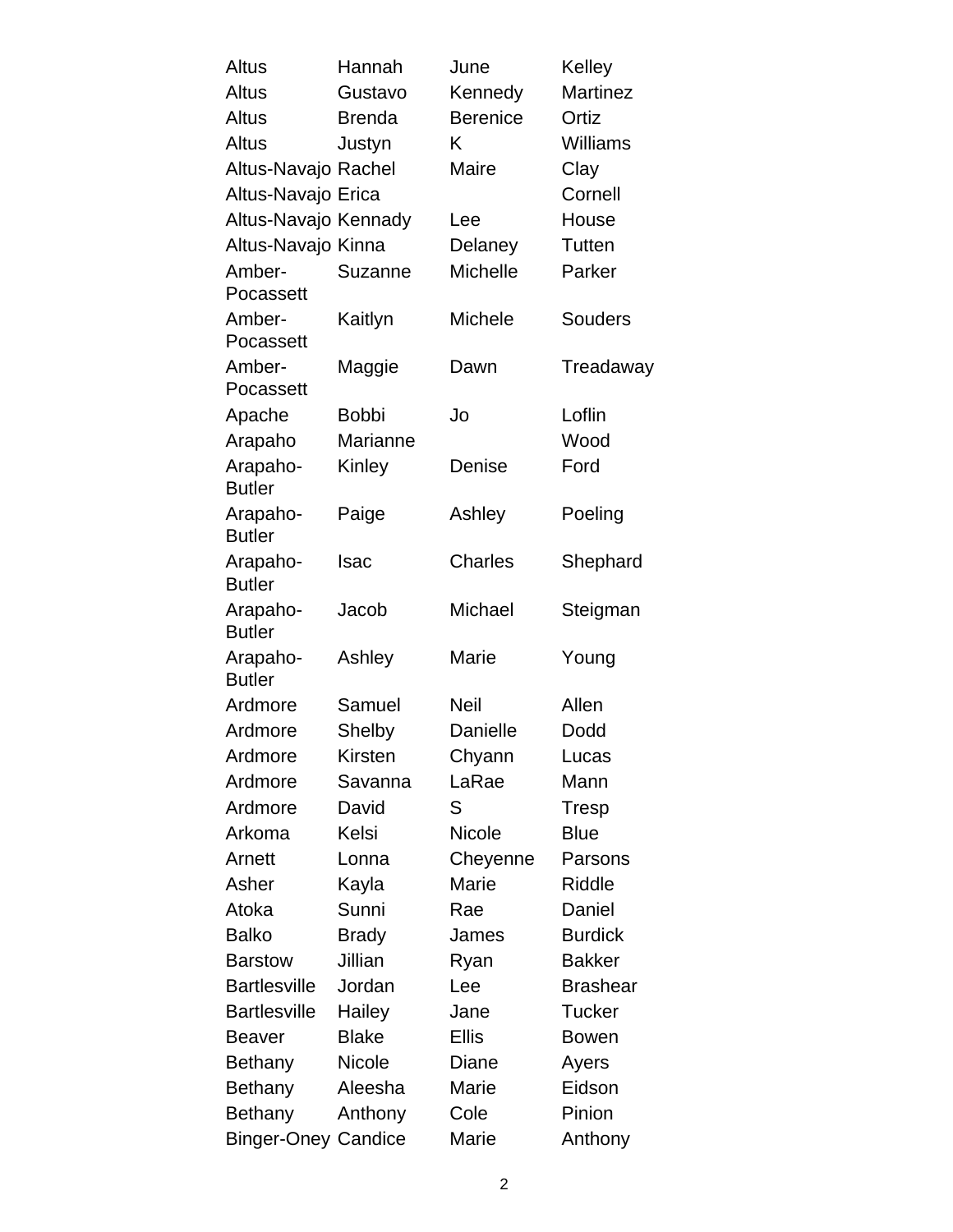| Binger-Oney Jacoby              |                 | D'shane         | Gray            |
|---------------------------------|-----------------|-----------------|-----------------|
| <b>Binger-Oney Karlee</b>       |                 | Jordan          | Rains           |
| <b>Bixby</b>                    | Bethany         | Deann           | Spann           |
| <b>Blanchard</b>                | <b>Brenda</b>   | Yvonne          | Pantoja         |
| <b>Bray-Doyle</b>               | Kamuela         | Kekoa           | Ahuna           |
| <b>Bray-Doyle</b>               | Jacob           | Lee             | <b>Miller</b>   |
| <b>Bray-Doyle</b>               | Gregory         | Lynn            | Perez           |
| <b>Bray-Doyle</b>               | Christopher     | Dale            | Womack          |
| <b>Broken</b><br>Arrow          | Joshua          | Paul            | Thompson        |
| <b>Broken</b><br>Arrow          | <b>Britney</b>  | Cheyenne        | <b>McClure</b>  |
| <b>Broken</b><br>Arrow          | Debra           | Kay             | Hancock         |
| <b>Broken Bow</b>               | Levi            | Cody            | McCullough      |
| <b>Burlington</b>               | Lexi            | Jo              | Clark           |
| <b>Burns Flat-</b><br>Dill City | Tracie          | Lynn            | Diggs           |
| <b>Burns Flat-</b><br>Dill City | Alfred          | Joe             | Van Fossen      |
| <b>Burns Flat-</b><br>Dill City | Trisha          | Jean            | Van Fossen      |
| <b>Butler</b>                   | Satora          | Lorraine        | Johnson         |
| Cache                           | Whitney         | Marie           | Callen          |
| Cache                           | Donald          | Robert          | Kern            |
| Cache                           | Amberlee        | Rhiannon        | Middleton       |
| Cache                           | Savannah        | Rae             | Vaden           |
| Cache                           | Bethany         | Ann             | Weber           |
| Calumet                         | Allison         | Elizabeth       | Eaton           |
| Calumet                         | Kylie           | Diane           | Howard          |
| Calumet                         | Toby            | Gene            | Lawless         |
| Calumet                         | Caroline        | Jeannell        | Morgan          |
| Calumet                         | Trisha          | Lori            | Newby           |
| Canton                          | Taylor          | Elizabeth       | <b>Bromlow</b>  |
| Canton                          | Jordan          | <b>Nichole</b>  | Holsapple       |
| Canute                          | <b>Michelle</b> | <b>Nicole</b>   | <b>Taylor</b>   |
| Carnegie                        | <b>Brooklyn</b> | Michelle        | <b>Bellamy</b>  |
| Carnegie                        | Kasey           | Lynn            | Delk            |
| Carnegie                        | Chaz            | Kenneth         | Hurt            |
| Carnegie                        | <b>Brooks</b>   | Immanuel        | Marshall        |
| Carnegie                        | Cameron         | Edward          | <b>Nix</b>      |
| Cashion                         | Emily           | Miller          | <b>Buchalla</b> |
| Cashion                         | Lauren          | Wylie           | <b>Buchalla</b> |
| Chandler                        | Sarah           | <b>Ruth Ann</b> | Madden          |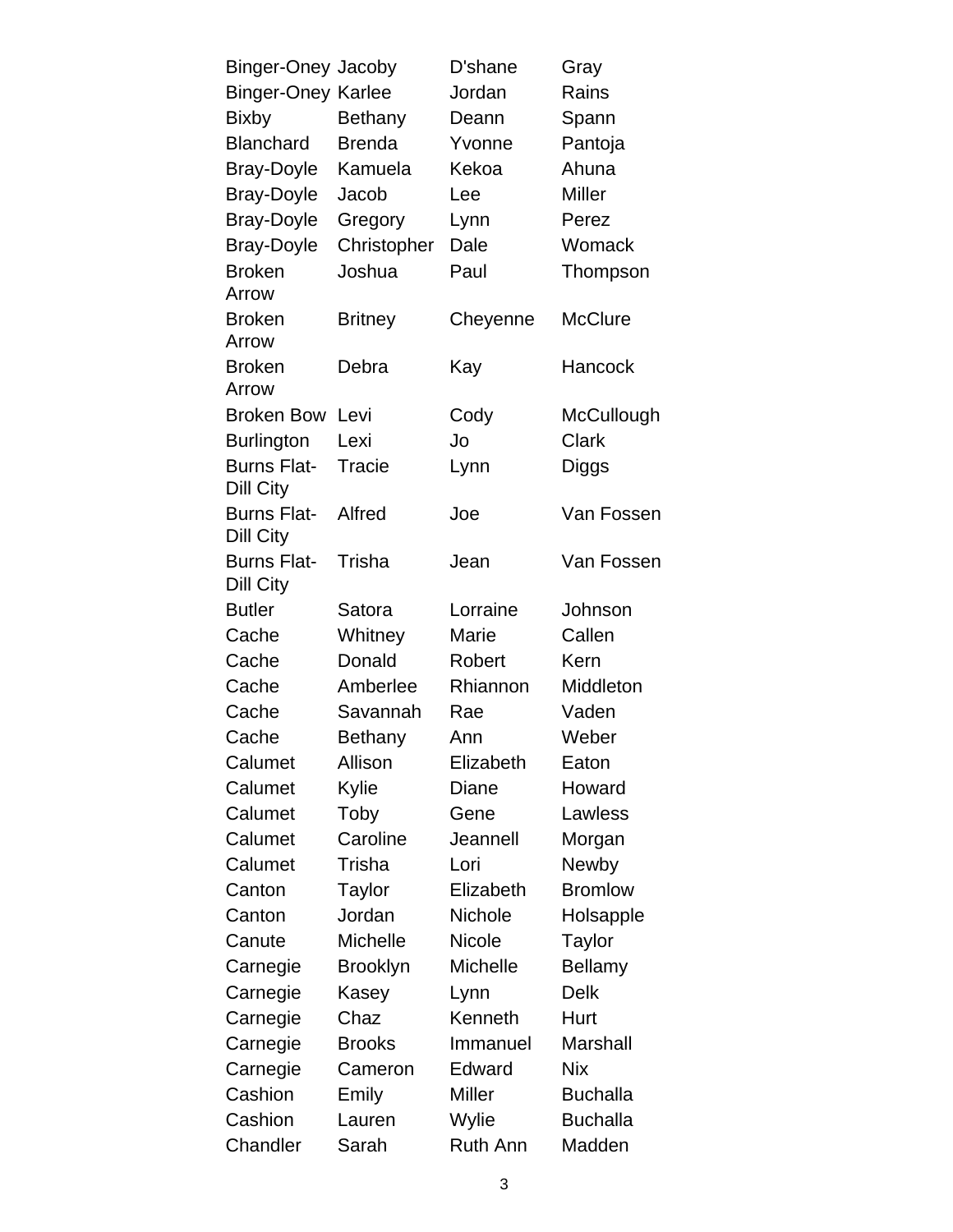| Chandler            | Hannah          | Lee             | <b>Mitchell</b>    |
|---------------------|-----------------|-----------------|--------------------|
| Chattanooga Miranda |                 | Paige           | <b>Hinds</b>       |
| Cherokee            | <b>Stacey</b>   | <b>Brette</b>   | <b>Bailey</b>      |
| Cheyenne            | Connie          | Leigh           | <b>Bentley</b>     |
| Cheyenne            | Samuel          | Eston           | <b>Broadwater</b>  |
| Cheyenne            | Sarah           | Marie           | <b>Broadwater</b>  |
| Cheyenne            | Jade            | Ashley          | Rozell             |
| Chickasha           | Cassandra       | Marie           | Filip              |
| Chickasha           | Shawnee         | Edward          | Jones              |
| Chickasha           | Benjamin        | Austin          | <b>Sanders</b>     |
| Chickasha           | <b>Beverly</b>  | Rose            | Smith              |
| Choctaw             | Rachel          | Ann             | Allen              |
| Choctaw             | Stephanie       | Renee           | <b>Bates</b>       |
| Choctaw             | Lauren          |                 | <b>Fallis</b>      |
| Choctaw             | Raymond         | Emitt           | Leniger            |
| Choctaw             | Jerryd          | P               | Nelson             |
| Choctaw             | <b>Brandon</b>  | Lee             | Roe                |
| Choctaw             | Elizabeth       | Anne            | Sandmann           |
| Claremore           | Katelin         | Ashley          | <b>Bledsoe</b>     |
| Claremore           | <b>Nicholas</b> |                 | <b>Duschel</b>     |
| Claremore           | Krista          | <b>Michelle</b> | Wolfe              |
| Claremore-          | <b>Bailey</b>   | Lane            | McKay              |
| Sequoyah            |                 |                 |                    |
| Clinton             | <b>Briley</b>   | Dalton          | Baca               |
| Clinton             | Jennifer        | Jo              | <b>Barnette</b>    |
| Clinton             | Aleksi          | Nichole         | Cabaniss           |
| Clinton             | Leanna          | <b>Beth</b>     | Cook               |
| Clinton             | Courtney        | Ann             | Ernst              |
| Clinton             | Stephanie       |                 | Estala             |
| Clinton             | <b>Brandon</b>  | Grant           | Lewis              |
| Clinton             | Roxanne         | Devon           | Lewis              |
| Clinton             | Kathy           |                 | <b>Martinez</b>    |
| Clinton             | Jenna           | Rachel          | <b>Milkeraitis</b> |
| Clinton             | Martha          | Jane            | <b>Miller</b>      |
| Clinton             | Caitlyn         | Rose            | Parker             |
| Clinton             | Dasha           | Caylene         | Sawyer             |
| Clinton             | Corvin          | Jay             | Smith              |
| Clinton             | Hien            | Tram            | To                 |
| Clinton             | <b>Bryce</b>    | <b>Bradley</b>  | <b>Wolters</b>     |
| Comanche            | <b>Jennifer</b> | Hayden          | Stephenson         |
| Comanche            | Jacquelyn       | <b>Michelle</b> | Young              |
| Cordell             | <b>Bryce</b>    | Katherine       | Allen              |
| Cordell             | Kelby           | Cole            | Cook               |
| Cordell             | Morgen          | Danae           | Price              |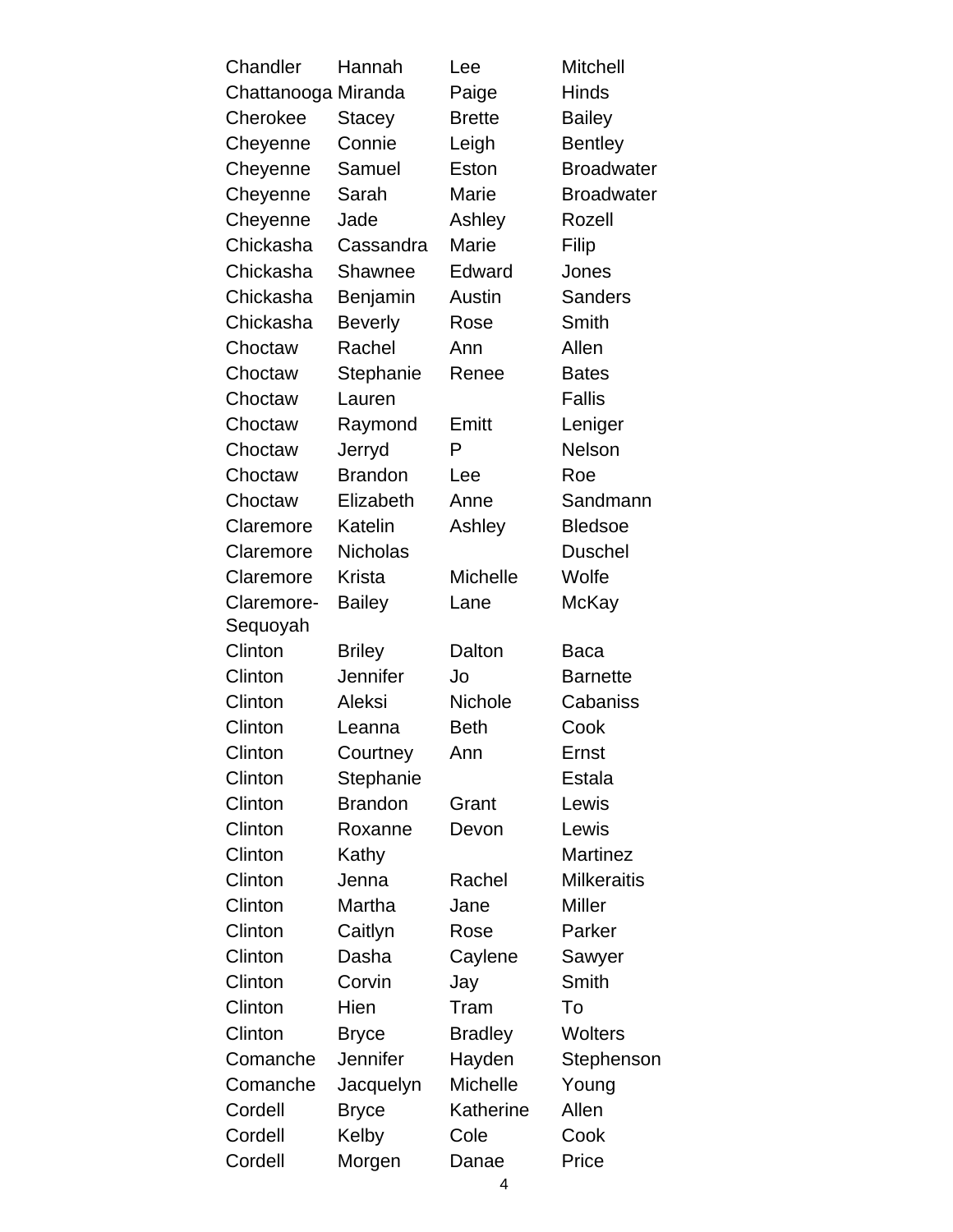| Cordell                     | Allison        | <b>Nicole</b> | <b>Russell</b> |
|-----------------------------|----------------|---------------|----------------|
| Cordell                     | Laci           | Danell        | Stegall        |
| Cordell                     | <b>Stewart</b> | Chase         | <b>Tripp</b>   |
| Corn Bible<br>Academy       | Joel           | Michael       | Kliewer        |
| Covington-<br>Douglas       | Kaitlyn        | Diane         | <b>Bowling</b> |
| Covington-<br>Douglas       | Calli          | <b>Noel</b>   | Kaiser         |
| Coyle                       | Katie          | Elizabeth     | <b>Brake</b>   |
| Davenport                   | Victoria       | Ann           | Stambaugh      |
| Del City                    | Milly          |               | Cox            |
| Depew                       | Chelsea        | Ryan          | Walker         |
| Dewar                       | Keegan         | Adler         | Lytch          |
| Duncan                      | Jake           | Logan         | Gregston       |
| Duncan                      | Jessica        | Dawn          | Haas           |
| Duncan                      | Joshua         | Kent          | Haas           |
| Edmond                      | Sharon         | Kanaga        | Benigar        |
| Edmond                      | Jesse          | Lawrence      | Hadley         |
| Edmond<br><b>Deer Creek</b> | Savanna        | Taylor        | Avants         |
| Edmond<br>Deer Creek        | Emily          | Claire        | Folsom         |
| Edmond<br><b>Deer Creek</b> | <b>Brianne</b> | N             | Kirchgessner   |
| Edmond<br><b>Deer Creek</b> | Austin         | Michael       | Loomis         |
| Edmond<br>Deer Creek        | Kylie          | Anna          | Trujillo       |
| Edmond<br>Memorial          | Katie          | Dee           | Allenbach      |
| Edmond<br>Memorial          | Abbagale       | L             | <b>Bond</b>    |
| Edmond<br>Memorial          | <b>Baili</b>   | Monet         | Gunter         |
| Edmond<br>Memorial          | Shelbey        | N             | <b>Trawick</b> |
| Edmond<br><b>North</b>      | Mandee         | Rachelle      | Davis          |
| Edmond<br><b>North</b>      | Madeline       | Keri          | Kimball        |
| Edmond<br><b>North</b>      | Sheila         |               | Samandi        |
| Edmond<br>Santa Fe          | Kaitlyn        | Marie         | Dillon         |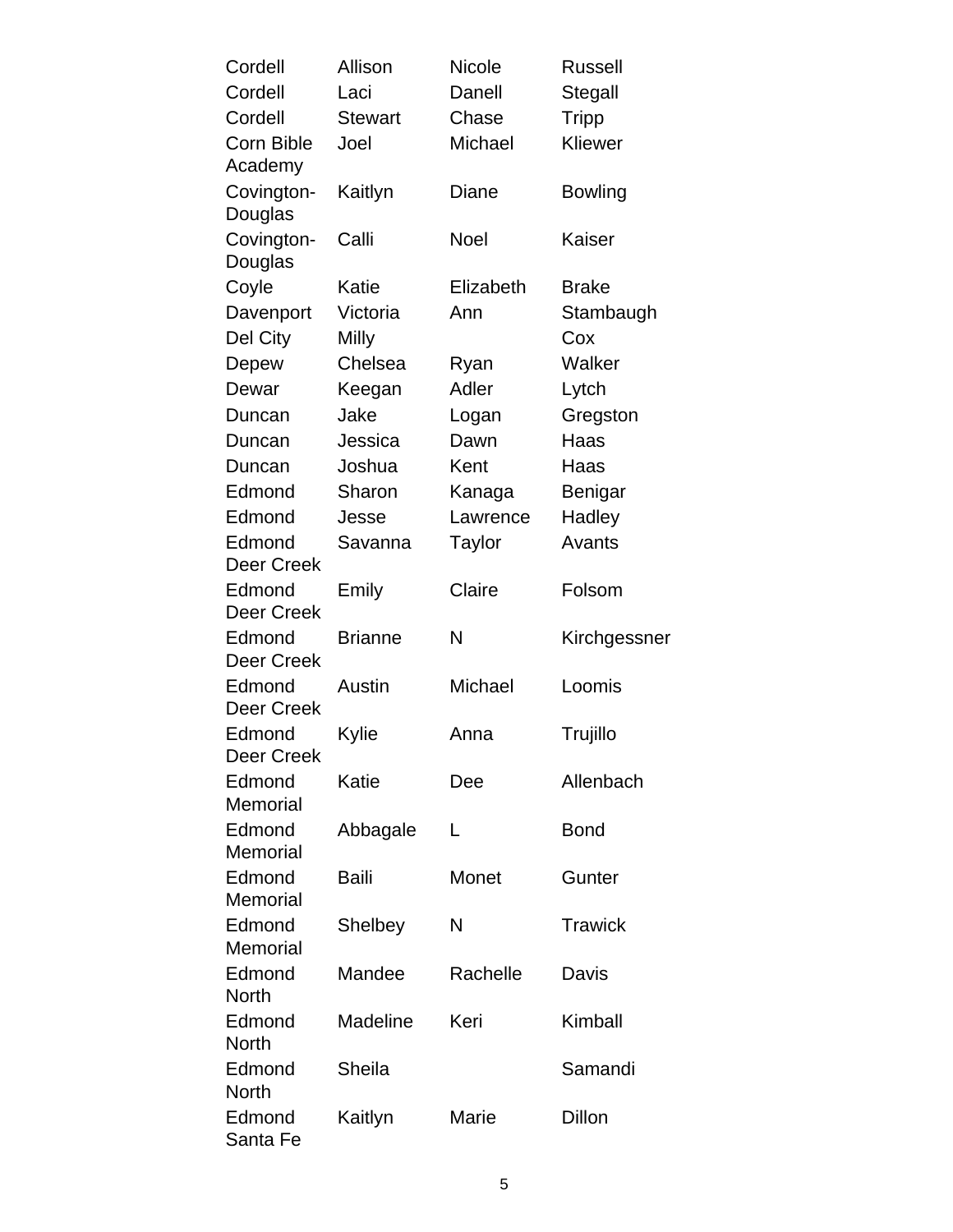| Edmond<br>Santa Fe          | Sarah                    | <b>Nicole</b>      | Gilkerson       |
|-----------------------------|--------------------------|--------------------|-----------------|
| Edmond<br>Santa Fe          | <b>Brittney-hien Nhu</b> |                    | Le              |
| El Reno                     | Ryleigh                  | <b>Blair</b>       | Davis           |
| El Reno                     | Taleigh                  | Gabrielle          | Davis           |
| El Reno                     | Kaysi                    | Michael            | Morrison        |
| El Reno                     | Andrea                   | <b>Nicole</b>      | Ocenar          |
| El Reno                     | Daniel                   | <b>Derek</b>       | Scabby          |
| El Reno                     | Rebecca                  | Mae                | Schweitzer      |
| El Reno                     | <b>Brylee</b>            | Paige              | Vandiver        |
| Elgin                       | Landon                   | Wayne              | <b>Brown</b>    |
| Elgin                       | Daphne                   | <b>Nicole</b>      | <b>Bynum</b>    |
| Elgin                       | Micah                    | S                  | Croke           |
| Elgin                       | <b>Drew</b>              | Danan              | <b>Hilliary</b> |
| Elgin                       | Kyla                     | Jo                 | Plumbtree       |
| Elgin                       | <b>Brooke</b>            | Dawn               | Rankin          |
| Elgin                       | Zane                     | Alan               | Rulon           |
| <b>Elk City</b>             | William                  | <b>Paul Lester</b> | Barr            |
| <b>Elk City</b>             | Amanda                   | Williams           | <b>Brown</b>    |
| <b>Elk City</b>             | David                    | Chantz             | <b>Drake</b>    |
| <b>Elk City</b>             | Macey                    | Lynn               | <b>Fuchs</b>    |
| <b>Elk City</b>             | Paul                     | <b>Theodore</b>    | Gieswein        |
| <b>Elk City</b>             | Mikayla                  | <b>Nicole</b>      | Harrison        |
| <b>Elk City</b>             | Houston                  | VanVacter          | Hill            |
| <b>Elk City</b>             | Destry                   |                    | Kelley          |
| <b>Elk City</b>             | <b>Bailey</b>            | Ann                | Kephart         |
| <b>Elk City</b>             | Rachael                  | Lynn               | Lamar           |
| <b>Elk City</b>             | Jimmy                    | Luke               | Lewallen        |
| <b>Elk City</b>             | <b>Sicily</b>            | <b>Brooke</b>      | McAbee          |
| <b>Elk City</b>             | Kelbie                   | Jan                | Odom            |
| <b>Elk City</b>             | Carlos                   |                    | Ramirez         |
| <b>Elk City</b>             | <b>Brooklyn</b>          | Kaye               | Reed            |
| <b>Elk City</b>             | Marketa                  | Antoinette         | <b>Sanders</b>  |
| <b>Elk City</b>             | <b>Brandon</b>           | Wade               | <b>Schrick</b>  |
| <b>Elk City</b>             | Toni                     | Dene'              | <b>Stowe</b>    |
| <b>Elk City</b>             | Micaelah                 | <b>Brianne</b>     | Thompson        |
| <b>Elk City</b>             | Daniel                   | Lee                | Thompson        |
| <b>Elk City</b>             | Amanda                   | J                  | Volner          |
| <b>Elk City</b>             | Payton                   | Myriah<br>Laguinn  | Wright          |
| Elk City-<br><b>Merritt</b> | Samantha                 | <b>Brooke</b>      | <b>Barnett</b>  |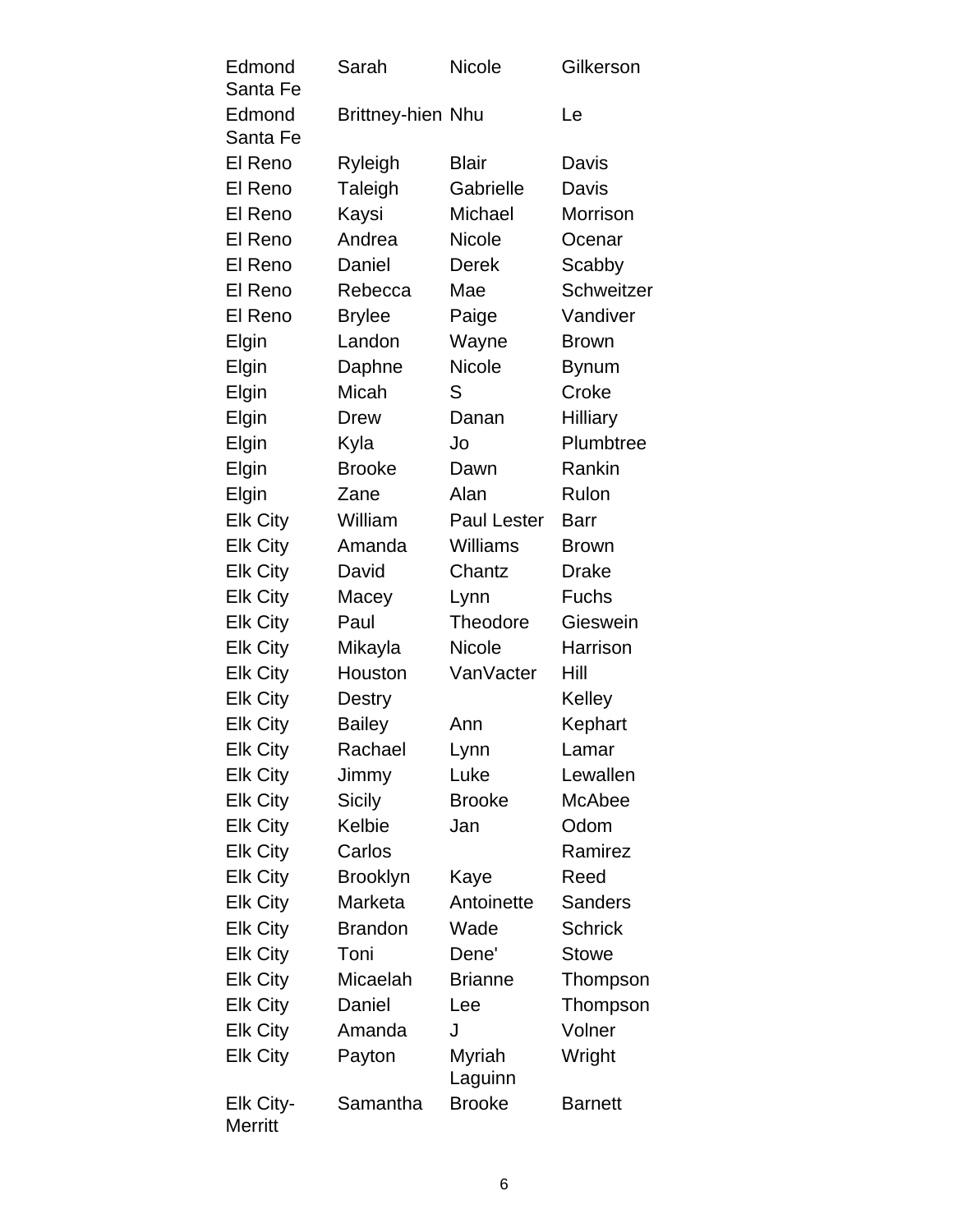| Elk City-<br><b>Merritt</b>                 | Jacy           | Lynn                       | <b>Bollinger</b> |
|---------------------------------------------|----------------|----------------------------|------------------|
| Elk City-<br><b>Merritt</b>                 | Evan           | J                          | Edler            |
| Elk City-<br><b>Merritt</b>                 | Lauren         | Nicole                     | Jones            |
| Elk City-<br><b>Merritt</b>                 | Morgan         | Rachel                     | Jones            |
| Elk City-<br><b>Merritt</b>                 | Тy             | Henry                      | Normand          |
| Elmore City- Leigh<br>Pernell               |                | Ann                        | Gwin             |
| Enid                                        | Andrew         | Stephen                    | Carlson          |
| Enid                                        | Margaret       | Elizabeth                  | <b>Matthews</b>  |
| Enid                                        | Randy          |                            | Moeller          |
| Enid                                        | <b>Shelley</b> | Lyn                        | <b>Mueller</b>   |
| Enid                                        | <b>Jett</b>    | Eryn                       | Anderson         |
| Chisholm                                    |                |                            |                  |
| Enid<br>Cimarron                            | Courtney       | <b>Joyce Marie Curless</b> |                  |
| Enid<br>Chisholm                            | Megan          | <b>Nicole</b>              | Levendosky       |
| Enid<br>Chisholm                            | Sydney         | Nicole                     | <b>Riffel</b>    |
| Enid<br>Cimarron                            | Conner         | Celea                      | Wall             |
| Enid<br>Oklahoma<br><b>Bible</b>            | Keeley         | Rae                        | Mccullough       |
| Academy<br>Enid<br>Oklahoma<br><b>Bible</b> | Hillary        | Marie                      | Patocka          |
| Academy<br>Enid<br>Oklahoma<br><b>Bible</b> | Hope           | Arnold                     | Shreve           |
| Academy<br>Enid<br>Oklahoma<br><b>Bible</b> | Jenna          | Claire                     | Thomason         |
| Academy                                     |                |                            |                  |
| Erick                                       | Heidi          | Lyn                        | <b>Brown</b>     |
| Erick                                       | Mary           | <b>Beth</b>                | <b>North</b>     |
| Erick                                       | Sydney         | Mikayla                    | <b>Street</b>    |
| Eufaula                                     | James          | <b>Bryant</b>              | <b>Burns</b>     |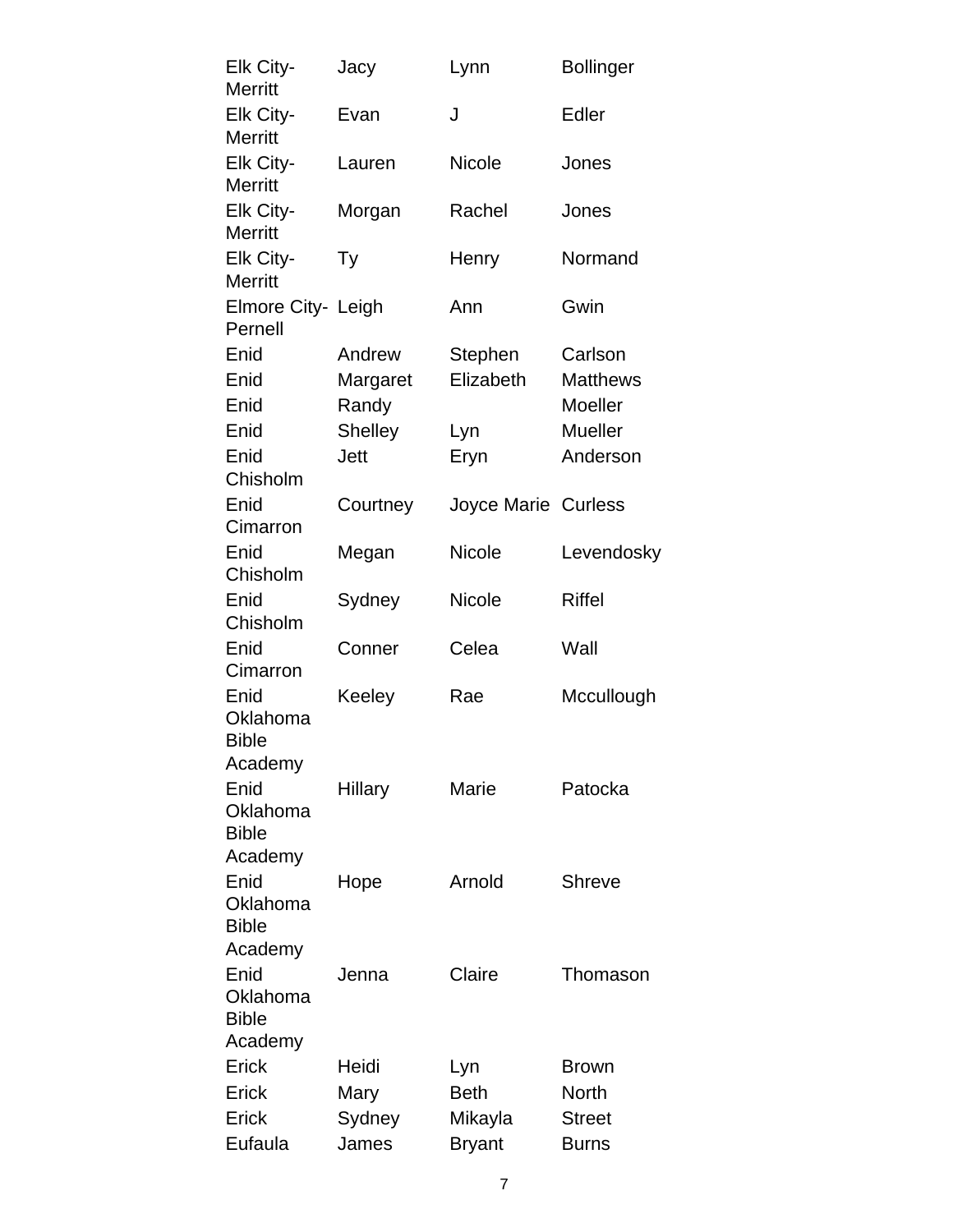| Fairview                     | <b>Bailey</b>   | Nichole          | Deutschendorf   |
|------------------------------|-----------------|------------------|-----------------|
| Fairview                     | Holly           | Ruth             | Helm            |
| Fairview                     | <b>Tyler</b>    | L                | Kehn            |
| Fairview                     | Mary            | Dossanna J       | <b>Miller</b>   |
| Fletcher                     | Katie           | <b>Michelle</b>  | Lafferty        |
| Fort Cobb-<br><b>Broxton</b> | Jonathan        | Reed             | Allen           |
| Fort Cobb-<br><b>Broxton</b> | Ashley          | Danielle         | DeVaughan       |
| Fort Cobb-<br><b>Broxton</b> | Levi            | Hayden           | Pierce          |
| Fort Gibson                  | Jacklyn         | Renea            | Lee             |
| <b>Fort Sill</b>             | Jean            | Ann              | Anders          |
| Frederick                    | <b>Drew</b>     | Daniel           | <b>Biggs</b>    |
| Frederick                    | Ashlee          | Lauren           | Fryer           |
| Frederick                    | <b>Brooklyn</b> | Koryn            | Johnson         |
| Frederick                    | Colton          | Dean             | <b>Mitchell</b> |
| Frederick                    | <b>Scott</b>    | W                | <b>Nelms</b>    |
| Frederick                    | Taryn           | Kaye             | Stacey          |
| Frontier                     | Jenna           | Lea              | <b>Adcock</b>   |
| Garber                       | Cameron         | Lee              | Cinnamon        |
| Garber                       | Justin          | <b>Scott</b>     | Lippard         |
| Geary                        | Alysa           | <b>Kirstin</b>   | Kelsh           |
| Glenpool                     | Alexa           | <b>Christine</b> | Monczunski      |
| Gracemont                    | Katelyn         | Miranda          | Stimpson        |
| Grove                        | Madison         | Marie            | Murphy          |
| Guthrie                      | Kyrene          | Paz              | Macedo          |
| Guthrie                      | Naomi           | Hazel            | Moore           |
| Guymon                       | Janelle         | Diane            | King            |
| Hammon                       | Kimberly        | Dawn             | <b>Brewster</b> |
| Hammon                       | Karli           | Paige            | Carpenter       |
| Harrah                       | Mason           | Murphy           | Welton          |
| Harrah                       | Andrew          | Cole             | Eichelberger    |
| Hennessey                    | Elizabeth       | Anne             | Haymaker        |
| Hilldale                     | Cortney         | Taran            | Giles           |
| Hinton                       | Cady            | A                | Craddick        |
| Hinton                       | <b>Tyler</b>    | Wayne            | Crawford        |
| Hinton                       | Sandra          | Lee              | Garrett         |
| Hinton                       | Tara            | Morgan           | Hintchel        |
| Hinton                       | Edwin           | Arturo           | <b>Martinez</b> |
|                              |                 |                  | Ledezma         |
| Hinton                       | Danny           |                  | Mayorga         |
| Hinton                       | Cassandra       | Leigh            | Purintun        |
| Hinton                       | Allison         | Marie            | Resendiz        |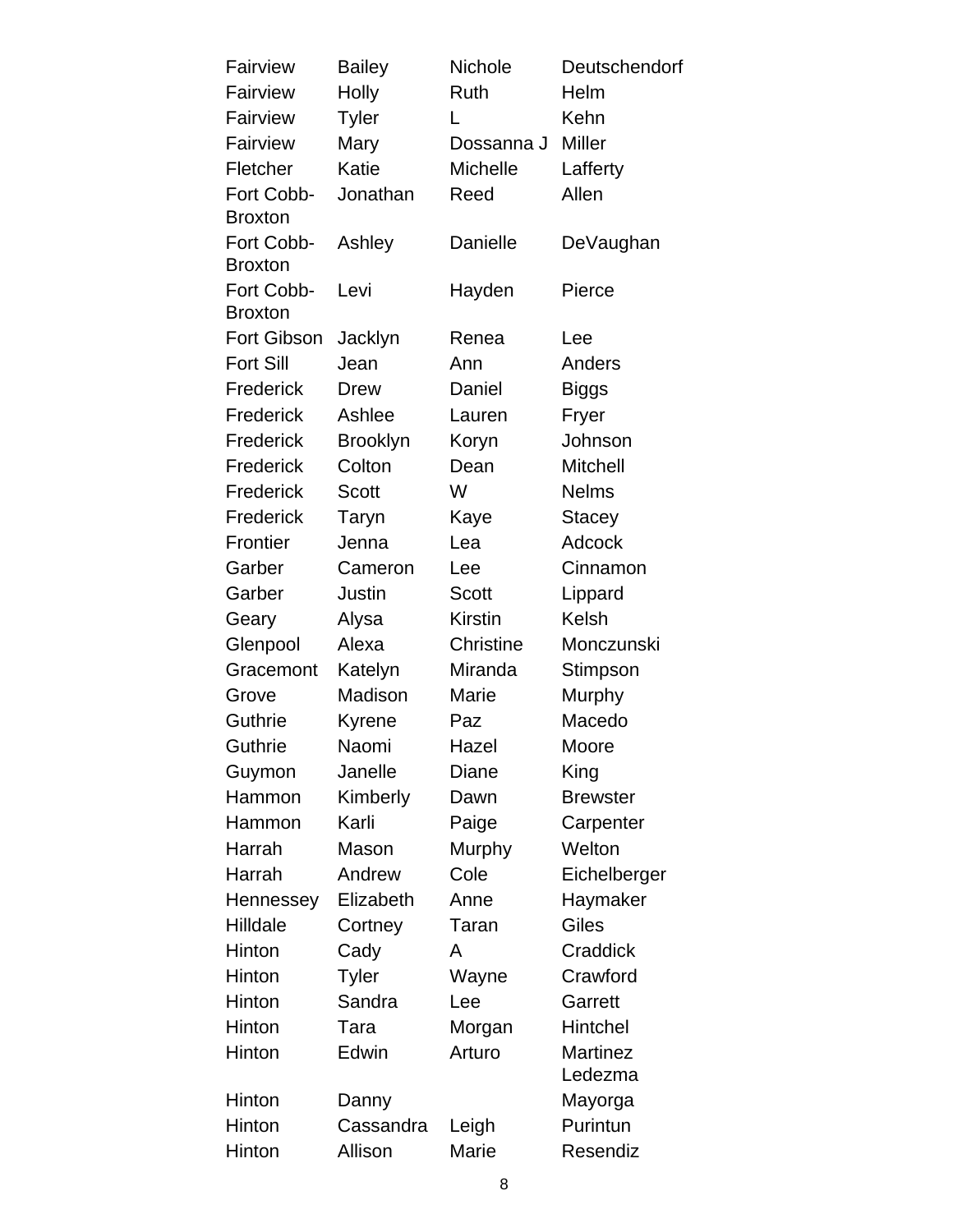| Hinton                      | Hunter        | Ray             | Spivey          |
|-----------------------------|---------------|-----------------|-----------------|
| Hinton                      | Holly         | Lee             | Stidham         |
| Hobart                      | Christian     | Ann             | Hollister       |
| Hobart                      | Jessica       | Marie           | Hunter          |
| Hobart                      | Gage          |                 | <b>Morrow</b>   |
| Hobart                      | Fletcher      | Paul            | Reed            |
| Hobart                      | Chandler      | Corrine         | Smith           |
| Holdenville                 | <b>Bonnie</b> | <b>Skylar</b>   | Mcdaniel        |
| <b>Hollis</b>               | <b>Tayler</b> | <b>Brooke</b>   | Smith           |
| Hooker                      | Lesley        |                 | Alvarado        |
| Hooker                      | Roberto       |                 | <b>Barrios</b>  |
| Hooker                      | Allisa        | Heidi           | Davis           |
| Hooker                      | Taylor        | Michael         | McBee           |
| Hydro-Eakly                 | Dandi         | Gail            | Parker          |
| Hydro-Eakly                 | Nathan        | Ray             | Retherford      |
| Hydro-Eakly                 | Ashlyn        | Rae             | Yancey          |
| Jay                         | Jay           | Wesley          | Garber          |
| Jenks                       | Meagan        | <b>Taylor</b>   | Holley          |
| Jenks                       | Vonya         | <b>Nicole</b>   | <b>Streetz</b>  |
| Jones                       | Rebekah       | Sue             | <b>Berry</b>    |
| Jones                       | Shae          | Lauran          | <b>Brackett</b> |
| Jones                       | Karch         | Rickey          | <b>Bullard</b>  |
| Kingfisher                  | Ashley        | Dawn            | Gibson          |
| Kingfisher                  | Emmaly        | Ann             | Helt            |
| Kingfisher                  | <b>Taylor</b> | Michelle        | Holt            |
| Kingfisher                  | Christopher   | Ray             | Ludwig          |
| Kingfisher                  | Kaci          | Nicole          | Pennington      |
| Kingfisher                  | Amy           | <b>Michelle</b> | <b>Wilczek</b>  |
| Kingfisher                  | Maegan        | Rae             | Yost            |
| Konawa                      | Kimberly      | Sue             | Davis           |
| Latta                       | Claire        | Elizabeth       | <b>Bullard</b>  |
| Laverne                     | Kayla         | Lynn            | Johnston        |
| Laverne                     | Seth          | <b>Tyler</b>    | Overstreet      |
| Lawton                      | <b>Dulce</b>  | Corazon         | Cutty           |
| Lawton                      | <b>Rita</b>   | Bayaasan        | Dakurah         |
| Lawton                      | Tara          | <b>Mercedes</b> | <b>DeLonais</b> |
| Lawton                      | Helga         |                 | Wartena         |
| Lawton High Casey           |               | Shane           | Nadeau          |
| Lawton High Kelsey          |               | L               | Nadeau          |
| Lawton<br><b>Eisenhower</b> | Michelle      | Renee           | <b>Bannon</b>   |
| Lawton<br>Eisenhower        | Jeremy        | <b>Melvin</b>   | Younkin         |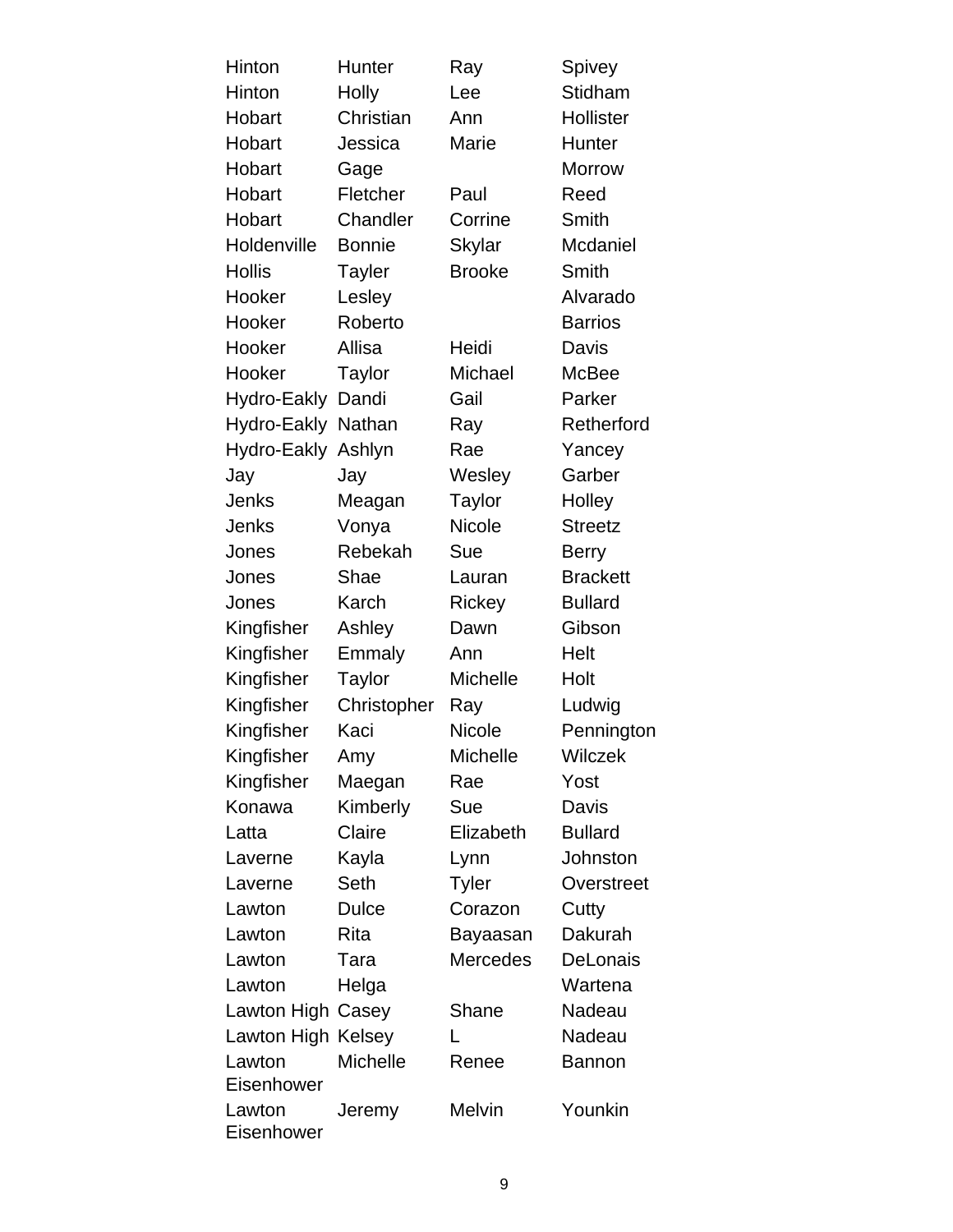| Lawton                                           | Dominique     | Sierra        | Abeyta         |
|--------------------------------------------------|---------------|---------------|----------------|
| Macarthur                                        |               |               |                |
| Lawton<br>Macarthur                              | Caitlyn       | <b>Brooke</b> | Havlik         |
| Lawton<br>Macarthur                              | Maybree       | <b>Marie</b>  | Rittenhouse    |
| Leedey                                           | Taya          | Lin           | Haney          |
| Leedey                                           | <b>Taylor</b> | Jean          | Welty          |
| Lexington                                        | <b>Tyler</b>  | John          | <b>Somers</b>  |
| Lexington                                        | Letha         | Shannon       | Starchman      |
| Lindsay                                          | Tiffani       | <b>Nicole</b> | Ray            |
| LIndsay                                          | Elijah        | Cain          | Walker         |
| Loco                                             | Amber         |               | Powers         |
| Loco                                             | Ashley        | Powers        | Watson         |
| Locust<br>Grove                                  | Nathan        | David         | Forest         |
| Lomega                                           | Kylie         | Dakota        | Biggs          |
| Lone Grove                                       | Reba          | Dawn          | Gillispie      |
| Lookeba-<br><b>Sickles</b>                       | Haley         | <b>Nicole</b> | Davis          |
| Lookeba-<br><b>Sickles</b>                       | Kaydee        | <b>Beth</b>   | Lindley        |
| Lookeba-<br><b>Sickles</b>                       | Kylan         | Wesley        | Mogg           |
| Lookeba-<br><b>Sickles</b>                       | Allison       | Forest        | Mogg           |
| Lookeba-<br><b>Sickles</b>                       | Enrique       | Julian        | Rico           |
| Lookeba-<br><b>Sickles</b>                       | <b>Tanner</b> | <b>Blake</b>  | White          |
| Mangum                                           | Jackson       | Alexander     | <b>Hawkins</b> |
| Mangum                                           | Janelle       | Diann         | Lowe           |
| Mangum                                           | Raechel       | Elizabeth     | Pineda         |
| <b>Marlow</b>                                    | Hannah        | Catherine     | <b>Peters</b>  |
| Mcloud                                           | Megan         | Lea           | Whorton        |
| Medford                                          | Christina     | Danielle      | <b>Perkins</b> |
| Medford                                          | Sara          | Marie         | <b>Perkins</b> |
| Miami                                            | Kara          | <b>Nicole</b> | Myers          |
| <b>Midwest City Gregory</b>                      |               | Robert        | <b>Bruno</b>   |
| <b>Midwest City Camon</b>                        |               | Alexander     | <b>Buller</b>  |
| Midwest City Jana                                |               | Ruth          | <b>Davis</b>   |
| <b>Midwest City Rachel</b><br><b>Carl Albert</b> |               | Elizabeth     | Cook           |
| Midwest City Shannon<br><b>Carl Albert</b>       |               | Deann         | Langley        |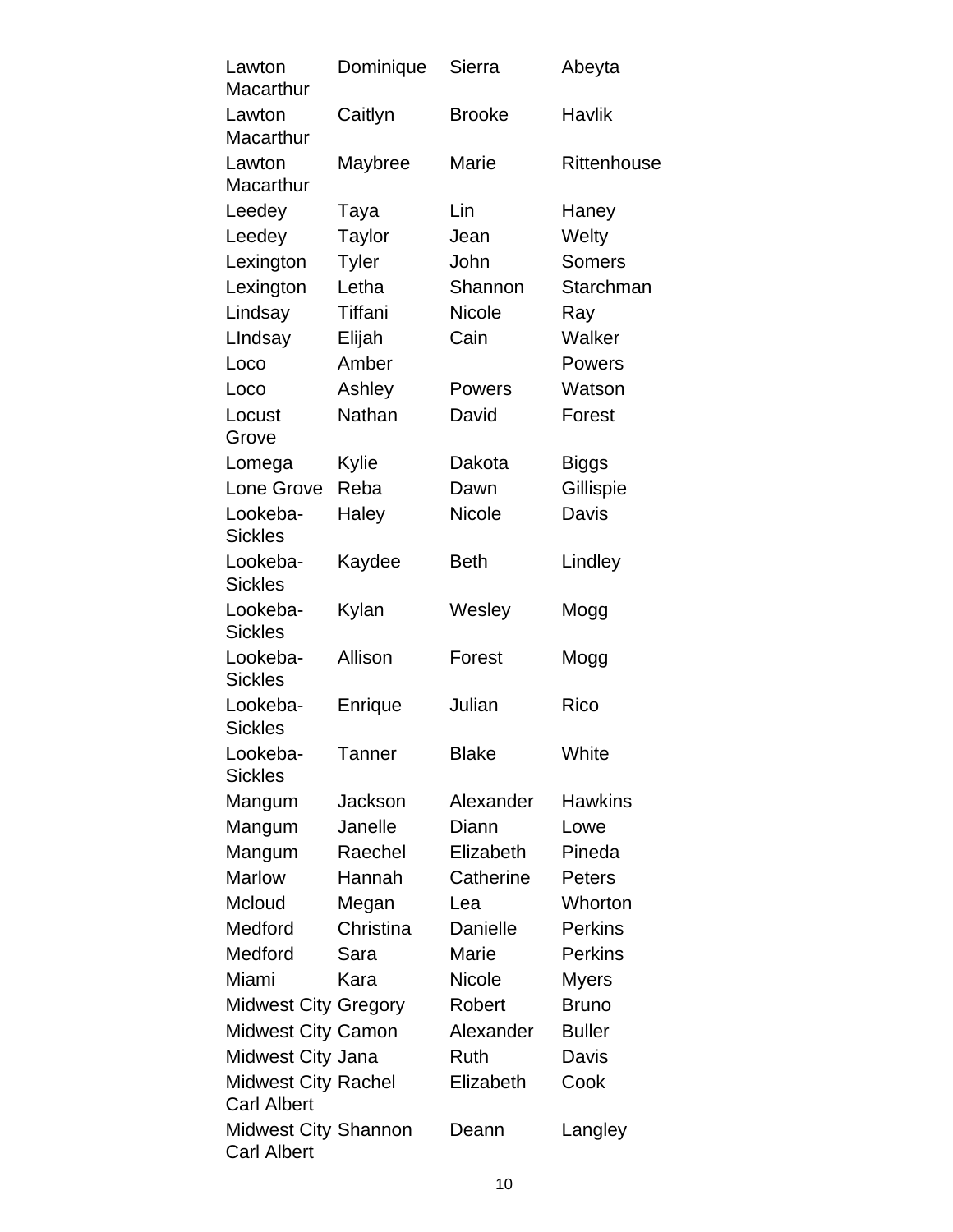| Minco              | <b>Tyler</b>  | Joshua           | Mitchum           |
|--------------------|---------------|------------------|-------------------|
| Moore              | Olivia        | Rae              | <b>Branscum</b>   |
| Moore              | Curtis        | Wayne            | <b>Brock</b>      |
| Moore              | George        | Edward           | Mas               |
| Moore              | Rebecca       | Alicia           | Orland            |
| Moore              | Gabriela      | Louise           | Pennock           |
| Moore              | Shelby        | Paige            | Stapleton         |
| Moore              | Hartley       | Shaye            | James             |
| Southmoore         |               |                  |                   |
| Moore              | Emily         | Gabrielle        | <b>Buckmaster</b> |
| Westmoore          |               |                  |                   |
| Moore              | Mikhaela      |                  | Canete            |
| Westmoore          |               |                  |                   |
| Moore              | Allison       | Rebecca          | Layden            |
| Westmoore          |               |                  |                   |
| Moore              | Elizabeth     | Dawn             | Mast              |
| Westmoore          |               | Minh             |                   |
| Moore<br>Westmoore | <b>Molly</b>  |                  | Nguyen            |
| Moore              | Margaret      | <b>Nhuy</b>      | Pham              |
| Westmoore          |               |                  |                   |
| Moore              | William       | D                | Ton-That          |
| Westmoore          |               |                  |                   |
| Moore              | Jessica       | Rose             | Vo                |
| Westmoore          |               |                  |                   |
| Moore              | Regan         |                  | Wickwire          |
| Westmoore          |               |                  |                   |
| Moore              | Cara          | Lindsay          | Williamson        |
| Westmoore          |               |                  |                   |
| Mooreland          | Caleb         | <b>Everett</b>   | <b>Broce</b>      |
| Mooreland          | Ania          | Gabriel          | Hansen            |
| Mountain<br>View   | Leah          | Diane            | McDonald          |
| Muskogee           | Ayssia        | <b>Shauntice</b> | Rawlings          |
| Mustang            | Dakota        |                  | <b>Boren</b>      |
| Mustang            | Kylie         | Joan             | Godwin            |
| Mustang            | Jordan        | Wood             | Lai               |
| Mustang            | Joseph        | Nam              | Nguyen            |
| Mustang            | Mai           | Rachel           | Nguyen            |
| Mustang            | Jaxon         | L                | Taylor            |
| Mustang            | Meenu         | Sara             | Thomas            |
| Mustang            | Antony        | John             | <b>Tortell</b>    |
| Mustang            | Rachel        | Lee              | Wallace           |
| Mustang            | <b>Teresa</b> | Lynn             | <b>Williams</b>   |
| Mustang            | Tosha         | Lee              | Williams          |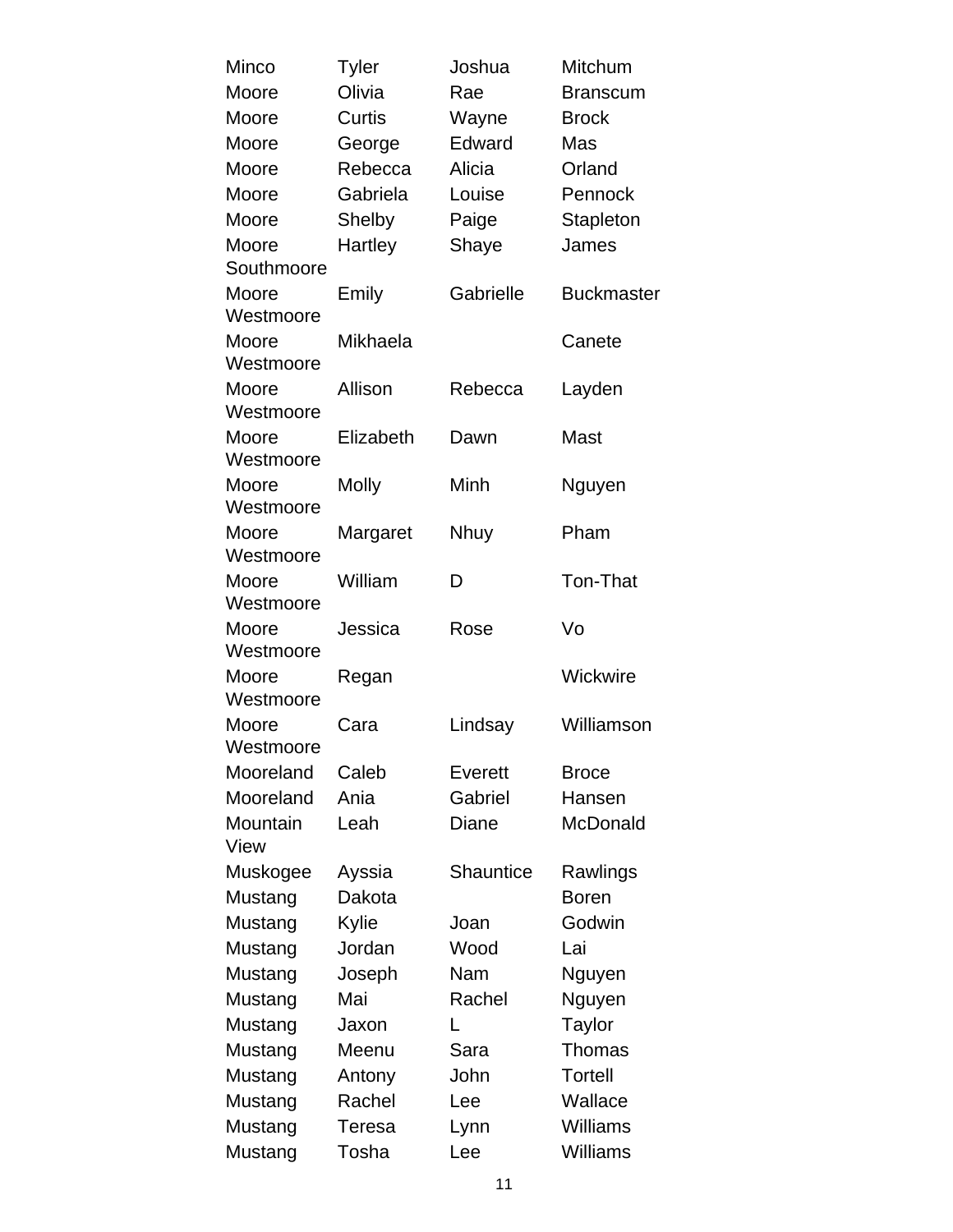| Mustang                 | <b>Betty</b>    | <b>Therese</b>      | <b>Withers</b> |
|-------------------------|-----------------|---------------------|----------------|
| <b>Newcastle</b>        | <b>Brady</b>    | J                   | Cox            |
| Newcastle               | <b>Tyler</b>    | Wayne               | White          |
| <b>Newcastle</b>        | Haley           | <b>Nicole</b>       | Zellner        |
| <b>Newkirk</b>          | Cheyenne        | <b>Kristine</b>     | <b>Sheets</b>  |
| <b>Newkirk</b>          | Abby            | Marie               | <b>Sheik</b>   |
| Nicoma Park Adriel      |                 | Leighten            | Fillippini     |
| <b>Noble</b>            | Thad            | Colton              | <b>Driever</b> |
| <b>Noble</b>            | <b>Bethany</b>  |                     | Pelton         |
| Norman                  | <b>Alexis</b>   | Catherine           | Fowler         |
| Norman                  | Sarah           | Ann                 | Laing          |
| Norman                  | Sequojah        | Istari              | O'neal-        |
|                         |                 |                     | Johnson        |
| Norman-<br><b>North</b> | Haley           | N                   | Arnold         |
| Norman-<br><b>North</b> | Jessica         | Morgan              | Chase          |
| Norman-<br><b>North</b> | Preston         | <b>Scott</b>        | Craig          |
| Norman-<br><b>North</b> | Robin           | Jadzia              | <b>Heckes</b>  |
| Norman-<br><b>North</b> | Danielle        | <b>Scott</b>        | Hunter         |
| Norman-<br><b>North</b> | Joshua          | Kyle                | L'hommedieu    |
| Norman-<br><b>North</b> | Nicole          |                     | Waddle         |
| Okarche                 | Shay            | Austin              | Pratt          |
| Okeene                  | Makenzi         | Nicole              | Howe           |
| <b>Okeene</b>           | <b>Mitchell</b> | Lane                | Howe           |
| Oklahoma<br>City        | Nicolle         | Dayaaron            | Bevington      |
| Oklahoma<br>City        | lvy             | Richard             | Cherian        |
| Oklahoma<br>City        | Erik            | Christopher Deckert |                |
| Oklahoma<br>City        | <b>Brianna</b>  | Lee                 | <b>Hassett</b> |
| Oklahoma<br>City        | Jordan          | Keith               | Jones          |
| Oklahoma<br>City        | Kyle            | Raymond             | Klish          |
| Oklahoma<br>City        | Hannah          | Leigh               | Madison        |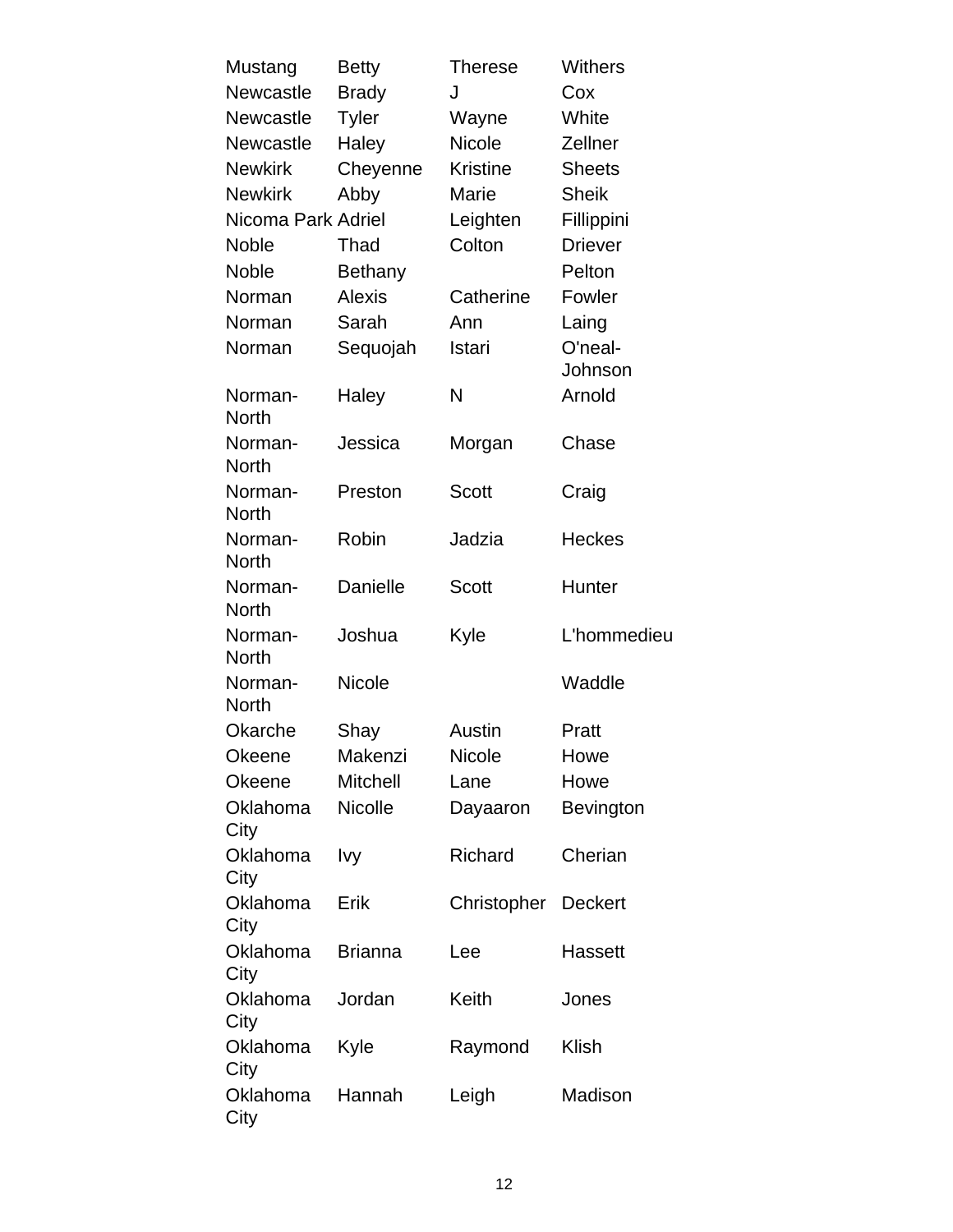| Oklahoma<br>City                           | Trang     | Μ              | McLemore            |
|--------------------------------------------|-----------|----------------|---------------------|
| Oklahoma<br>City                           | Diana     | Τ              | Ngo                 |
| Oklahoma<br>City                           | Kayla     | Marie          | Shade               |
| Oklahoma<br>City                           | Katherine | Elizabeth      | Snow                |
| Oklahoma<br>City                           | Stephanie | <b>Michele</b> | Voss                |
| Oklahoma<br>City                           | Kayla     | A              | Zoch                |
| Oklahoma<br>City-Putnam<br>City            | Nana      | Boakyewaa      | Asante              |
| Oklahoma<br>City-Putnam<br>City            | Shayna    | Renae          | Pickle              |
| Oklahoma<br>City-PC<br><b>North</b>        | Morgan    | <b>Brook</b>   | Corona              |
| Oklahoma<br>City-PC<br><b>North</b>        | Megan     | Marie          | Edison              |
| Oklahoma<br>City-PC<br><b>North</b>        | Helmond   | Lobga          | Gwanyama            |
| Oklahoma<br>City-PC<br><b>North</b>        | Jordan    | Ray            | Satterlee           |
| Oklahoma<br>City-PC<br>West                | Christy   | N              | Huff                |
| Oklahoma<br>City-PC<br>West                | Lacey     | Leigh          | Lytal               |
| Oklahoma<br>City-PC<br>West                | Jessica   | Leigh          | Smith               |
| Oklahoma<br>City- PC<br>West               | Deborah   | Funmilola      | Taiwo               |
| Oklahoma<br>City-Western<br><b>Heights</b> | Maria     | D              | Magueyal<br>Sanchez |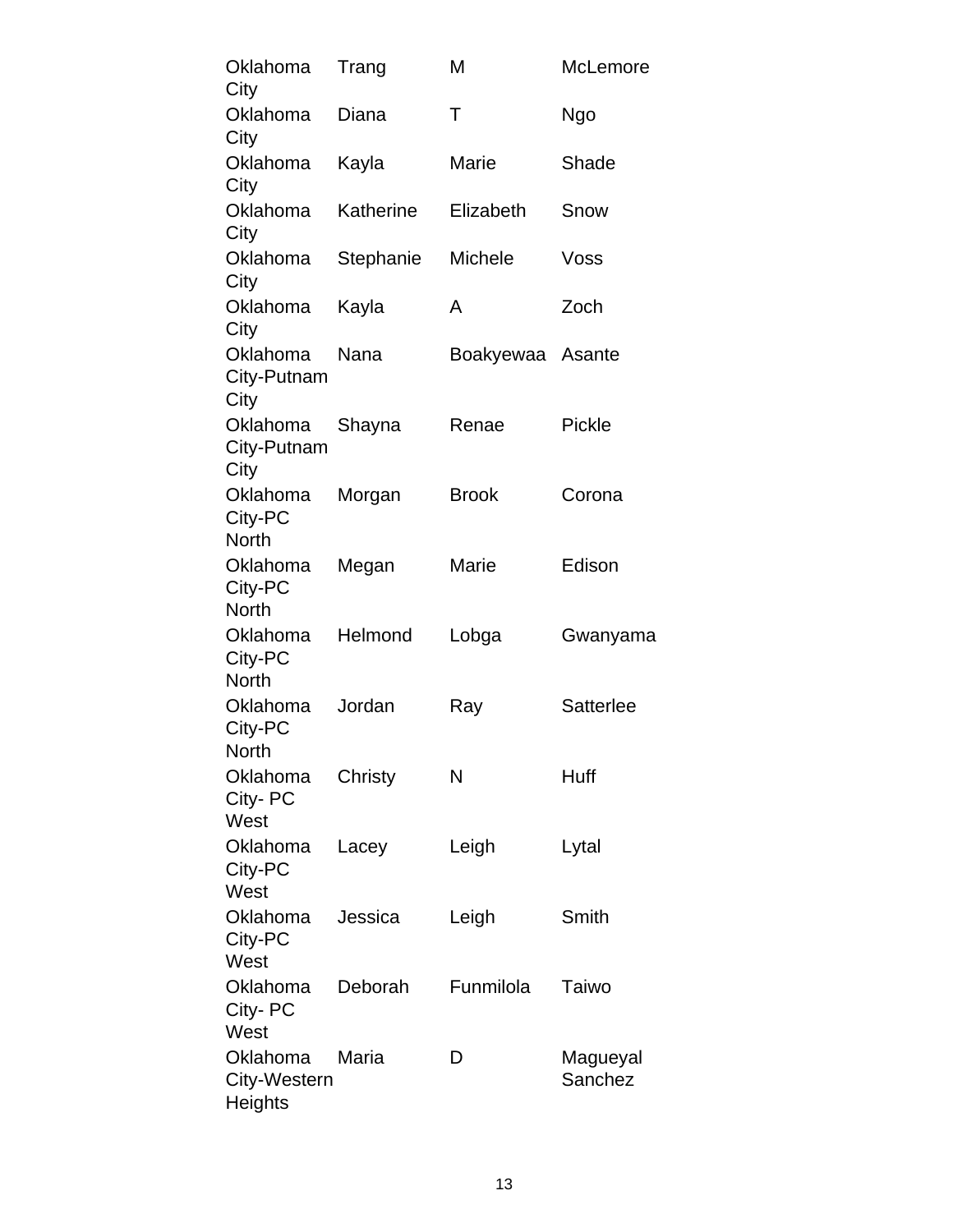| Oklahoma<br>City-Western | Cindy           | Xuan           | Phan            |
|--------------------------|-----------------|----------------|-----------------|
| Heights                  |                 |                |                 |
| Owasso                   | Rachel          | Renea          | <b>Burns</b>    |
| Owasso                   | Emily           | Rose           | Kessler         |
| Owasso                   | Corey           | Jaye           | Lung            |
| Owasso                   | Jaclyn          | <b>Michele</b> | Myburgh         |
| Panama                   | Madison         | Lynn           | <b>Tackett</b>  |
| Park Hill                | Jalyn           | Dane           | Willis          |
| Pauls Valley             | Landry          | Kail           | <b>Briscoe</b>  |
| Perry                    | Abigail         | Nicole         | <b>Sullins</b>  |
| Perry                    | <b>Braden</b>   | М              | <b>Sweet</b>    |
| Perry                    | Kayla           | M              | Woods           |
| Piedmont                 | Kyle            | James          | <b>Bates</b>    |
| Piedmont                 | Kenley          | Rose           | <b>Beard</b>    |
| Piedmont                 | Paige           | Ann            | <b>Bricker</b>  |
| Piedmont                 | <b>Desiree</b>  | Alexis         | Childs          |
| Piedmont                 | Jennifer        | Marie          | Crow            |
| Piedmont                 | Aubrey          | Mackenzie      | Davis           |
| Piedmont                 | <b>Nicolle</b>  |                | Gay             |
| Piedmont                 | Trevor          | James          | Larson          |
| Piedmont                 | <b>Taylor</b>   | Morgan         | Lewis           |
| Piedmont                 | Kylee           | Grace          | <b>Neff</b>     |
| Piedmont                 | Jessica         | Deanne         | Ray             |
| Pioneer                  | <b>Brittany</b> | Mae            | Corbin          |
| Ponca City               | Sherri          | Anne           | Smith           |
| Ponca City               | Shay            | Lynn           | Swartwood       |
| Poteau                   | Grant           | Patrick        | Scowden         |
| Prague                   | Kaitlin         | Raschel        | Nootbaar        |
| Pryor                    | Amelia          | Danielle       | Rice            |
| Purcell                  | Carson          | Andrew         | <b>McLain</b>   |
| <b>Ripley</b>            | <b>Brian</b>    | <b>Scott</b>   | Evans           |
| <b>Ripley</b>            | Forrest         | <b>Brandon</b> | Witt            |
| Roff                     | Taylor          | Renae          | Canida          |
| Rush                     | Chelsi          |                | <b>Williams</b> |
| Springs                  |                 |                |                 |
| Salina                   | Tracy           | Dawn           | <b>Burns</b>    |
| Sayre                    | Macy            | D              | <b>Brewer</b>   |
| Sayre                    | <b>Kurtis</b>   | Donald         | <b>Clark</b>    |
| Sayre                    | Caitlyn         | Victoria       | Johnson         |
| Sayre                    | <b>Blake</b>    | Weslyn         | Pierce          |
| Sayre                    | Destry          | <b>Stewart</b> | Webb            |
| Seiling                  | Shelby          | <b>Breann</b>  | Calkins         |
| Seiling                  | <b>Trent</b>    | Allen          | Kourt           |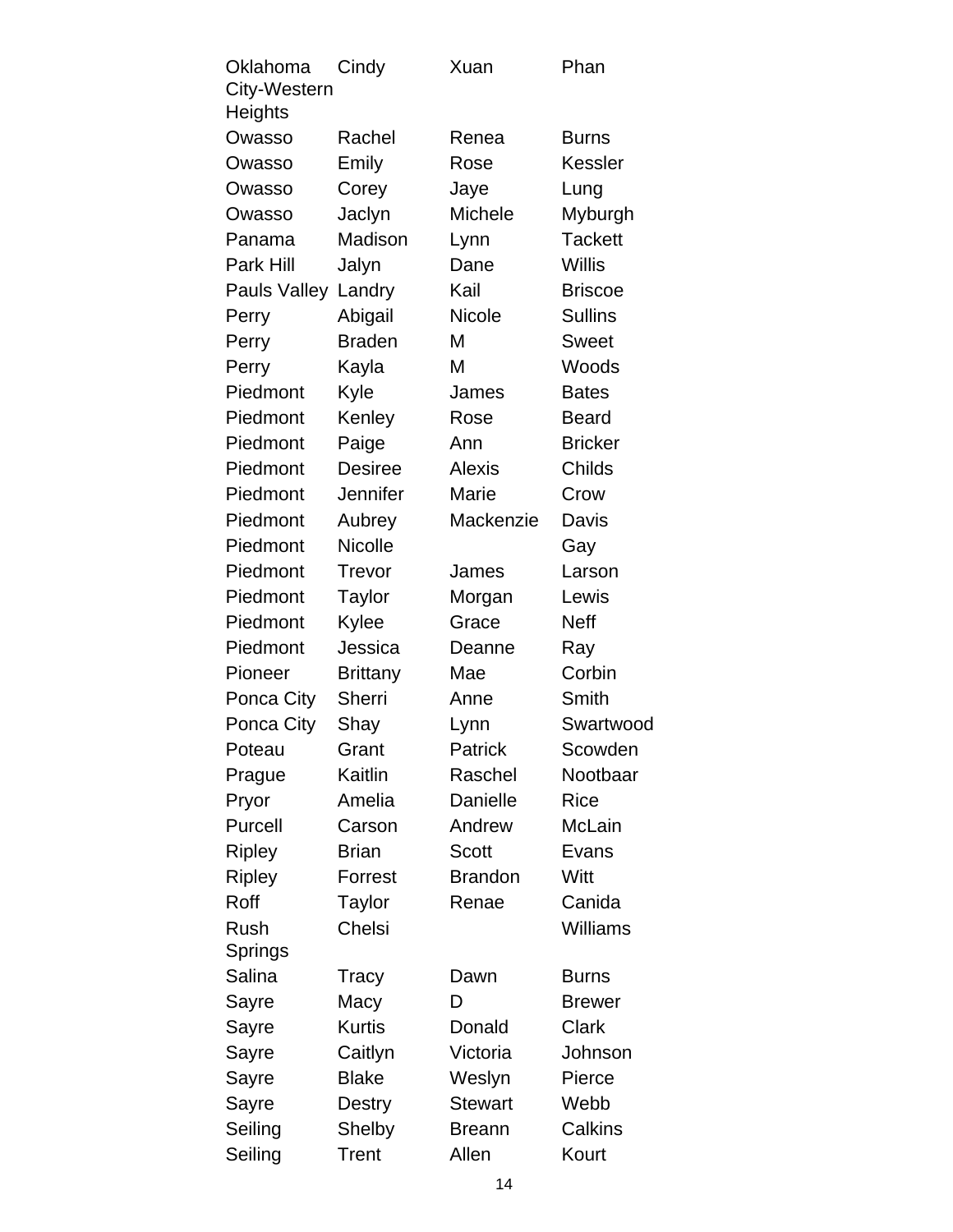| Seiling               | Mariah        | Mae               | Martin            |
|-----------------------|---------------|-------------------|-------------------|
| Seiling               | Colby         | Lee               | Sander            |
| Seiling               | Makayla       | Diane             | Tate              |
| Seiling               | Melody        | Lynn              | Unwin             |
| <b>Sentinel</b>       | <b>Bryan</b>  |                   | Holt              |
| <b>Sentinel</b>       | Daisy         | Nataly            | Oropeza           |
| Sharon                | <b>Brandy</b> |                   | <b>Sanders</b>    |
| Mutual                |               |                   |                   |
| <b>Shattuck</b>       | Caitlyn       | Rae               | <b>Babcock</b>    |
| <b>Shattuck</b>       | Raveena       | Mahendra          | <b>Bhakta</b>     |
| <b>Shattuck</b>       | Morgan        | Marie             | Chase             |
| <b>Shattuck</b>       | Preston       | Harvey            | Deal              |
| <b>Shattuck</b>       | Mary          | Catheryn          | <b>Iliff</b>      |
| Shawnee               | Ethan         | Grace             | Do                |
| Skiatook              | Jake          | Martin            | <b>Bersche</b>    |
| <b>Skiatook</b>       | Miranda       | Payton            | <b>Blakney</b>    |
| Snyder                | Curtis        | James             | Collins           |
| Sterling              | Dara          | Rae               | Nunley            |
| <b>Stigler</b>        | Adam          | <b>Drake</b>      | Shouse            |
| <b>Stillwater</b>     | Amanda        | Kay               | Glass             |
| <b>Stillwater</b>     | Krisha        | <b>Beth</b>       | Lambertus         |
| <b>Stillwater</b>     | Lindsey       | Anne              | Morgan            |
| <b>Stilwell</b>       | <b>Terin</b>  | Leann             | Fletcher          |
| <b>Stratford</b>      | Cade          | Dillon            | Savage            |
| <b>Stroud</b>         | Taylor        | Layne             | <b>Brownlee</b>   |
| Sweetwater            | Amber         | Rose              | Bachiochi         |
| Tahlequah             | Amanda        | <b>Brooke</b>     | Bell              |
| Tahlequah             | Celeste       | Lynn              | Bidwell           |
| Tahlequah             | Sarah         | Elizabeth         | <b>Byrum</b>      |
| Tahlequah             | <b>Tressa</b> | Lynn              | Simmons           |
| <b>Tecumseh</b>       | Caylie        | Ashton            | Patton            |
| <b>Tecumseh</b>       | Conner        | Andrew            | Patton            |
| Temple                | <b>Brock</b>  | Wade              | Calfy             |
| Temple                | Tristan       | <b>John Aaron</b> | Richmond          |
| Texhoma               | Taysi         | Shea              | Peterson          |
| Thomas                | Abigail       | Dawn              | Wingard           |
| Thomas-               | Megan         | Elaine            | <b>Barnett</b>    |
| <b>Fay-Custer</b>     |               |                   |                   |
| Thomas-               | David         | J                 | <b>Barnett II</b> |
| Fay-Custer            |               |                   |                   |
| Thomas-               | Kailin        | Rae               | <b>Brodrick</b>   |
| <b>Fay-Custer</b>     |               |                   |                   |
| Thomas-<br>Fay-Custer | Garet         | Glen              | Crispin           |
|                       |               |                   |                   |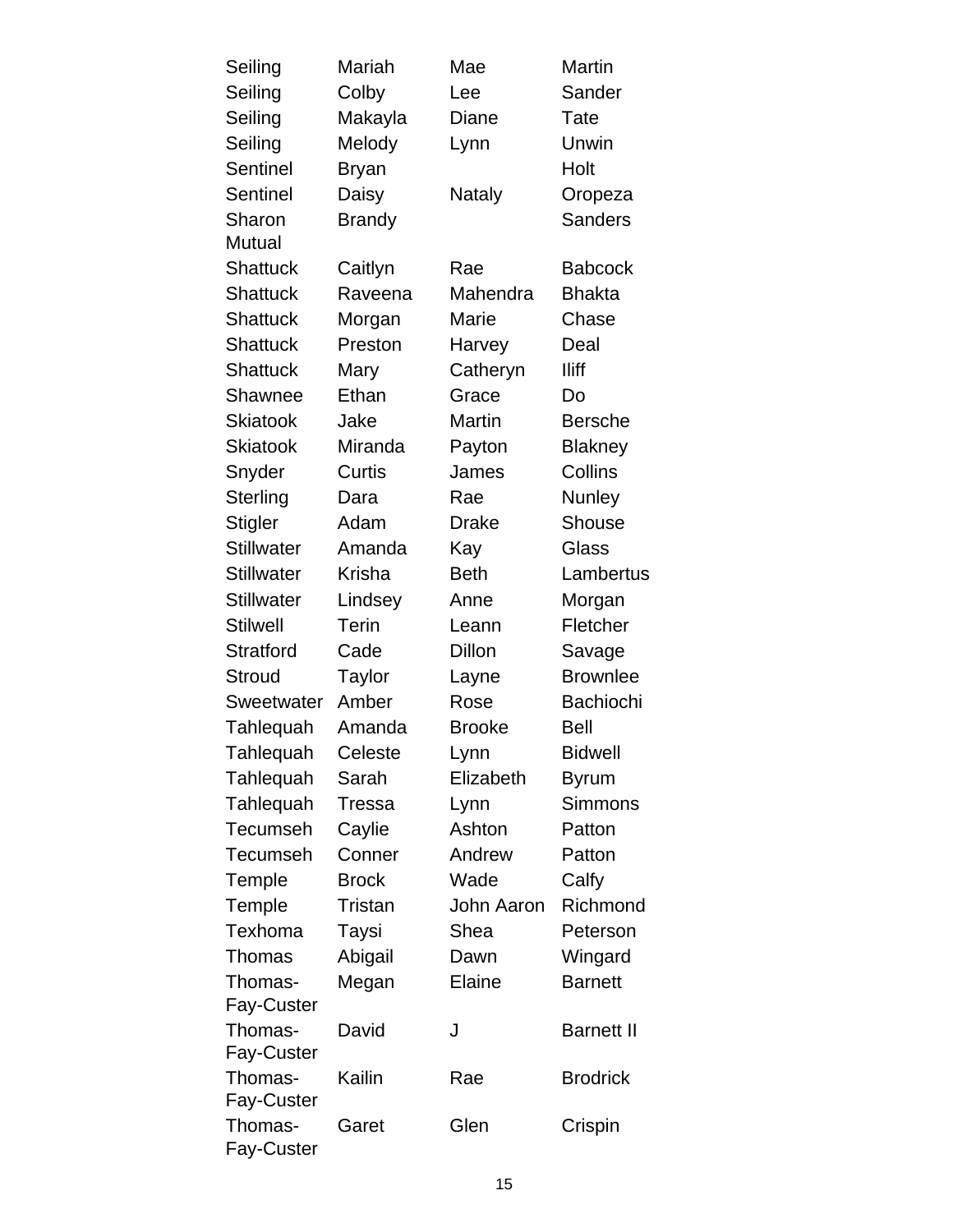| Thomas-<br>Fay-Custer             | Kelsie         | Lynn          | Rennels          |
|-----------------------------------|----------------|---------------|------------------|
| Thomas-                           | Connor         | <b>Clark</b>  | <b>Simmons</b>   |
| Fay-Custer<br>Thomas-             | Mikayla        | Dawn          | Smith            |
| Fay-Custer<br>Thomas-             | <b>Justin</b>  |               |                  |
| Fay-Custer                        |                | Evan          | Tharp            |
| Tipton                            | <b>Brandon</b> | Heath         | Cryer            |
| Tulsa                             | Andrew         |               | <b>Benfield</b>  |
| Tulsa                             | Toni           | S             | Gant             |
| Tulsa                             | Lanette        | Davina        | Julian           |
| Tulsa-<br><b>Bishop</b><br>Kelley | Chelsea        | <b>Nicole</b> | Crisp            |
| Tulsa-<br>Memorial                | Ashley         | Lynne         | King             |
| Tulsa-Union                       | Andrew         | <b>Thomas</b> | <b>Burns</b>     |
| Tulsa-Union                       | Holly          | Laura         | Grayless         |
| Tuttle                            | Dalton         | <b>Storm</b>  | Cooper           |
| Tuttle                            | <b>Brandon</b> | Ray           | Mason            |
| Tuttle                            | Seth           | Wayne         | Odam             |
| Tuttle                            | Tate           | Ryan          | Odam             |
| <b>Union City</b>                 | Kwyn           | Autumn        | <b>Bollinger</b> |
| <b>Union City</b>                 | Kyra           |               | Murphy           |
| Vici                              | <b>Blair</b>   | Marie         | Peoples          |
| Wapanucka                         | Charles        | М             | <b>Russell</b>   |
| Warner                            | Alyssa         | Nichole       | Hafenbrack       |
| Washington Katy                   |                | Jo            | Elmore           |
| Washington                        | Tara           | <b>Nicole</b> | <b>Siebert</b>   |
| Watonga                           | Chelsea        | Lynn          | Kennedy          |
| Watonga                           | April          | Dawn          | <b>Shrader</b>   |
| Watonga                           | Megan          |               | Till             |
| Weatherford Joshua                |                | Andrew        | Beauregard       |
| <b>Weatherford Tanner</b>         |                | <b>Brett</b>  | Boyd             |
| Weatherford Chandra               |                | <b>Nicole</b> | <b>Briggs</b>    |
| Weatherford Terin                 |                | Camber        | <b>Brownen</b>   |
| <b>Weatherford Emily</b>          |                | Catherine     | <b>Burgess</b>   |
| <b>Weatherford Natalie</b>        |                |               | Curtis           |
| Weatherford Rhetta                |                | Anne          | Cypert           |
| Weatherford Cassandra             |                | Joy           | <b>Dirickson</b> |
| Weatherford Jillian               |                | Mary          | Drinnon          |
| Weatherford Lauren                |                | Ashley        | Garner           |
| Weatherford Maci                  |                | MaShayla      | Glasscock        |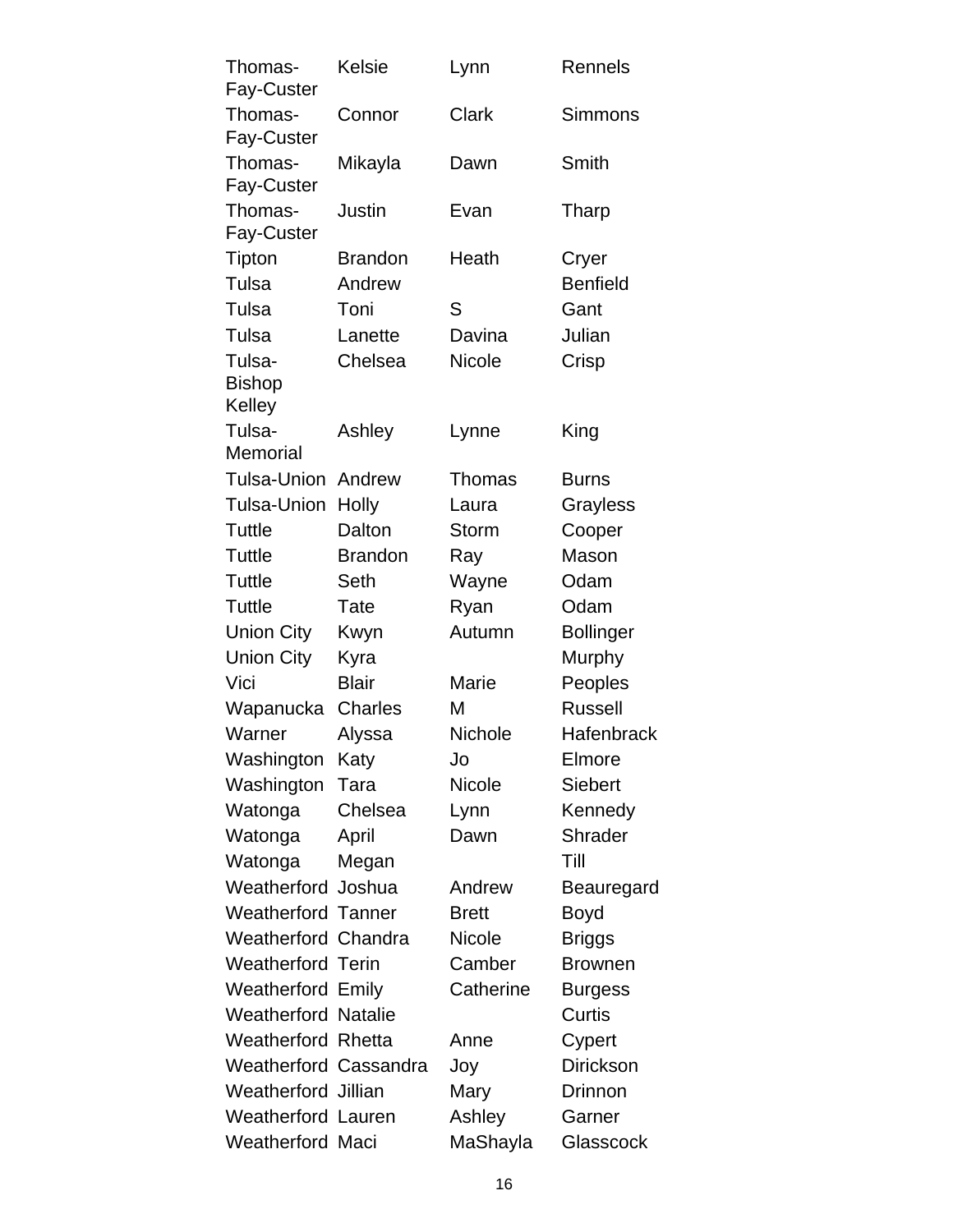| Weatherford Ezgi                        |                 |                         | Gursel               |
|-----------------------------------------|-----------------|-------------------------|----------------------|
| Weatherford Jordyn                      |                 | Mariah                  | Hartzell             |
| <b>Weatherford Haley</b>                |                 | Ann                     | Haskell              |
| <b>Weatherford Tyler</b>                |                 | <b>Blair</b>            | Henson               |
| <b>Weatherford Lexy</b>                 |                 | Anne                    | Hume                 |
| Weatherford Jodi                        |                 | Dawn                    | Jones                |
| <b>Weatherford Taryn</b>                |                 | <b>Nicole</b>           | Karlin               |
| Weatherford                             | Mary            | Ashley                  | Keen                 |
| <b>Weatherford Patrick</b>              |                 | Thomas                  | Merryman             |
| <b>Weatherford Makena</b>               |                 |                         | Minton               |
| <b>Weatherford Nathaniel</b>            |                 | W                       | Murray               |
| <b>Weatherford Brain</b>                |                 | Fubi                    | <b>Niba</b>          |
| <b>Weatherford Cameron</b>              |                 | Lee                     | Page                 |
| Weatherford Jilynn                      |                 | K.                      | Parkhurst            |
| <b>Weatherford Smith</b>                |                 | Reid                    | Pease                |
| <b>Weatherford Braye</b>                |                 | Leigh                   | <b>Riseley</b>       |
| <b>Weatherford Mesa</b>                 |                 | Grace<br><b>Huybers</b> | Robison              |
| <b>Weatherford Chandler</b>             |                 | Kate                    | Roof                 |
| <b>Weatherford Whitney</b>              |                 | N                       | Roper                |
| <b>Weatherford Tiler</b>                |                 | Smalley                 | Rose                 |
| <b>Weatherford Stacy</b>                |                 | D.                      | <b>Runnels</b>       |
| <b>Weatherford Kylee</b>                |                 | Jade                    | Sawatzky             |
| Weatherford Kyra                        |                 | LeAnn                   | Schmidt              |
| <b>Weatherford Tiffany</b>              |                 | Joyce                   | <b>Short</b>         |
| Weatherford Jeffrey                     |                 | Duane                   | <b>Sikes</b>         |
| <b>Weatherford Theresa</b>              |                 | Anne                    | <b>Stein</b>         |
| <b>Weatherford Shelby</b>               |                 | W                       | <b>Steiner</b>       |
| Weatherford Aspynn                      |                 | Sierra                  | Tabor                |
| <b>Weatherford Emily</b>                |                 | Ann                     | Trail                |
| <b>Weatherford Heather</b>              |                 | Gayle                   | <b>Williams</b>      |
| Weatherford John                        |                 | Paul                    | Woods                |
| <b>Weatherford-Wesley</b><br>Corn Bible |                 | Alvin                   | Javorsky             |
| Academy                                 |                 |                         |                      |
| Wellston                                | Jacob           | Eli                     | Harriet              |
| Wetumka                                 | Jaime           | Lynn                    | <b>Bartschi</b>      |
| Willow                                  | <b>Belinda</b>  | Leah                    | Graham               |
| Wilson                                  | CayCee          | Paul                    | Griffin              |
| Wister                                  | Alixandra       | <b>Nicole</b>           | Wells                |
| Woodward                                | <b>Xochitl</b>  | Fabiola                 | Marquez<br>Rodriguez |
| Woodward                                | <b>Brittany</b> | <b>Nicole</b>           | Penix                |
| Woodward                                | Lauren          | Nikole                  | Quinby               |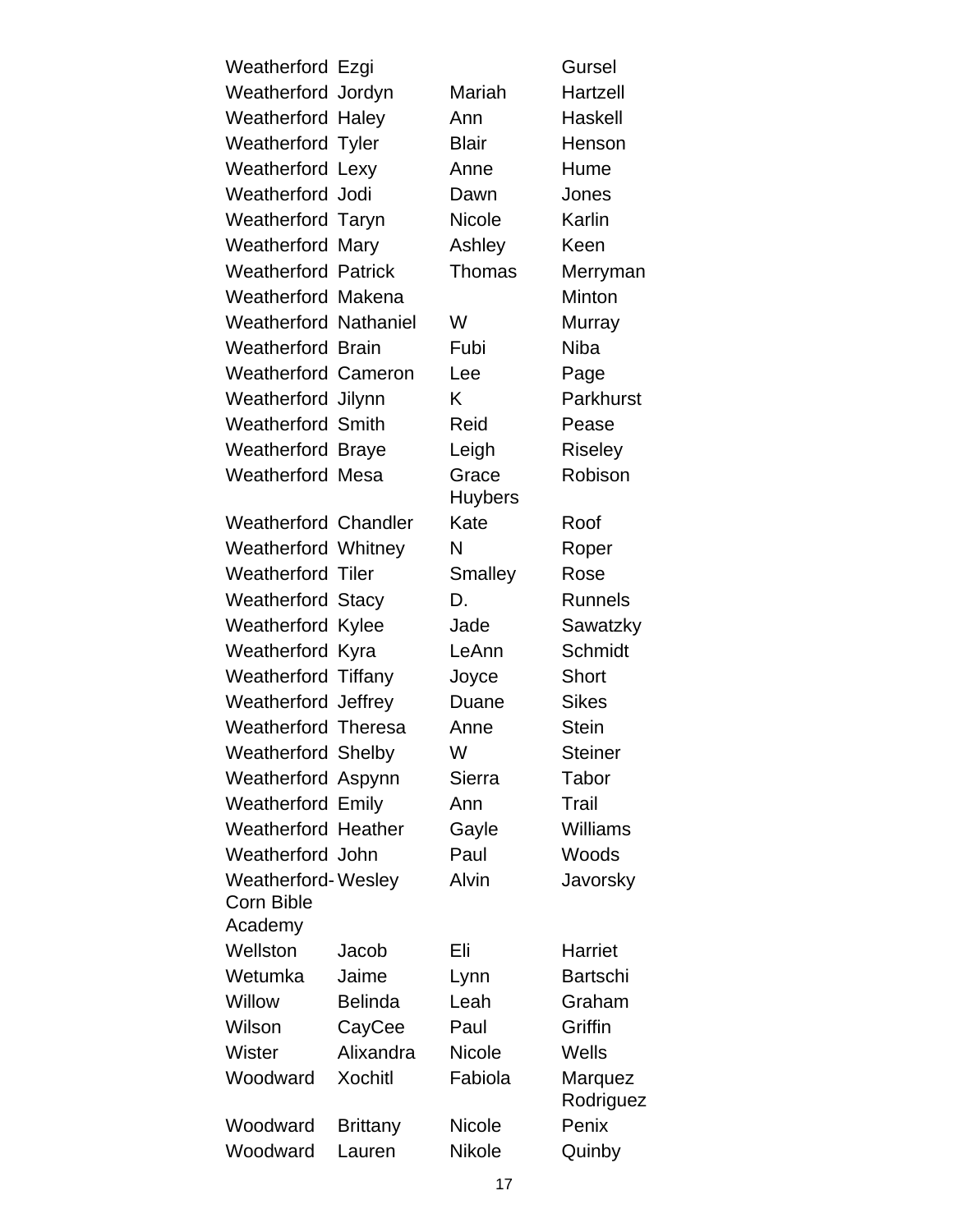| Woodward            | Jennifer          | Claire                  | <b>Steiner</b>    |
|---------------------|-------------------|-------------------------|-------------------|
| Woodward            | Sarah             | Grace                   | White             |
| Woodward            | Michael           | Don                     | Woods             |
| Yukon               | Allison           | <b>Blair</b>            | <b>Bedell</b>     |
| Yukon               | Cassandra         | Κ                       | <b>Bobbitt</b>    |
| Yukon               | Kathryn           | Elaine                  | Feemster          |
| Yukon               | Desirae           | Lynne                   | Gardner           |
| Yukon               | Bethany           | Grace                   | Johnson           |
| Yukon               | Joshua            | Varghese                | Joseph            |
| Yukon               | Christina         | Mae                     | Kidd              |
| Yukon               | Jerron            | Noble Adjin             | Lartey            |
| Yukon               | Kena              | Lauren                  | <b>McCord</b>     |
| Yukon               | Sherilyn          | <b>Nicole</b>           | <b>Scott</b>      |
| Yukon               | Cassandra         | Don                     | Waymire           |
| Yukon               | Haley             | Nycole                  | Wilson            |
| Yukon-              | Sarah             | Camille                 | <b>Brown</b>      |
| Southwest           |                   |                         |                   |
| Covenant            |                   |                         |                   |
| School              |                   |                         |                   |
| Yukon-<br>Southwest | <b>Blake</b>      | Aaron                   | Prentice          |
| Covenant            |                   |                         |                   |
| School              |                   |                         |                   |
|                     |                   |                         |                   |
| Allen               | Cheyenne          | Gao Sheng               | Nguyen            |
| <b>Brookshire</b>   | Shelly            | Marie                   | Pierce            |
| <b>Childress</b>    | Ginger            | Lee                     | Long              |
| Conroe              | Audie             | Dalton                  | Jackson           |
| Dallas              | Daniel            | Stephen                 | Kozora            |
| <b>Fort Worth</b>   | Lindsey           | Shea                    | Mccauley          |
| Heath-              | Cori              | <b>Nicole</b>           | Kelly             |
| Rockwall            |                   |                         |                   |
| Heath-              | Mary              | Katherine               | Anderson          |
| Rockwall            |                   |                         |                   |
| <b>Hewitt</b>       | Klemson           | Denise                  | Lancaster         |
| Hickory             | Laura             | Lynn                    | Payne             |
| <b>Creek</b>        |                   |                         |                   |
| Jonesboro           | Alexandria        | Lou                     | Wilson            |
| Katy                | <b>Nicole</b>     | Elizabeth               | <b>Schmitz</b>    |
| Lewisville          | Kezia             | Ann                     | Thomas            |
| <b>Mabank</b>       | Olivia            | Anne                    | Pannell           |
| Mclean              | Tristan           | Kayli                   | Davis             |
| Plano               | Anthony           | Joseph                  | Nguyen            |
| Saginaw             | Maegan            | Alisabeth               | Norman            |
| Sanger<br>Vernon    | Larkin<br>Katelyn | Gray<br><b>Danielle</b> | Wisdom<br>Campsey |

**TEXAS**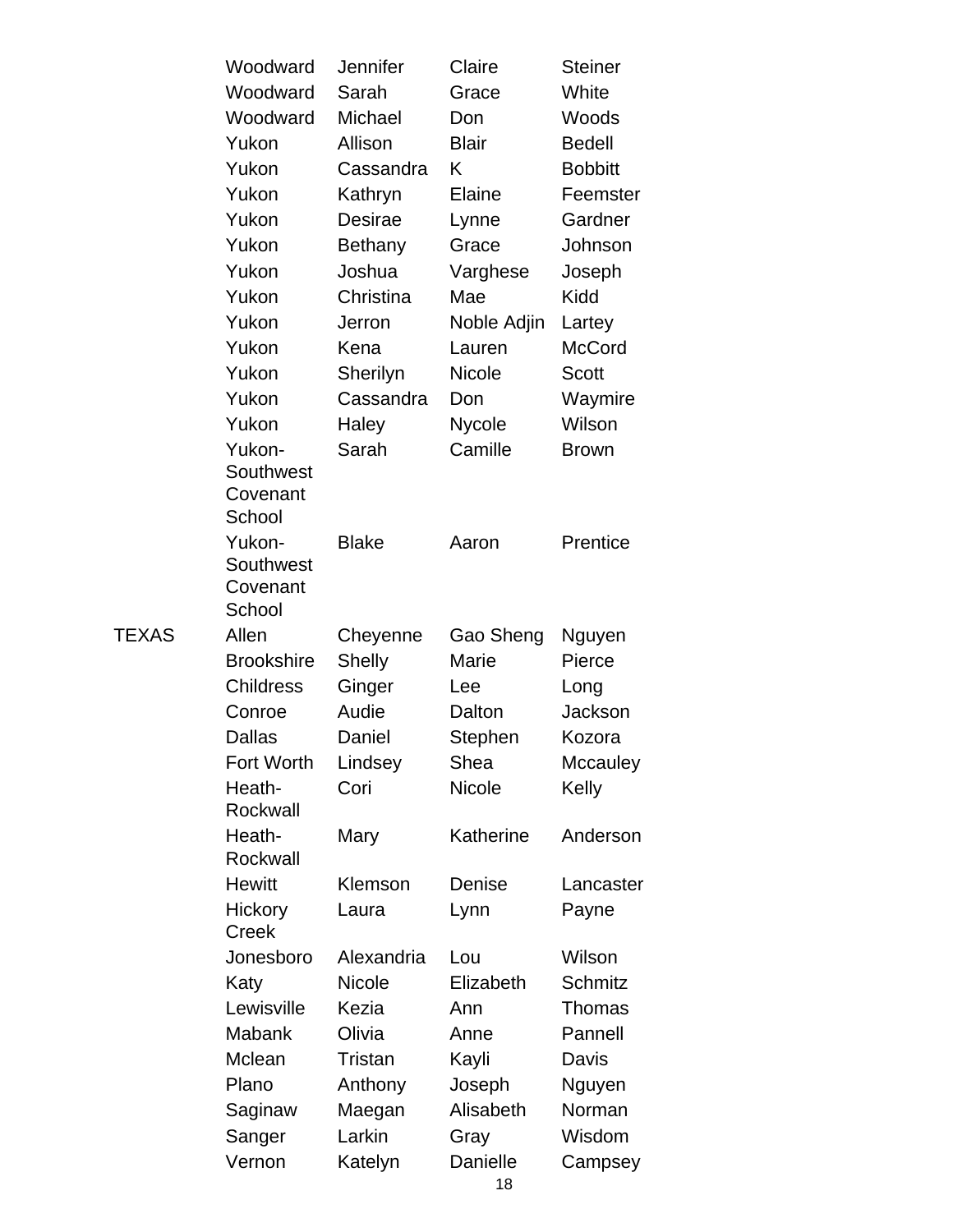|                 | Wheeler                    | Natasha | <b>Scott</b>    | Hathaway     |
|-----------------|----------------------------|---------|-----------------|--------------|
|                 | Wylie                      | Amber   | Kaye-Lea        | <b>Stark</b> |
|                 | Wylie                      | Carly   | Maria           | Zak          |
| <b>UTAH</b>     | Saint                      | Kodee   | Lynn            | Avery        |
|                 | George                     |         |                 |              |
| <b>VIRGINIA</b> | <b>Falls Church Justis</b> |         | Mateo           | Sanchez      |
|                 |                            |         | <b>Brattain</b> |              |
| <b>WISONSIN</b> | Rhinelander Dani           |         | Sue             | Whiting      |

#### **International Students**

| <b>COUNTRY</b>      | <b>FIRST NAME</b> | <b>MIDDLE NAME</b> | <b>LAST NAME</b> |
|---------------------|-------------------|--------------------|------------------|
| <b>CANADA</b>       | Kylee             | Jenna              | <b>Bertrand</b>  |
|                     | Erica             | Luisa              | <b>Brunet</b>    |
|                     | Erika             |                    | Chartrand        |
|                     | Iue-Nin (Annie)   |                    | Chu              |
| <b>GHANA</b>        | Nancy             |                    | Gylmah           |
| <b>CAMEROON</b>     | Martha            | Aruoh              | Besong           |
| <b>MALI</b>         | <b>Boubacar</b>   |                    | Wane             |
| <b>MAURITIUS</b>    | Ashna             |                    | Dhoonmoon        |
| <b>NIGERIA</b>      | Taiwo             | Oladipupo          | Momoh            |
|                     | Oyakhilome        | Sulaiman           | Moshood          |
|                     | <b>Esther</b>     | Chioma             | Okenye           |
|                     | Adedamola         | Olatunde           | Ola              |
| <b>NEPAL</b>        | <b>Nishchal</b>   |                    | Awale            |
|                     | Roshan            |                    | Gautam           |
|                     | Shipeen           |                    | Hamal            |
|                     | Sweksha           |                    | Poudel           |
|                     | Prasun            |                    | Thapa            |
| <b>NICARAGUA</b>    | Otoniel           | Alexander          | Soza Ramirez     |
| <b>PARAGUAY</b>     | Smeyder           | <b>Steffanie</b>   | Silvera Ferreira |
| <b>SAUDI ARABIA</b> | Mohammed          | Jaffer A           | Al Ghazwi        |
|                     | Abdullah          | Ahmed              | Alamro           |
|                     | Mohammed          | Abdulaziz          | Aldusaymani      |
|                     | Hassan            |                    | <b>Alfaris</b>   |
|                     | Ahmed             | Abdullah           | Alghazwi         |
|                     | Hassan            | Mohammed           | Alhassan         |
|                     | Ahmed             |                    | Aljuzayri        |
|                     | Ali Ibrahim Y     |                    | Alkuabiy         |
|                     | Hassan            |                    | Almajid          |
|                     | <b>Mshal</b>      | Abdullah           | Almaqbal         |
|                     | Abdulaziz         |                    | Almotairi        |
|                     | <b>Shams</b>      |                    | Alnaser          |
|                     | Amal              |                    | Alrewaithi       |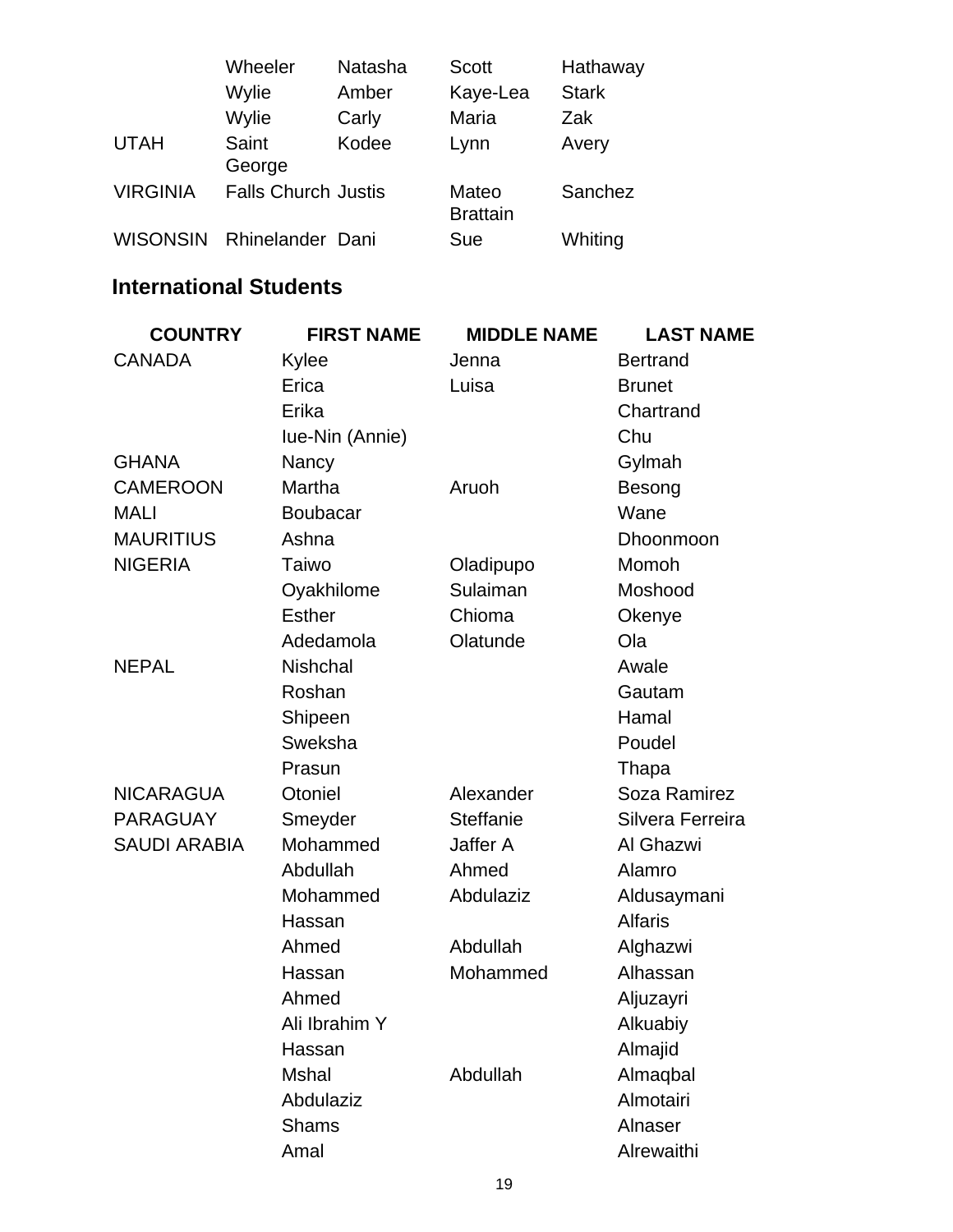|                              | Hassan      | S           | Alsaad          |
|------------------------------|-------------|-------------|-----------------|
|                              | Hussain     |             | Alsafar         |
|                              | Taher       |             | Alsalman        |
|                              | Salman      | Mohammad    | Alsalman        |
|                              | Abdulrahman | Abdulkhaleq | Alshareef       |
|                              | Jameel      | Mustafa A   | Fatani          |
| <b>SWEDEN</b>                | Stefan      | Eric Bo     | Idstam          |
| <b>TAIWAN</b>                | Chia-yu     |             | Chang           |
|                              | Yi-ching    |             | Chen            |
|                              | Wei-yun     |             | Hsiao           |
|                              | Hong-yu     |             | Su              |
| <b>UNITED KINGDOM Lauren</b> |             | Rebecca     | <b>Williams</b> |
| <b>VIETNAM</b>               | Hoang       | Khanh       | Le              |
|                              | Quynh       | Huong       | Nguyen          |
|                              | <b>Nhu</b>  | Nguyen Hoai | Tran            |
|                              | <b>Nhu</b>  | Nguyen Uyen | Tran            |

## **Dean's Honor Roll**

| <b>STATE</b>      | <b>PERM CITY</b>    | <b>FIRST NAME</b> | <b>MIDDLE</b><br><b>NAME</b> | <b>LAST NAME</b> |
|-------------------|---------------------|-------------------|------------------------------|------------------|
| <b>ALABAMA</b>    | Mobile              | Taron             | Lanae                        | Abner            |
| <b>ALASKA</b>     | Fairbanks           | <b>Brooke</b>     | Alexa                        | Lizotte          |
| <b>ARKANSAS</b>   | Des Arc             | Shelby            | Alyssa                       | <b>Baker</b>     |
|                   | Fayetteville        | Reece             |                              | <b>Fitchue</b>   |
|                   | <b>Fort Smith</b>   | Melinda           | TuTran                       | Mach             |
|                   | <b>Fort Smith</b>   | Chloe             | Evelyn                       | <b>Williams</b>  |
|                   | Rogers              | Sydney            | C                            | Duvall           |
|                   | Sulphur<br>Springs  | Levi              |                              | Bingham          |
| <b>CALIFORNIA</b> | Fresno              | <b>Nina</b>       | Rosanna                      | Gregory          |
|                   | <b>Garden Grove</b> | Linh              |                              | Hoang            |
|                   | Imperial Beach      | Kaitlyn           | Suzzanne                     | <b>Tottress</b>  |
|                   | Modesto             | Timothy           | Allen                        | Knuettel         |
| <b>COLORADO</b>   | Cheraw              | Rileigh           | Tenae                        | Ricken           |
|                   | Rye                 | Lena              | Gale                         | Garrison         |
|                   | <b>Security</b>     | Julia             | Grace                        | <b>Sours</b>     |
|                   | Strasburg           | Mackenzie         | Jane                         | Huffman          |
|                   | <b>Wheat Ridge</b>  | Ciara             | Danielle                     | Lansdon          |
| <b>ILLINOIS</b>   | Marshall            | Amanda            | Renee                        | Evinger          |
|                   | Marshall            | <b>Brittany</b>   | Kay                          | <b>Sanders</b>   |
| <b>IOWA</b>       | Lawton              | Taylor            | Jo                           | King             |
|                   | Milo                | Olivia            | Jessica                      | Anders           |
|                   | <b>Rhodes</b>       | Keann             | Larae                        | Kelber           |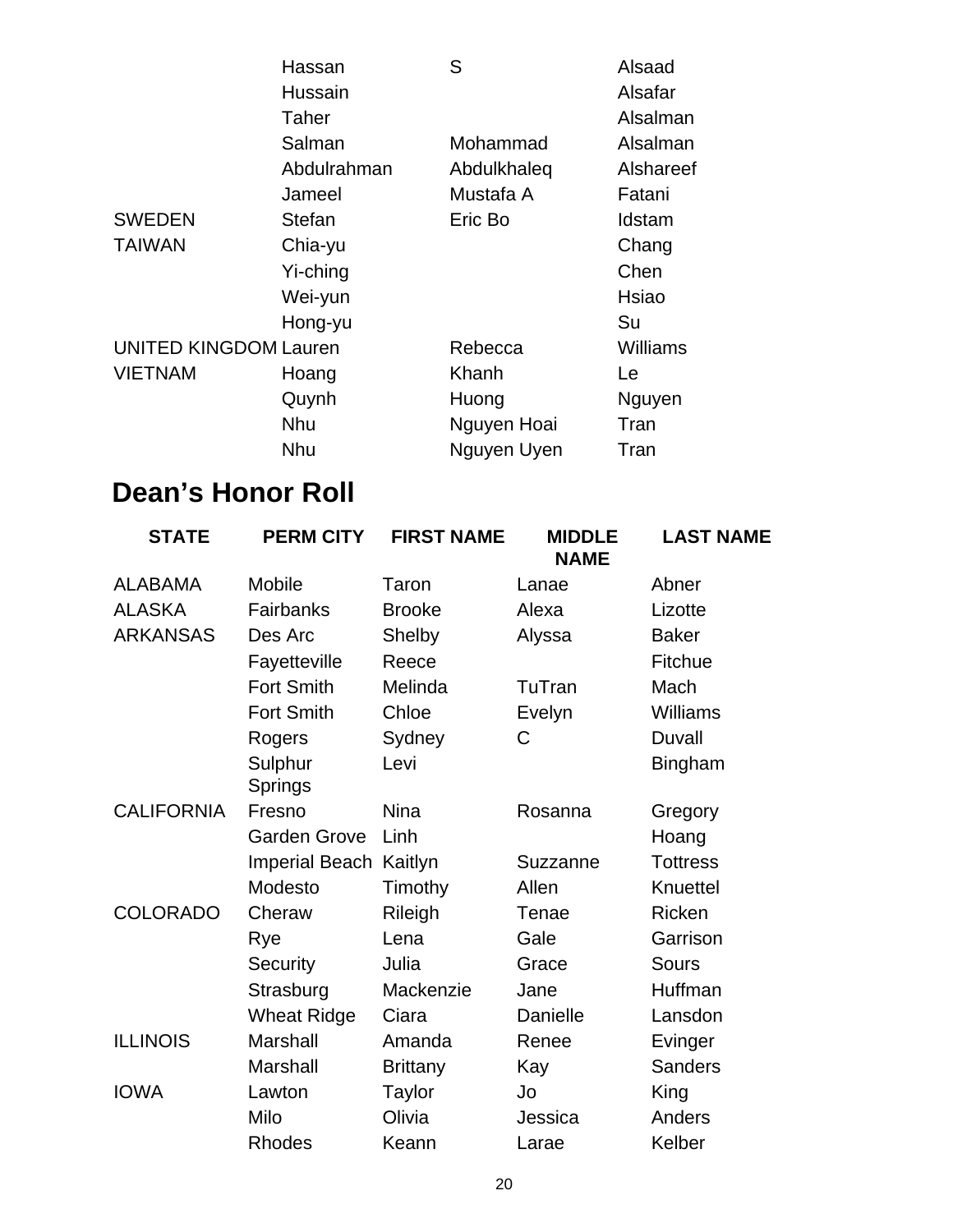| <b>KANSAS</b>     | <b>Burlington</b>     | Dalton          | <b>Thomas</b>  | Rankin            |
|-------------------|-----------------------|-----------------|----------------|-------------------|
|                   | Coldwater             | Kayla           | Denise         | Olson             |
|                   | Edson                 | Hope            |                | Cochran           |
|                   | El Dorado             | Taylor          | Jill           | Horyna            |
|                   | Emporia               | Jocie           | Marlee         | <b>Miser</b>      |
|                   | Haven                 | Holly           | Ann            | Davis             |
|                   | Lewis                 | Lane            | Garret         | <b>Sebes</b>      |
|                   | Winfield              | <b>Nicholas</b> | Friday         | Lockyear          |
| <b>MARYLAND</b>   | <b>Bowie</b>          | Nkengasong      | N              | Ntonghanwah       |
| <b>MISSOURI</b>   | Cassville             | Kyle            | Kent           | <b>Burbridge</b>  |
| <b>NEBRASKA</b>   | Elwood                | <b>Alexis</b>   | Marie          | Christen          |
| <b>NEW MEXICO</b> | Carlsbad              | <b>Shalie</b>   | D'layne        | <b>Mcalister</b>  |
| <b>NEW YORK</b>   | Malverne              | Obinna          | Michael        | Van-Lare          |
| <b>OHIO</b>       | <b>Hilliard</b>       | Holly           | Gabrielle      | Carter            |
|                   | <b>Mount Sterling</b> | Peyton          | Mae            | Theado            |
| <b>OKLAHOMA</b>   | Ada                   | Chase           | <b>Dillon</b>  | Lott              |
|                   | Adair                 | Ethan           | Garret         | Colwell           |
|                   | Alex                  | Jacob           | Dial           | Otey              |
|                   | Alex                  | Ashley          | Nichole        | <b>Williams</b>   |
|                   | Altus                 | Amanda          | Casey          | <b>Bacon</b>      |
|                   | Altus                 | Noah            | <b>Blake</b>   | Camp              |
|                   | Altus                 | Parker          | Wolfgang       | Charping          |
|                   | Altus                 | Jacob           | Donald         | Cope              |
|                   | Altus                 | Alexander       | Edward         | <b>Drake</b>      |
|                   | Altus                 | Elizabeth       |                | <b>Gutierrez</b>  |
|                   | <b>Altus</b>          | Kadi            | Danae          | Henry             |
|                   | Altus                 | John            | Jordan         | Herring           |
|                   | <b>Altus</b>          | Riley           | Paige          | Kinder            |
|                   | <b>Altus</b>          | Jae             | Miranda        | Kinniburgh        |
|                   | Altus                 | Andee           | Michelle       | Lantz             |
|                   | Altus                 | Angela          | Riggs          | Loe               |
|                   | Altus                 | Chelsea         | Lynn           | <b>McCuistion</b> |
|                   | Altus                 | Madison         | Rae            | Mowdy             |
|                   | Altus                 | Summer          | Е              | Snow              |
|                   | Altus                 | Ashley          | <b>Taylor</b>  | Turner            |
|                   | Altus-Navajo          | Elizabeth       | Marie          | Franklin          |
|                   | Altus-Navajo          | Amber           | <b>Nicole</b>  | Gibbons           |
|                   | Altus-Navajo          | Glenda          | Lavon          | Goodson           |
|                   | Altus-Navajo          | Cynthia         | Dawn           | Krehbiel          |
|                   | Altus-Navajo          | Levi            | <b>Matthew</b> | <b>Muller</b>     |
|                   | Altus-Navajo          | Shelby          | Marie          | Thornton          |
|                   | Altus-Navajo          | Chase           | Garlin         | Wilson            |
|                   | Alva                  | Gage            | <b>Turner</b>  | <b>Bouziden</b>   |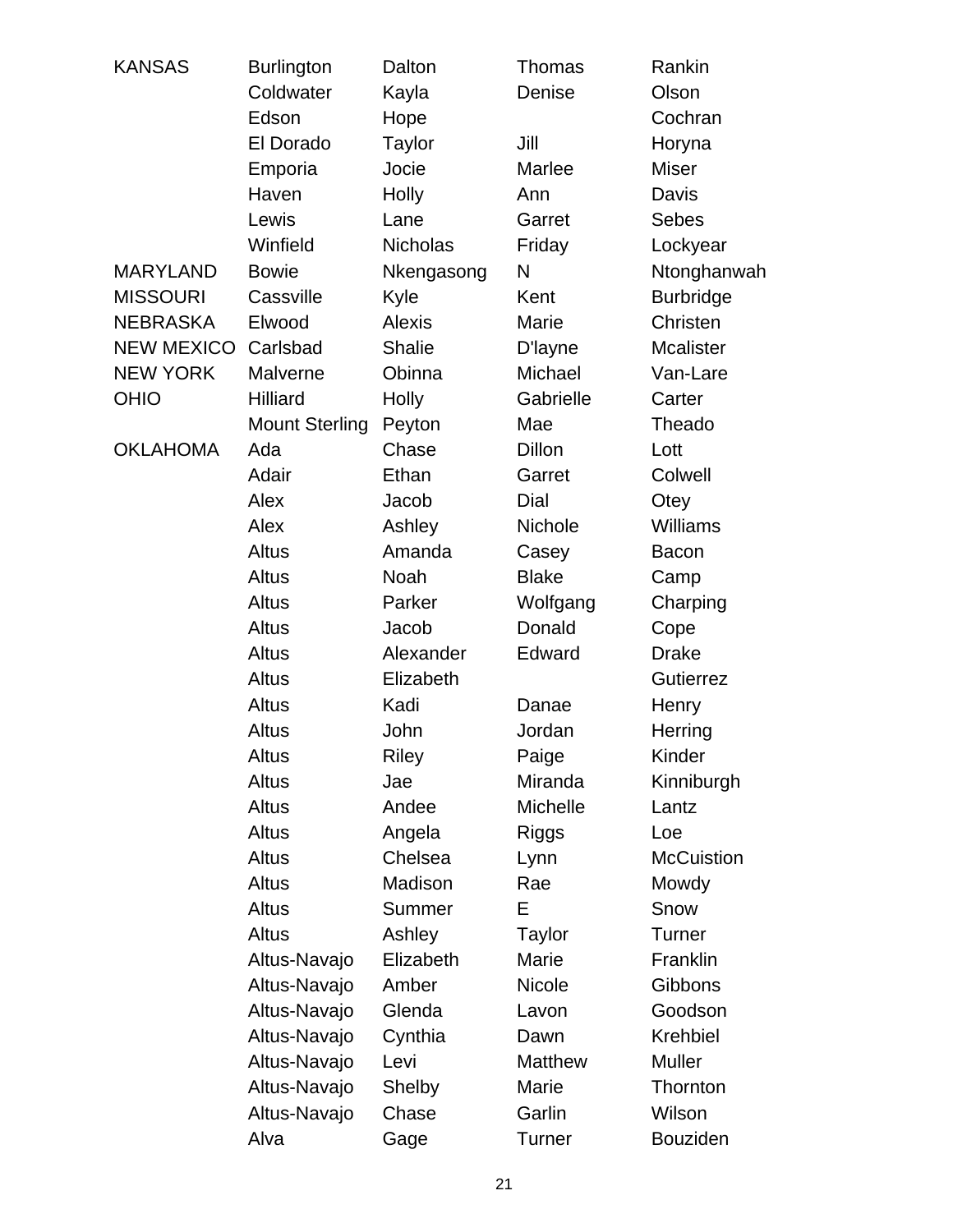| Amber-<br>Pocasset       | Mason           | M                     | Ware           |
|--------------------------|-----------------|-----------------------|----------------|
| Anadarko                 | Linsey          | <b>Brooke</b>         | Barger         |
| Anadarko                 | Whitnie         | Deann                 | Holten         |
| Anadarko                 | Pamela          | Jan                   | Mammedaty      |
| Anadarko                 | Helen-pearl     | Nashobamalant aNimsey |                |
| Anadarko                 | Jordan          | Camille               | <b>Stone</b>   |
| Apache                   | Jaylee          | D'nae                 | <b>Bain</b>    |
| Apache                   | Kassie          | Ann                   | Swanda         |
| Arapaho-Butler Rylyn     |                 | M'Kayle               | Agan           |
| Arapaho-Butler Timothy   |                 | James                 | Comstock       |
| Arapaho-Butler Kaylie    |                 | Ashton                | Gill           |
| Arapaho-Butler Corbin    |                 | Allen                 | Grybowski      |
| Arapaho-Butler Elizabeth |                 | Anne                  | <b>Mathis</b>  |
| Arapaho-Butler Sarah     |                 | Grace                 | Rose           |
| Ardmore                  | <b>Brett</b>    | Collin                | <b>Baker</b>   |
| Ardmore                  | Jessica         | Dawn                  | <b>Smith</b>   |
| Arnett                   | <b>Tristen</b>  | Shanae                | Flanagan       |
| Arnett                   | Cristian        | David                 | Word           |
| Arnett                   | Sheridan        | Anania                | Word           |
| <b>Bartlesville</b>      | Benjamin        | Joseph                | Jacobs         |
| <b>Bartlesville</b>      | <b>Nicholas</b> | <b>Bradley</b>        | Shoemaker      |
| <b>Beaver</b>            | Kaitlin         | Faith                 | Kemp           |
| <b>Beaver</b>            | <b>Skyler</b>   | Ray                   | <b>Mills</b>   |
| Beggs                    | Paige           | Marie                 | Cypert         |
| Bethany                  | Mary            | Phuoc                 | Le             |
| Bethany                  | Abigail         | Faye                  | Odle           |
| <b>Bethel</b>            | Cassie          | Marie                 | Shaw           |
| <b>Big Pasture</b>       | Donald          | Roe                   | <b>Beckham</b> |
| Binger-Oney              | Jessica         | Lynn                  | Huffman        |
| <b>Binger-Oney</b>       | Kalen           | Michael               | Johnson        |
| <b>Binger-Oney</b>       | Stormi          | Rashel                | Kelley         |
| <b>Bixby</b>             | Tonya           | Nicole                | Henderson      |
| <b>Bixby</b>             | Anthony         | Joseph                | Parchman       |
| <b>Blackwell</b>         | Haley           | Rebecca               | Hudson         |
| <b>Blair</b>             | Mckenna         | <b>Brooke</b>         | Cargal         |
| <b>Blanchard</b>         | Kaytlin         | Lee                   | Coats          |
| <b>Blanchard</b>         | Katey           | Lynn                  | Sluder         |
| <b>Boise City</b>        | Jaden           | Dawn                  | <b>Brown</b>   |
| <b>Bridge Creek</b>      | Darby           | Shae                  | <b>Bryce</b>   |
| <b>Bridge Creek</b>      | Mikayla         | <b>Nicole</b>         | Cooper         |
| <b>Broken Arrow</b>      | <b>Brandon</b>  | Isaiah                | Chaney         |
| <b>Broken Arrow</b>      | Alexandria      | <b>Nicole</b>         | Dixon          |
| <b>Broken Arrow</b>      | Ashlea          | TerAnn                | Herzfeld       |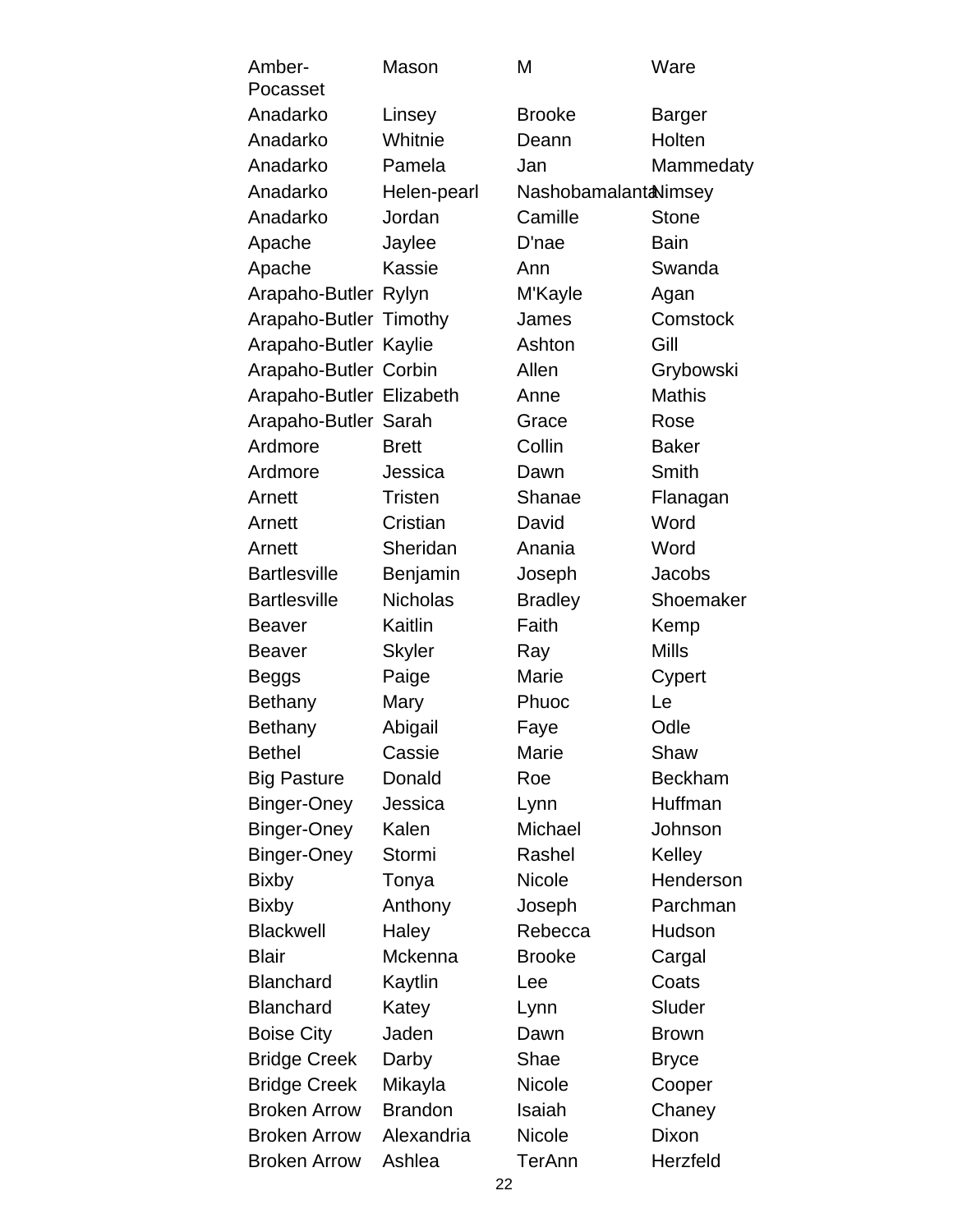| <b>Broken Arrow</b>            | <b>Nicholas</b> | Chase           | Holopoff                     |
|--------------------------------|-----------------|-----------------|------------------------------|
| <b>Broken Arrow</b>            | Uyen            | Τ               | Nguyen                       |
| <b>Broken Arrow</b>            | Erika           |                 | Plyushko                     |
| <b>Broken Arrow</b>            | Victoria        | Leeanne         | Poole                        |
| <b>Broken Arrow</b>            | Lyan            | Van             | <b>Russell</b>               |
| <b>Broken Bow</b>              | Lorie           | Deanne          | Gibson                       |
| <b>Burlington</b>              | Kyle            | Wayne           | Ellerbeck                    |
| <b>Burlington</b>              | Abigail         |                 | Newman                       |
| <b>Burns Flat-Dill</b><br>City | Shelby          | Rae             | <b>Bolen</b>                 |
| <b>Burns Flat-Dill</b><br>City | Jaide           | Denae           | <b>Burns</b>                 |
| <b>Burns Flat-Dill</b><br>City | Kristy          | Jane            | Denbo                        |
| <b>Burns Flat-Dill</b><br>City | Hannah          | Rae             | Goodspeed                    |
| <b>Burns Flat-Dill</b><br>City | Cody            | <b>Brooke</b>   | Lane                         |
| <b>Burns Flat-Dill</b><br>City | Samantha        | L               | Lopez                        |
| <b>Byng</b>                    | Christian       | Lee             | <b>Newberry</b>              |
| Cache                          | <b>Kristina</b> |                 | Luna                         |
| Cache                          | <b>Kristen</b>  | <b>Michelle</b> | <b>Williams</b>              |
| Calumet                        | <b>Charles</b>  | R               | Sleeper                      |
| Canton                         | <b>Dillon</b>   | Ray             | Chaloupek                    |
| Canton                         | Kirsten         | Ann             | Harrelson                    |
| Canton                         | Jennifer        | Dae             | Mcintosh                     |
| Canute                         | Daniel          | Eli             | <b>Butcher</b>               |
| Canute                         | Stuart          | Alan            | Monroe                       |
| Carnegie                       | <b>Bayleigh</b> |                 | Bellamy                      |
| Carnegie                       | Luke            | Anthony         | Kinder                       |
| Carnegie                       | Jennifer        | <b>Breanna</b>  | Minto                        |
| Cashion                        | Luke            | <b>Dillon</b>   | <b>Jenkins</b>               |
| Chattanooga                    | Macee           | Jo              | Shaw                         |
| Checotah                       | Whitney         | Denise          | Evans                        |
| Cheyenne                       | Tosha           | Danell          | Estrada                      |
| Cheyenne                       | Conner          | William         | <b>Kirk</b>                  |
| Cheyenne                       | Summer          | в               | Pennington                   |
| Chickasha                      | Hannah          | <b>Nicole</b>   | Elrod                        |
| Chickasha                      | Ashley          | Ann             | <b>Martin</b>                |
| Chickasha                      | McKinzi         | Dawn            | Peschl                       |
| Chickasha                      | <b>Brenten</b>  | Wade            | Willmon                      |
| Choctaw                        | Sophia Ana      |                 | Carmela Casey Garcia-Randall |
| Claremore                      | Jonathan        | Ray             | <b>Barbee</b>                |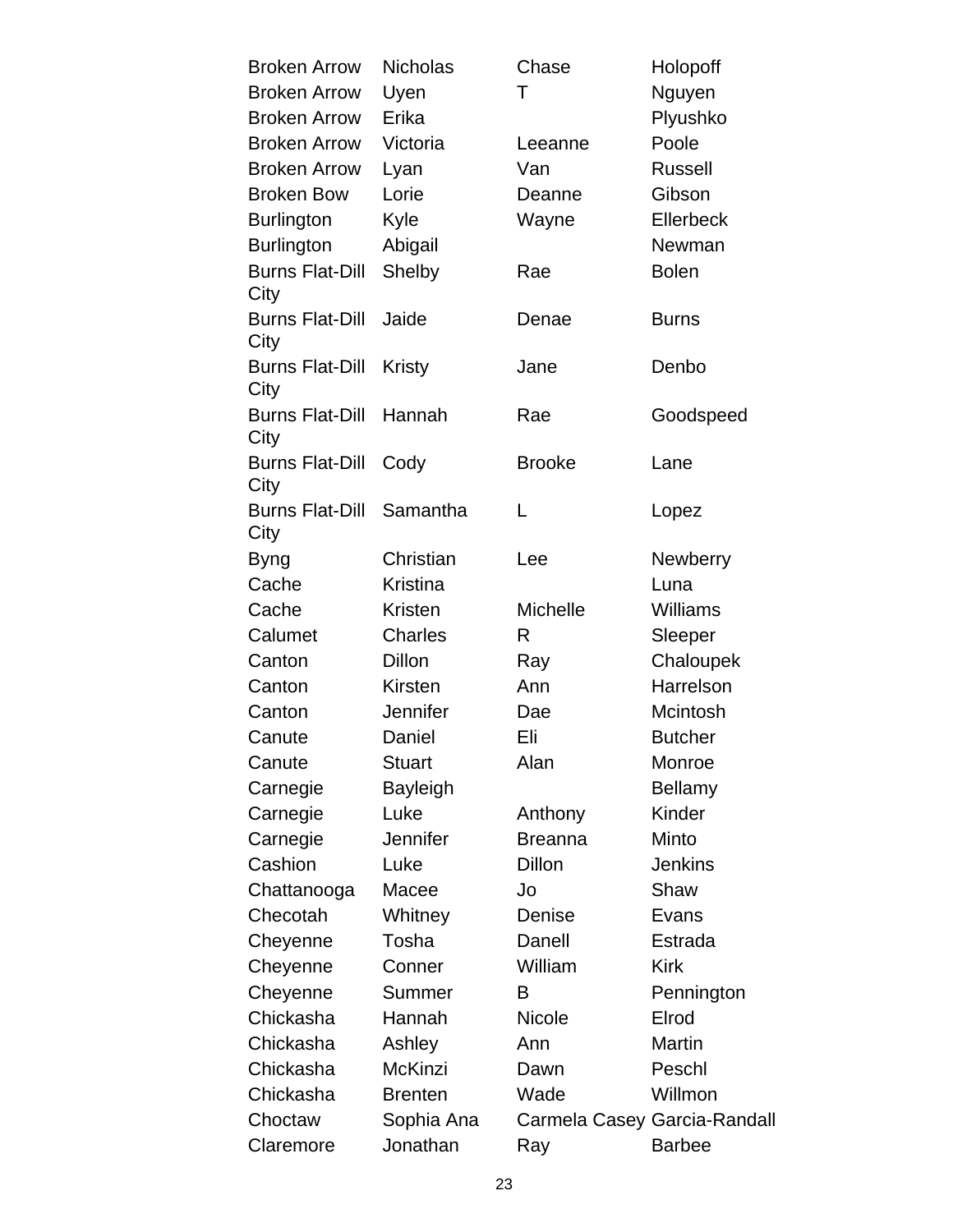| Claremore  | <b>Holly</b>     | Lynne          | Johnson           |
|------------|------------------|----------------|-------------------|
| Claremore  | Tammy            |                | <b>Stimson</b>    |
| Claremore  | <b>Nicholas</b>  | Anthony        | Wheeler           |
| Claremore- | Alexandria       | Loren          | Foster            |
| Sequoyah   |                  |                |                   |
| Cleveland  | Anthony          | Petersen       | <b>Braden</b>     |
| Clinton    | <b>Britany</b>   | Ann            | Abner             |
| Clinton    | <b>Brent</b>     | James          | Andrews           |
| Clinton    | <b>Britney</b>   | Lauran         | <b>Brown</b>      |
| Clinton    | Jonathan         | Michael        | <b>Burrow</b>     |
| Clinton    | Jessica          | Mendez         | <b>Cifuentes</b>  |
| Clinton    | Norma            | Gabriela       | Cossio            |
| Clinton    | Kara             | Juh-Ree        | Crane             |
| Clinton    | Casie            | Ceira          | Funk              |
| Clinton    | Delaney          | June           | Funk              |
| Clinton    | Michelle         | Dawn           | Gutermuth         |
| Clinton    | Amanda           | Renee          | Holman            |
| Clinton    | Albert           | Dizon          | Lagman            |
| Clinton    | Rochelle         | Deon           | Leonard           |
| Clinton    | Antonia          | <b>Belinda</b> | Lozano            |
| Clinton    | Austin           | Lee            | Maine             |
| Clinton    | Igor             |                | Matei             |
| Clinton    | Cheryl           | Diane          | <b>Morris</b>     |
| Clinton    | Ethan            | Corey          | Pool              |
| Clinton    | Ryan             | Paul           | Richert           |
| Clinton    | Jennifer         | Michaela       | Rodriguez         |
| Clinton    | Daniel           | Albert         | Ruiz              |
| Clinton    | Gary             | Jerome         | Smith             |
| Clinton    | Rachel           | <b>Nicole</b>  | Thompson          |
| Clinton    | Javier           |                | <b>Torres</b>     |
| Clinton    | Ashlyn           | <b>Nicole</b>  | Whitten           |
| Coalgate   | Jared            | Scott          | <b>Collins</b>    |
| Cordell    | Eric             | Del            | <b>Burchett</b>   |
| Cordell    | Jayton           | Killian        | <b>Bryant</b>     |
| Cordell    | <b>Nicole</b>    | Marie          | Donato            |
| Cordell    | Chelsey          | Lachelle       | Griffith          |
| Cordell    | Shelby           | <b>Brook</b>   | Griffith          |
| Cordell    | Lindsey          | Janette        | <b>Hendricks</b>  |
| Cordell    | <b>Bree Anna</b> | Shanelle       | Jackson           |
| Cordell    | Kaylin           | Nicole         | Lee               |
| Cordell    | Donna            | Jo             | <b>McCuistion</b> |
| Cordell    | Daley            | L              | <b>McGuire</b>    |
| Cordell    | Cherokee         | Shae           | <b>Mitchell</b>   |
| Cordell    | Kierra           | Faye           | Prewitt           |
|            | 24               |                |                   |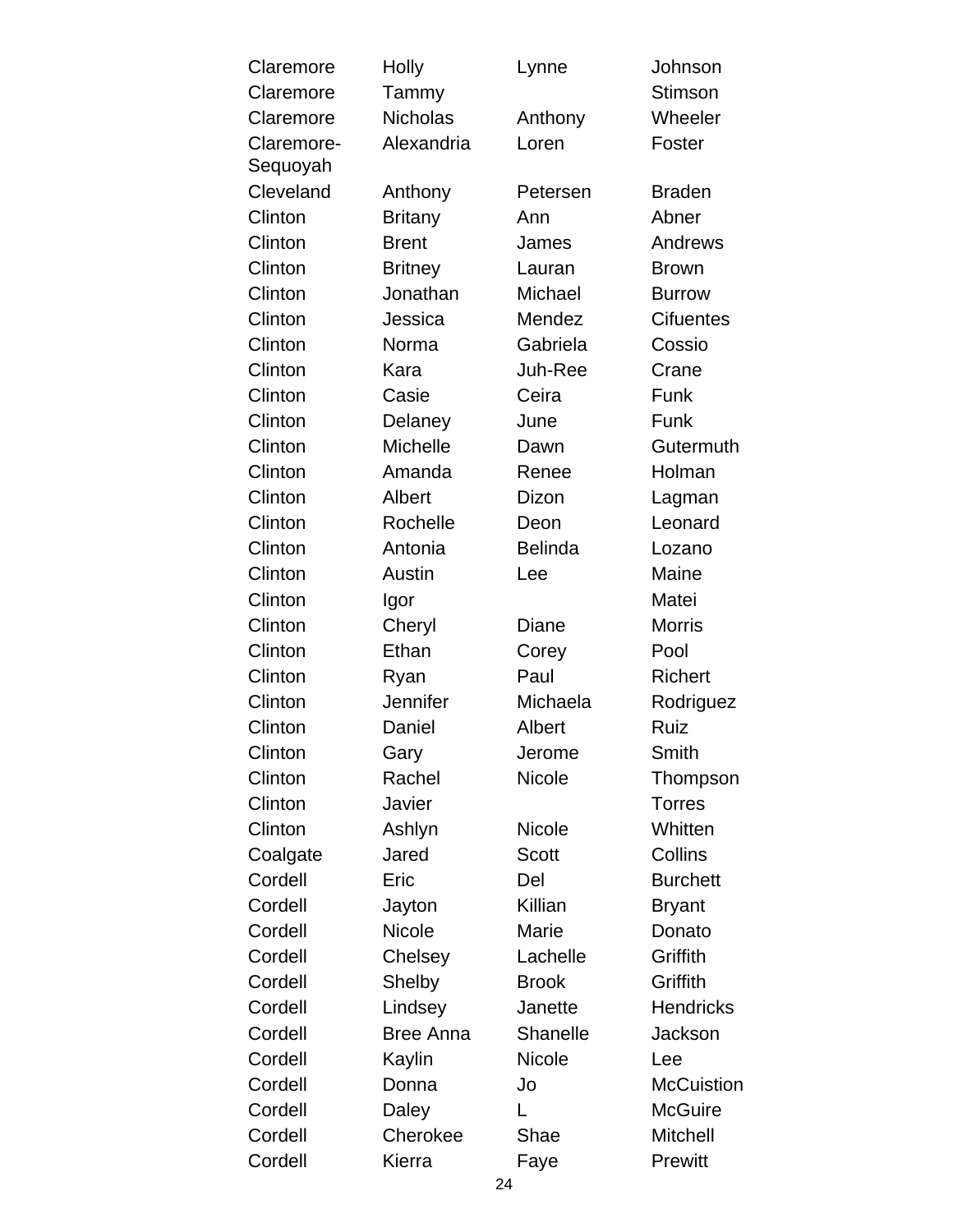| Cordell                              | Macey          | Lynn            | Taylor          |
|--------------------------------------|----------------|-----------------|-----------------|
| Cordell                              | Allee          | Deann           | <b>Thiessen</b> |
| Cordell-Corn<br><b>Bible Academy</b> | Michael        |                 | <b>Boese</b>    |
| Cordell-Corn<br><b>Bible Academy</b> | Sarah          | Jane            | Gore            |
| Cordell-Corn<br><b>Bible Academy</b> | Jasilin        | <b>Nicole</b>   | Hall            |
| Cordell-Corn<br><b>Bible Academy</b> | Trevor         | Jay             | Harms           |
| Coweta                               | Austin         | Taylor          | Addington       |
| Davis                                | Zachary        | Joseph          | Maynard         |
| Davis                                | Justin         | Duane           | <b>Meek</b>     |
| Deer Creek-<br>Lamont                | Lincoln        | Scott-Arnold    | Spurlin         |
| Del City                             | Thomas         | G               | Lindley         |
| Del City                             | Jason          | Eric            | <b>Mulanax</b>  |
| Del City                             | Quanah         | Erica           | <b>Steele</b>   |
| <b>Dibble</b>                        | Austin         | Curtis          | <b>Browning</b> |
| Drummond                             | Aaron          | Andrew          | Cornell         |
| Drummond                             | Clint          | Dale            | Gates           |
| Duncan                               | Taylor         | Dawn            | Mowdy           |
| Duncan                               | <b>Britton</b> | Alexandra       | Murphree        |
| Duncan                               | Cody           | <b>Michial</b>  | Wilson          |
| Durant                               | Elaney         | Taylor          | Schmidt         |
| Edmond                               | Luma           |                 | Hilal           |
| Edmond-Deer<br><b>Creek</b>          | Lauren         | Nicole          | Coleman         |
| Edmond-Deer<br>Creek                 | Erica          | Elaine          | Gales           |
| Edmond-Deer<br>Creek                 | Megan          | Renee           | Reasner         |
| <b>Edmond-Deer</b><br>Creek          | Aurica         |                 | Rising          |
| Edmond-<br>Memorial                  | Jackie         |                 | Eady            |
| Edmond-<br>Memorial                  | Aminatoulielt  | Mah Anyiapai    | Mouliom         |
| Edmond-<br>Memorial                  | Kalyn          | <b>Michelle</b> | Powers          |
| Edmond-<br>Memorial                  | Tayla          | Marie           | <b>Steckel</b>  |
| Edmond-North                         | Adriann        | <b>Maurice</b>  | Atendido        |
| Edmond-North                         | <b>Tyler</b>   | <b>Bryce</b>    | Crouch          |
| Edmond-North                         | Victoria       | Leigh           | Denny           |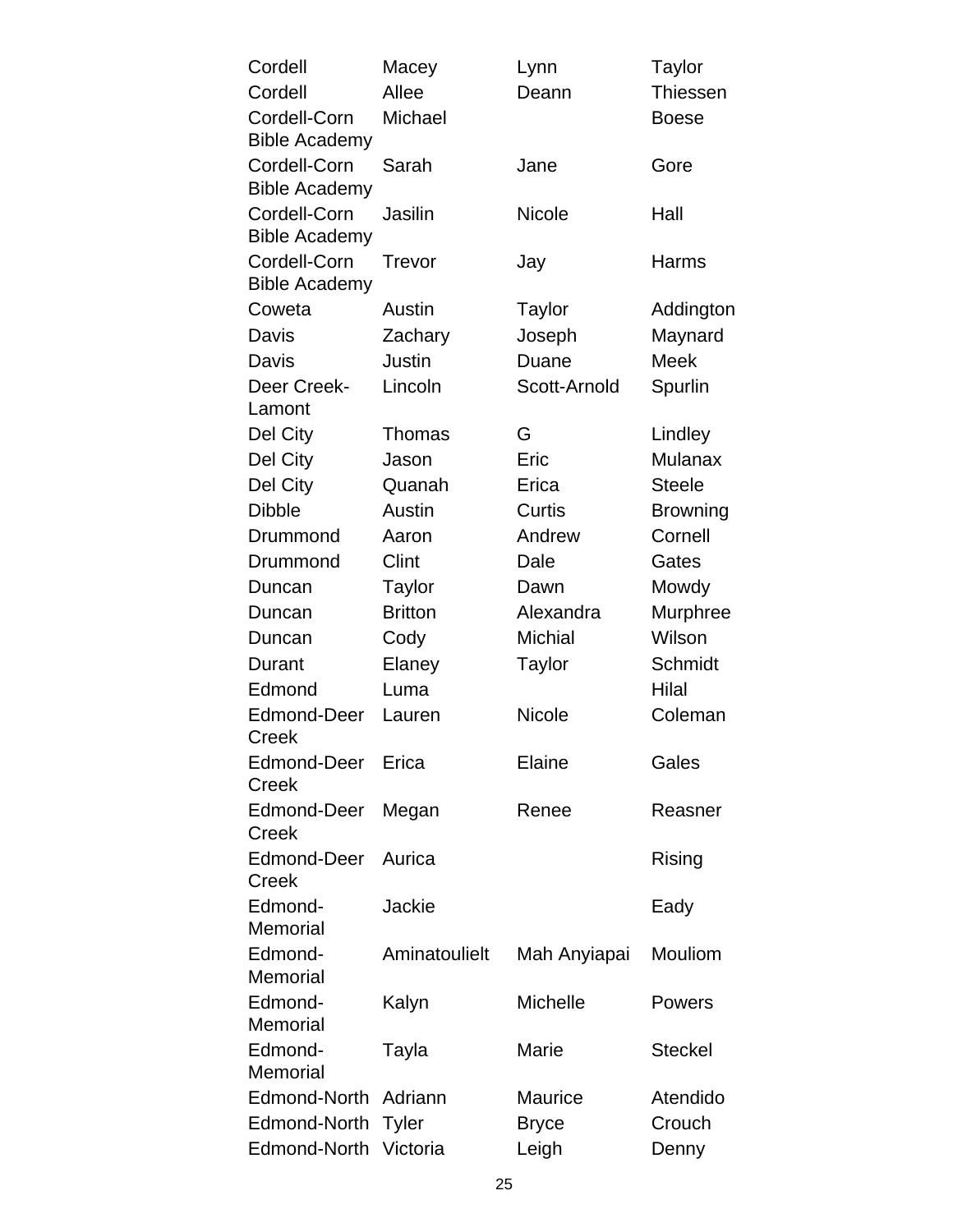| Edmond-North               | Katie            | <b>Nicole</b>  | Hutchinson            |
|----------------------------|------------------|----------------|-----------------------|
| Edmond-North               | <b>Scott</b>     | <b>Selick</b>  | Johnson               |
| Edmond-North Jarech        |                  | Preston        | Page                  |
| Edmond-                    | Colton           | Michael        | Sharp                 |
| Oklahoma                   |                  |                |                       |
| Christian<br>School        |                  |                |                       |
| Edmond-                    | Madison          | Kate           | Thelen                |
| Oklahoma                   |                  |                |                       |
| Christian                  |                  |                |                       |
| School                     |                  |                |                       |
| <b>Edmond-Santa Thomas</b> |                  | <b>Bradley</b> | <b>Bellew</b>         |
| Fe                         |                  |                |                       |
| Edmond-Santa Natanya       |                  | Vivian         | Hernandez             |
| Fe                         |                  |                |                       |
| Edmond-Santa Kayley<br>Fe  |                  |                | Humann                |
| Edmond-Santa Brandon       |                  | Quoc           | Le                    |
| Fe                         |                  |                |                       |
| Edmond-Santa Myles         |                  | Jabari         | <b>Newton</b>         |
| Fe                         |                  |                |                       |
| Edmond-Santa Sylvester     |                  |                | Parrish III           |
| Fe                         |                  |                |                       |
| Edmond-Santa Tori<br>Fe    |                  | La'trece       | <b>Scott</b>          |
| Edmond-Santa Jessica       |                  | Lynn           | <b>Suske</b>          |
| Fe                         |                  |                |                       |
| El Reno                    | Sierra           | Dawn           | <b>Bellymule</b>      |
| El Reno                    | <b>Nathaniel</b> | Deon           | <b>Benge</b>          |
| El Reno                    | Austin           | Wade           | Ferguson              |
| El Reno                    | Elizabeth        | Angel          | Finch                 |
| El Reno                    | Daniel           | John           | Gassen                |
| El Reno                    | <b>Brady</b>     | Lee            | Good                  |
| El Reno                    | Kaitlyn          | Rene           | Keeler                |
| El Reno                    | <b>Scarlett</b>  | Danielle       | Shrum                 |
| El Reno                    | <b>Makenzie</b>  |                | <b>Stevens</b>        |
| El Reno                    | Laura            | Lynn           | <b>Walton-Carrell</b> |
| Elgin                      | Sarah            | Jade           | DeLong                |
| Elgin                      | Makenli          | Louise         | Ladd                  |
| <b>Elk City</b>            | Edward           | M              | Almenas               |
| <b>Elk City</b>            | Gabriel          | V              | <b>Bell</b>           |
| <b>Elk City</b>            | Tyler            | William        | <b>Burch</b>          |
| <b>Elk City</b>            | Taylor           | Raeann         | Carnes                |
| <b>Elk City</b>            | Karl             | Jonathan       | Craig                 |
| <b>Elk City</b>            | Guillermo        | Vicente        | Defranc               |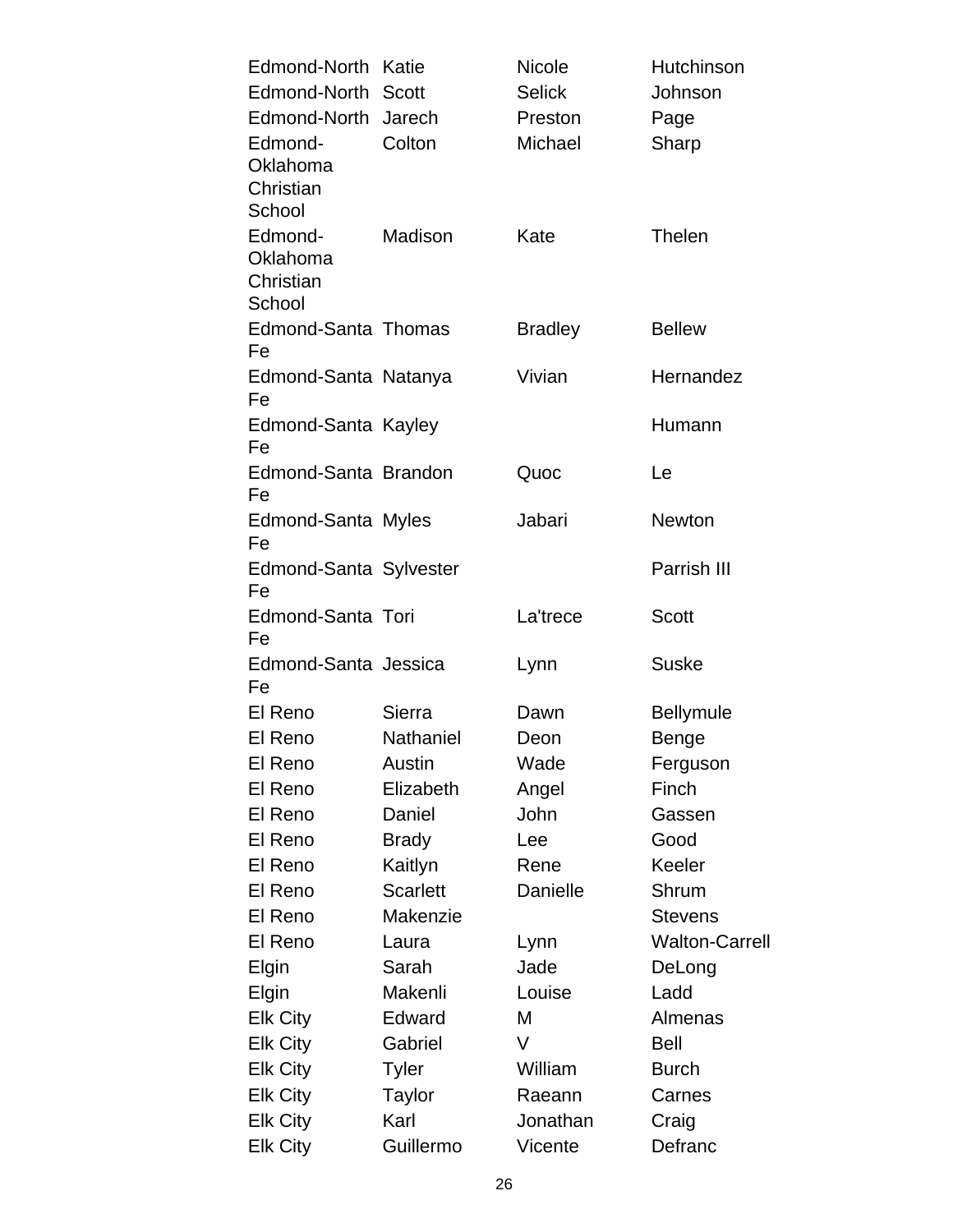| <b>Elk City</b>                              | <b>Dustin</b>  | Lane           | Ferris               |
|----------------------------------------------|----------------|----------------|----------------------|
| <b>Elk City</b>                              | Colleen        | Nicole         | Garrett              |
| <b>Elk City</b>                              | Taylor         | Dawn           | Howard               |
| <b>Elk City</b>                              | Kenzie         | <b>Brooke</b>  | Lind                 |
| <b>Elk City</b>                              | Kayla          | <b>Nicole</b>  | Lyons                |
| <b>Elk City</b>                              | Dewantaja      | Lorraine       | <b>Martin</b>        |
| <b>Elk City</b>                              | Daniel         | <b>Bryan</b>   | <b>Miller</b>        |
| <b>Elk City</b>                              | Stephen        | Francisco      | Mosqueda             |
| <b>Elk City</b>                              | Andrea         | Louise         | <b>Nichols</b>       |
| <b>Elk City</b>                              | Dakoda         | Lane           | Patton               |
| <b>Elk City</b>                              | <b>Bryan</b>   | David          | Perez                |
| <b>Elk City</b>                              | Alyssa         | Danyelle       | Pierce               |
| <b>Elk City</b>                              | Camron         | <b>Blake</b>   | Rogers               |
| <b>Elk City</b>                              | Cole           | <b>Tyler</b>   | Rogers               |
| <b>Elk City</b>                              | Salina         | Shea           | <b>Salinas</b>       |
| <b>Elk City</b>                              | DeShawna       | Marie          | Smyth                |
| <b>Elk City</b>                              | William        | Shayne         | Thornton             |
| <b>Elk City</b>                              | Schylar        | Rashea         | <b>Tripp</b>         |
| <b>Elk City</b>                              | <b>Brock</b>   | Michael        | Walker               |
| <b>Elk City</b>                              | Natalia        | A              | Zambrano<br>Montalvo |
| <b>Elk City-Merritt</b>                      | Lauren         | Rhea           | Cummings             |
| <b>Elk City-Merritt</b>                      | Kaleb          | <b>Brandon</b> | Keith                |
| <b>Elk City-Merritt</b>                      | Jennifer       | Ann            | Musgrove             |
| <b>Empire</b>                                | Cassy          | <b>Blair</b>   | Hill                 |
| Enid                                         | Janae          | Kasandra       | Adams                |
| Enid                                         | Olivia         | Ann            | Alvarado             |
| Enid                                         | Matthew        | Daniel         | <b>Beebe</b>         |
| Enid                                         | Tanner         | Cole           | <b>Black</b>         |
| Enid                                         | Kenda          | Danielle       | Case                 |
| Enid                                         | Cedric         | Alexander      | <b>Henke Rose</b>    |
| Enid                                         | Makayla        | Deann          | Herbst               |
| Enid                                         | Jesse          |                | Hernandez            |
| Enid                                         | Squire         |                | Logan V              |
| Enid                                         | <b>Tanner</b>  | Gayne          | <b>Miller</b>        |
| Enid                                         | <b>Breydon</b> | Cole           | Renard               |
| Enid-Chisholm                                | Megan          | Nichole        | Langton              |
| Enid-Chisholm                                | <b>Mark</b>    | Caesar         | Matli                |
| Enid-Chisholm                                | Kaila          | Danielle       | <b>Pickens</b>       |
| Enid-Cimarron                                | Emily          | Carole         | <b>Tydings</b>       |
| Enid-Oklahoma Caleb<br><b>Bible Academy</b>  |                | Edward         | Coplen               |
| Enid-Oklahoma Jayden<br><b>Bible Academy</b> |                | R              | Crismas              |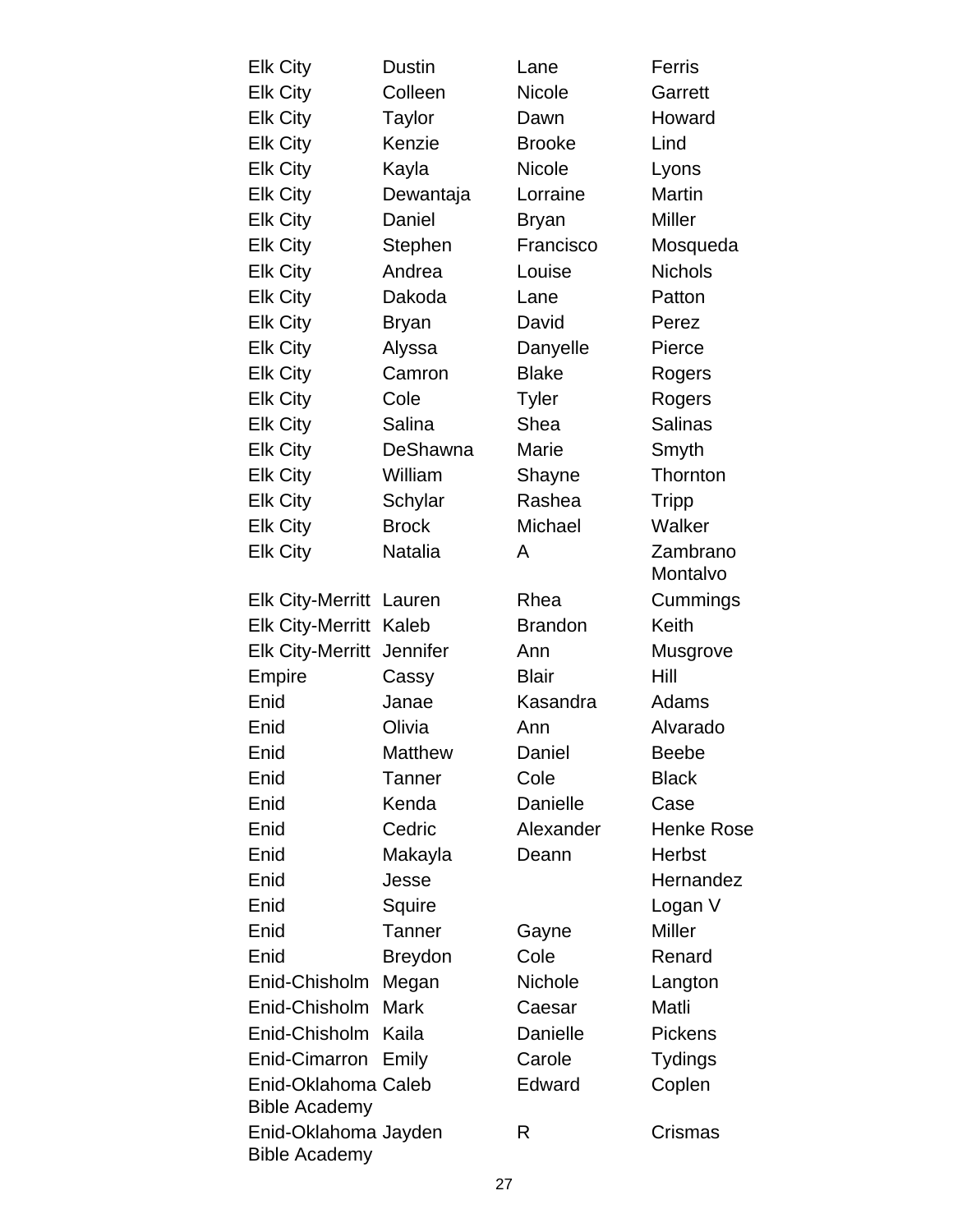| Enid-Oklahoma Brooke<br><b>Bible Academy</b> |                | Ann            | McCullough       |
|----------------------------------------------|----------------|----------------|------------------|
| Enid-Oklahoma Reagan                         |                | <b>Bailey</b>  | <b>Moss</b>      |
| <b>Bible Academy</b>                         |                |                |                  |
| Enid-Oklahoma Kalley<br><b>Bible Academy</b> |                | <b>Brooke</b>  | Watkins          |
| Erick                                        | <b>Barbara</b> | <b>Terrell</b> | Horstkoetter     |
| Erick                                        | Savannah       | K              | Osmond           |
| Erick                                        | Susan          | Elaine         | Poulson          |
| Erick                                        | Makenzie       | Jaye           | Riddle           |
| Erick                                        | Taylor         | Rachele        | Smith            |
| Fairview                                     | Ryan           | David          | <b>Baldwin</b>   |
| Fairview                                     | Josie          | Taylor         | Carrell          |
| Fargo                                        | <b>Tyler</b>   | Ray            | Foale            |
| Fargo                                        | Micah          | Marie          | Morehart         |
| Fay                                          | <b>Marisa</b>  | Rose           | Molnar           |
| Forgan                                       | Kenan          | Leroy          | Denten           |
| Fort Cobb-                                   | Ashlee         | <b>Nicole</b>  | <b>Gutierrez</b> |
| <b>Broxton</b>                               |                |                |                  |
| Fort Cobb-                                   | Mikayla        | Louise         | Sebastian        |
| <b>Broxton</b>                               |                |                |                  |
| <b>Fort Gibson</b>                           | Serena         | Lurline        | <b>Marks</b>     |
| Frederick                                    | Chrissy        | Dawn           | Chandler         |
| Frederick                                    | Alyssa         | J              | Huggins          |
| Frederick                                    | Jessica        | <b>Briggs</b>  | Lewis            |
| Frederick                                    | Terra          | Deanne         | Morrison         |
| Gage                                         | Lauren         | <b>Nicole</b>  | <b>Buzbee</b>    |
| Garber                                       | Jessica        | Lea            | Cinnamon         |
| Geary                                        | April          |                | Arnold           |
| Geary                                        | Shayla         | Danae          | <b>Epperly</b>   |
| Glenpool                                     | <b>Patrick</b> | Joseph         | O'toole          |
| Gore                                         | Farron         | Paige          | Sheffield        |
| Grandfield                                   | Kalyn          | Ashley         | <b>Fikes</b>     |
| Granite                                      | Rebecca        | Wynell         | <b>Bruno</b>     |
| Granite                                      | Keeli          | Ann            | Denney           |
| <b>Guthrie</b>                               | Addie          |                | Aman             |
| <b>Guthrie</b>                               | Jasmine        | Cierra Marie   | Parks            |
| Guymon                                       | Annette        | Chamein        | De Santiago      |
| Guymon                                       | Yesica         | Janet          | Garcia           |
| Guymon                                       | Khoa           | Hoang          | Nguyen           |
| Haileyville                                  | David          | <b>Neil</b>    | Dawson           |
| Hammon                                       | Riley          | William        | <b>McCallay</b>  |
| Hammon                                       | <b>Alexsis</b> | Hope           | Thain            |
| Harrah                                       | Courtney       | <b>Estelle</b> | Chedester        |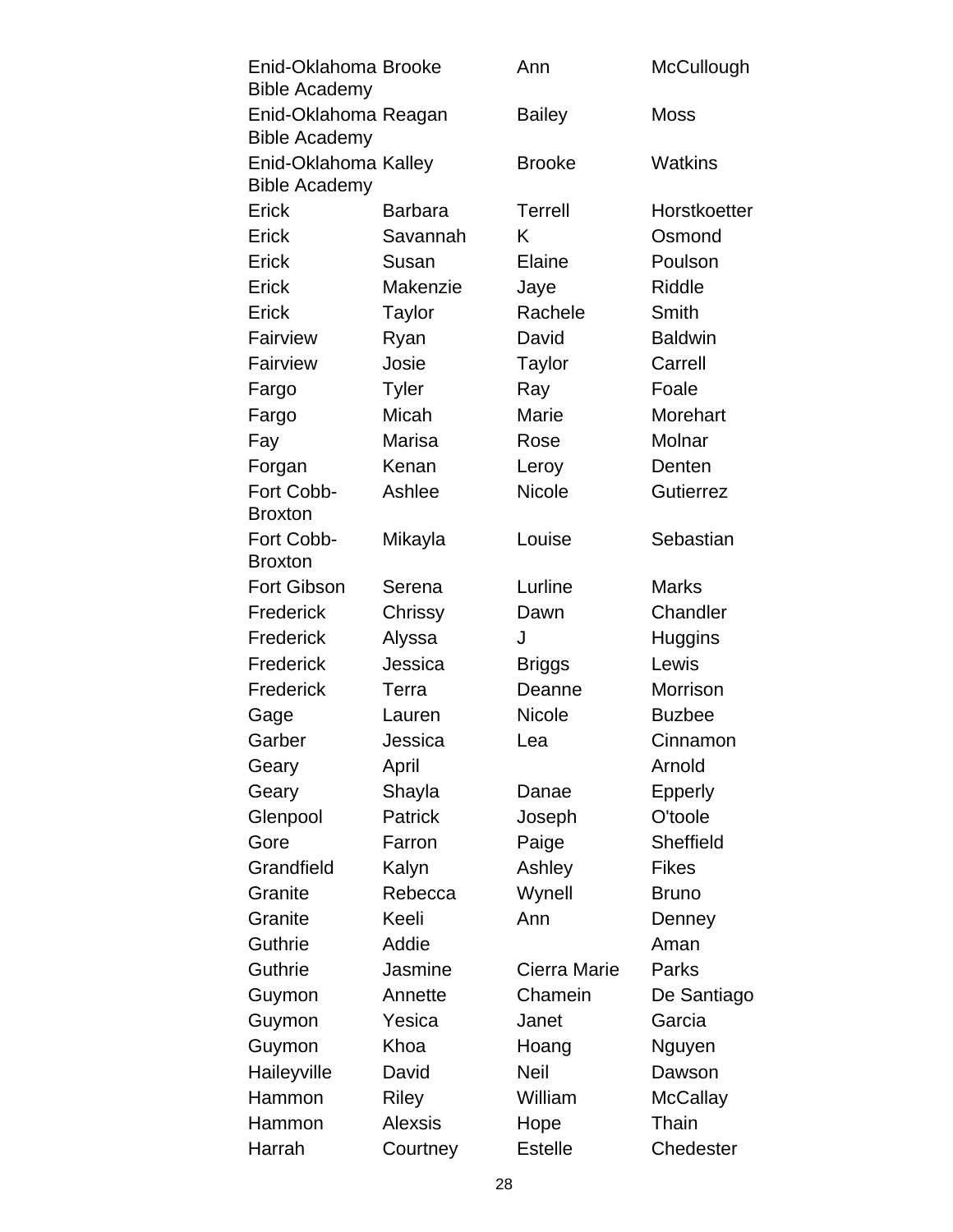| Harrah        | Collin         |                 | Jennings                |
|---------------|----------------|-----------------|-------------------------|
| Harrah        | Emily          | Mae             | Jewell                  |
| Hartshorne    | Michael        | Cordell         | O'Kelley                |
| Hennessey     | Kalie          | <b>Brooke</b>   | Choate                  |
| Hennessey     | Mallory        | <b>Alaine</b>   | Edsel                   |
| Hennessey     | Cale           | Parker          | England                 |
| Henneseey     | Cody           | Don             | Moulton                 |
| Hilldale      | Joseph         | Robert          | Wells                   |
| Hinton        | Kennedy        | Leeann          | <b>Barrett</b>          |
| Hinton        | <b>Baylee</b>  | L               | Chisum                  |
| Hinton        | Logan          | <b>Taylor</b>   | Ellzey                  |
| Hinton        | <b>Kirsta</b>  | Diane           | Hudson                  |
| Hinton        | Allison        | Ann             | James                   |
| Hinton        | Kylie          | Marie           | Lent                    |
| Hinton        | Dacia          | Dawn            | Mooter                  |
| Hobart        | Stephanie      | Kay             | <b>Berna</b>            |
| Hobart        | Kendall        | Leigh           | <b>Herbst</b>           |
| Hobart        | Madison        | Leigh           | <b>Kruska</b>           |
| Hobart        | Abbie          | Raeann          | Peck                    |
| Hobart        | Shae           | Celeste         | Pfenning                |
| Hobart        | Vanessa        | Elaine          | <b>Rudkins</b>          |
| Hobart        | Colton         | н               | <b>Sims</b>             |
| Holdenville   | <b>Brandy</b>  | Kay             | Robison                 |
| Hydro-Eakly   | <b>Brianna</b> |                 | Bogdan                  |
| Hydro-Eakly   | Kallie         | Ann             | <b>Brooks</b>           |
| Hydro-Eakly   | Kason          | Penn            | Cook                    |
| Hydro-Eakly   | <b>Taylor</b>  | Edward          | Rains                   |
| Hydro-Eakly   | Kobe           | Delaine         | Ramsey                  |
| Hydro-Eakly   | Kathryn        | Alex            | Rodgers                 |
| Hydro-Eakly   | <b>Alexis</b>  | A               | Schroeder               |
| Hydro-Eakly   | Conner         | Reese           | Siegfried               |
| Hydro-Eakly   | Peyton         | Jeslea          | Smith                   |
| Hydro-Liberty | Emily          | Nicole          | <b>Watkins</b>          |
| Christian     |                |                 |                         |
| School        |                |                 |                         |
| Idabel        | Ashli          | Danielle        | <b>McDaniel</b>         |
| Jenks         | Amanda         | Faith           | Laboube                 |
| Jenks         | Heather        | <b>Nikole</b>   | Todd                    |
| Jenks         | Elizabeth      | R               | <b>Hicks</b>            |
| Kansas        | Saleena        | <b>Kristine</b> | <b>Brownell</b>         |
| Kiefer        | Daniel         | <b>Drew</b>     | Mefford                 |
| Kingfisher    | Cristhian      |                 | Casillas De La<br>Torre |
| Kingfisher    | Allyson        | <b>Bree</b>     | <b>Heskett</b>          |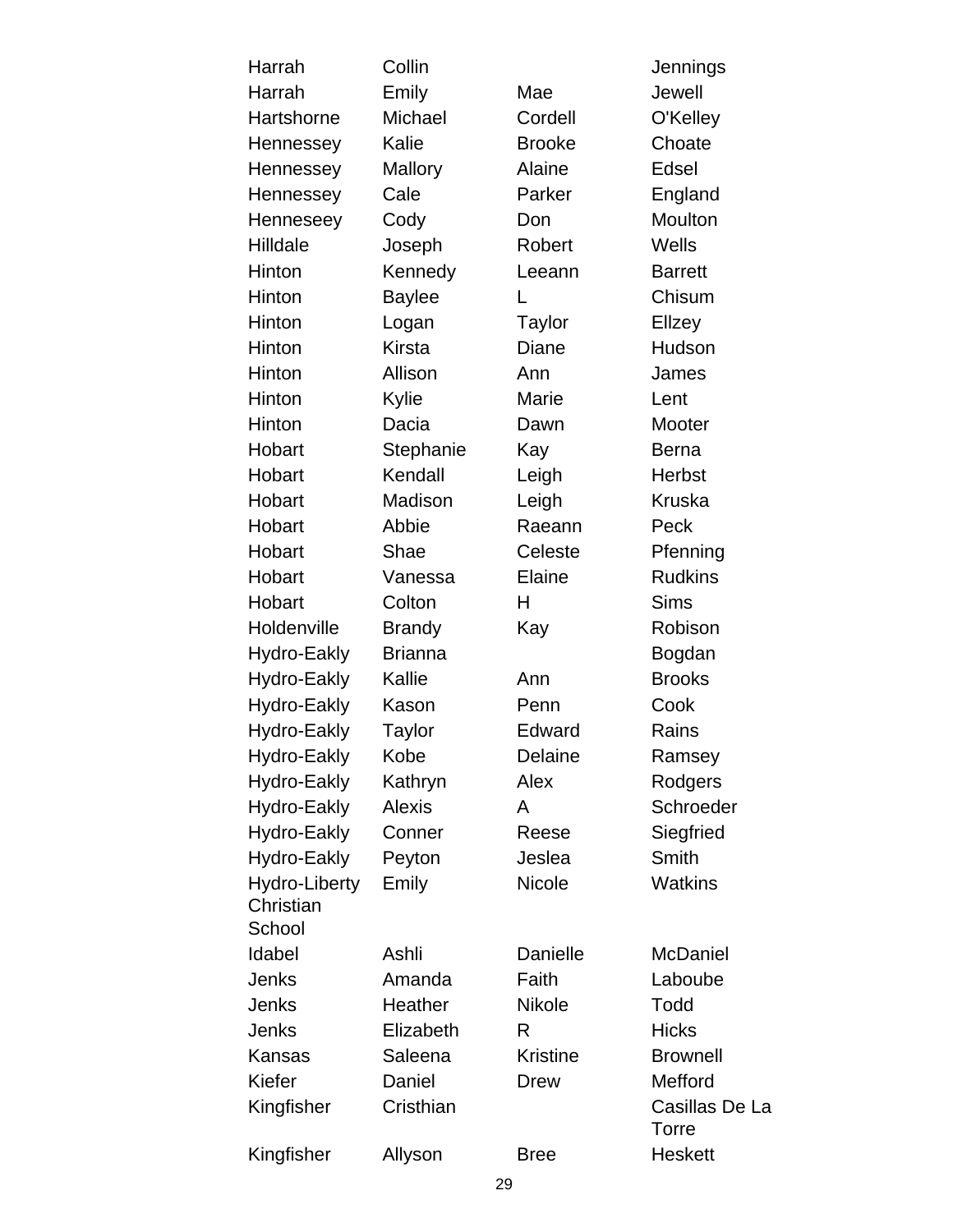| Kingfisher           | Dawson            | Lee           | Leffingwell       |
|----------------------|-------------------|---------------|-------------------|
| Kingfisher           | Kinsey            | Laine         | Mueggenborg       |
| Latta                | Erin              | Suzanne       | <b>Bilyeu</b>     |
| Lawton               | Tori              | Rachelle      | Chacon'           |
| Lawton               | Samantha          | Aliza         | Gonzalez          |
| Lawton               | Benjamin          | David         | Parson            |
| Academy of           |                   |               |                   |
| <b>Arts-Sciences</b> |                   |               |                   |
| Lawton               | Enjema            | Ngum          | Tanifum           |
| Christian            |                   |               |                   |
| School               |                   |               |                   |
| Lawton               | Emma              | Kate          | <b>Bellofatto</b> |
| Eisenhower           |                   |               |                   |
| Lawton               | Melissa           | SueAnn        | Lavallee          |
| Eisenhower           |                   |               |                   |
| Lawton               | Phillip           | Thanh         | Nguyen            |
| Eisenhower           |                   |               |                   |
| <b>Lawton Grace</b>  | Melissa           | L             | Peni              |
| ChristianAcademy     | <b>Brianallen</b> | William       |                   |
| Lawton High          | Danielle          | Jenette       | Bermingham        |
| Lawton High          |                   |               | Duguid            |
| Lawton<br>Macarthur  | Terrence          | Osakpolo      | Akpiri            |
| Lawton               | Elena             | Marie         | Morita            |
| Macarthur            |                   |               |                   |
| Leedey               | Makayla           | Renee'        | <b>Baker</b>      |
| Leedey               | <b>Briana</b>     | Michelle      | <b>Boone</b>      |
| Leedey               | Conner            | Danae         | Kent              |
| Lexington            | Nathanial         | Kail          | Ford              |
| Lindsay              | Trent             | Collin        | <b>Brownen</b>    |
| Lindsay              | Alexandria        | Marie         | Garza             |
| Lone Grove           | Charles           | Thomas        | <b>McGuire</b>    |
| Lone Grove           | <b>Nathon</b>     | Lee           | Wesley            |
| Lookeba-             | <b>Brittney</b>   | Ann           | Reed              |
| <b>Sickles</b>       |                   |               |                   |
| Lookeba-             | Cesar             | Lorenzo       | <b>Tellez</b>     |
| <b>Sickles</b>       |                   |               |                   |
| Luther               | Seth              | Avery         | <b>Stivers</b>    |
| Madill               | Jordan            | Kacey         | <b>Hendricks</b>  |
| Marietta             | <b>Isis</b>       | Faith         | Hilton            |
| <b>Marlow</b>        | Shayla            | Katharine     | <b>Barber</b>     |
| <b>Marlow</b>        | <b>Brianna</b>    | Sue           | <b>Boyce</b>      |
| <b>Marlow</b>        | Kaylee            | Elizabeth     | <b>Brooks</b>     |
| <b>Marlow</b>        | <b>Kristin</b>    | <b>Nicole</b> | Glover            |
| <b>Marlow</b>        | Trevor            | Dakota        | Mcclure           |
|                      |                   |               |                   |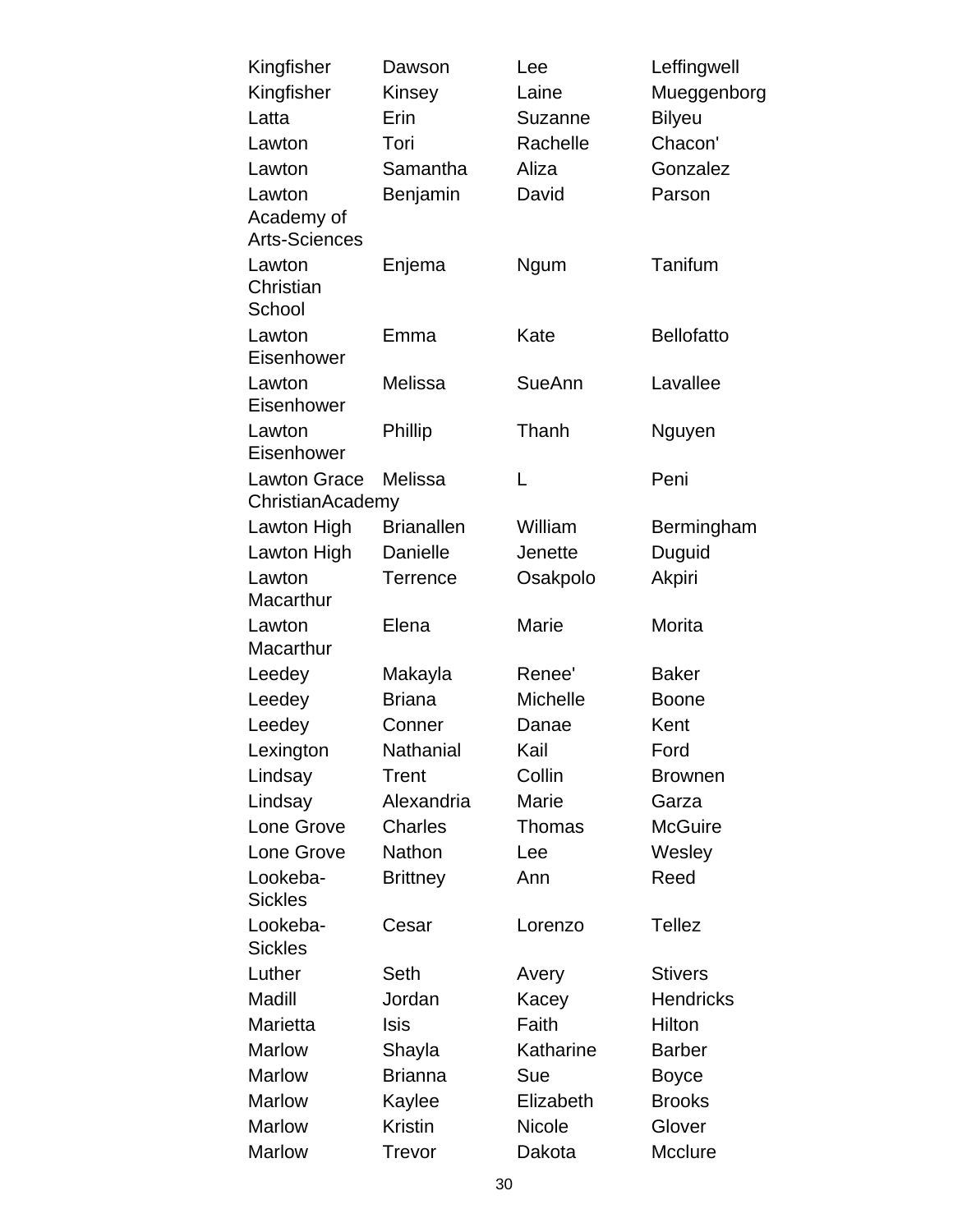| <b>Marlow-Central Noe</b>                  |                 |                | Ruiz             |
|--------------------------------------------|-----------------|----------------|------------------|
| Maysville                                  | Julie           |                | Green            |
| Mcloud                                     | Marshall        | Jack           | <b>Boehm</b>     |
| Mcloud                                     | Christina       | Jean           | Covington        |
| Mcloud                                     | Jaclyn          | Kay            | Kirby            |
| Mcloud                                     | <b>Blake</b>    | Anthony        | Worlund          |
| Mead                                       | Arissa          | Anne           | <b>Mercer</b>    |
| Medford                                    | Tanner          | James          | <b>Misak</b>     |
| <b>Midwest City</b>                        | Landen          | Louis Martinez | Carson           |
| <b>Midwest City</b>                        | Zachary         | Allen          | Coakley          |
| <b>Midwest City-</b><br><b>Carl Albert</b> | <b>Stefanie</b> | Ann            | Thayer           |
| <b>Midwest City-</b><br><b>Carl Albert</b> | Kenric          | Clay           | <b>Watson II</b> |
| MInco                                      | Regan           | Dian           | <b>Matthews</b>  |
| Minco                                      | Carlie          | Marie          | <b>Mckinney</b>  |
| Minco                                      | <b>Steven</b>   | <b>Thomas</b>  | Whalen           |
| Moore                                      | <b>Bradly</b>   | <b>Ellis</b>   | <b>Burke</b>     |
| Moore                                      | Jennifer        | Wynne          | Gately           |
| Moore                                      | Cheyenne        | <b>Nicole</b>  | <b>Gutierrez</b> |
| Moore                                      | Sara            | Ann            | Hutchinson       |
| Moore                                      | Ray             | Keoni          | Walter           |
| Moore                                      | Tina            | Leanne         | Wittmeyer        |
| Moore                                      | James           | <b>Tyler</b>   | Ray              |
| Southmoore                                 |                 |                |                  |
| Moore                                      | Felicia         | Dawn           | Epp              |
| Westmoore                                  |                 |                |                  |
| Moore<br>Westmoore                         | Luan            | Nguyen         | Le               |
| Moore<br>Westmoore                         | Rebecca         | Mengya         | Masson           |
| Moore<br>Westmoore                         | Michaela        | <b>Nicole</b>  | Orologio         |
| Moore<br>Westmoore                         | Elissa          | Pham           | Tran             |
| Moore<br>Westmoore                         | Johnathan       | Pham           | Tran             |
| Mooreland                                  | Kenneth         | Andrew         | Kruckenberg      |
| Mooreland                                  | Haylee          | Scout          | <b>Steuart</b>   |
| <b>Morris</b>                              | <b>Bailey</b>   | Rena           | King             |
| Morrison                                   | Craig           | Aaron          | James            |
| <b>Moss</b>                                | Madeleine       | Victoria       | <b>Moss</b>      |
| Mounds                                     | Kelsey          | Leann          | Spradley         |
| Mountain-View Kaylyn                       |                 | Hunter         | Gatlin           |
| Mountain View Jennifer                     |                 | Ann            | Justin           |
|                                            | 31              |                |                  |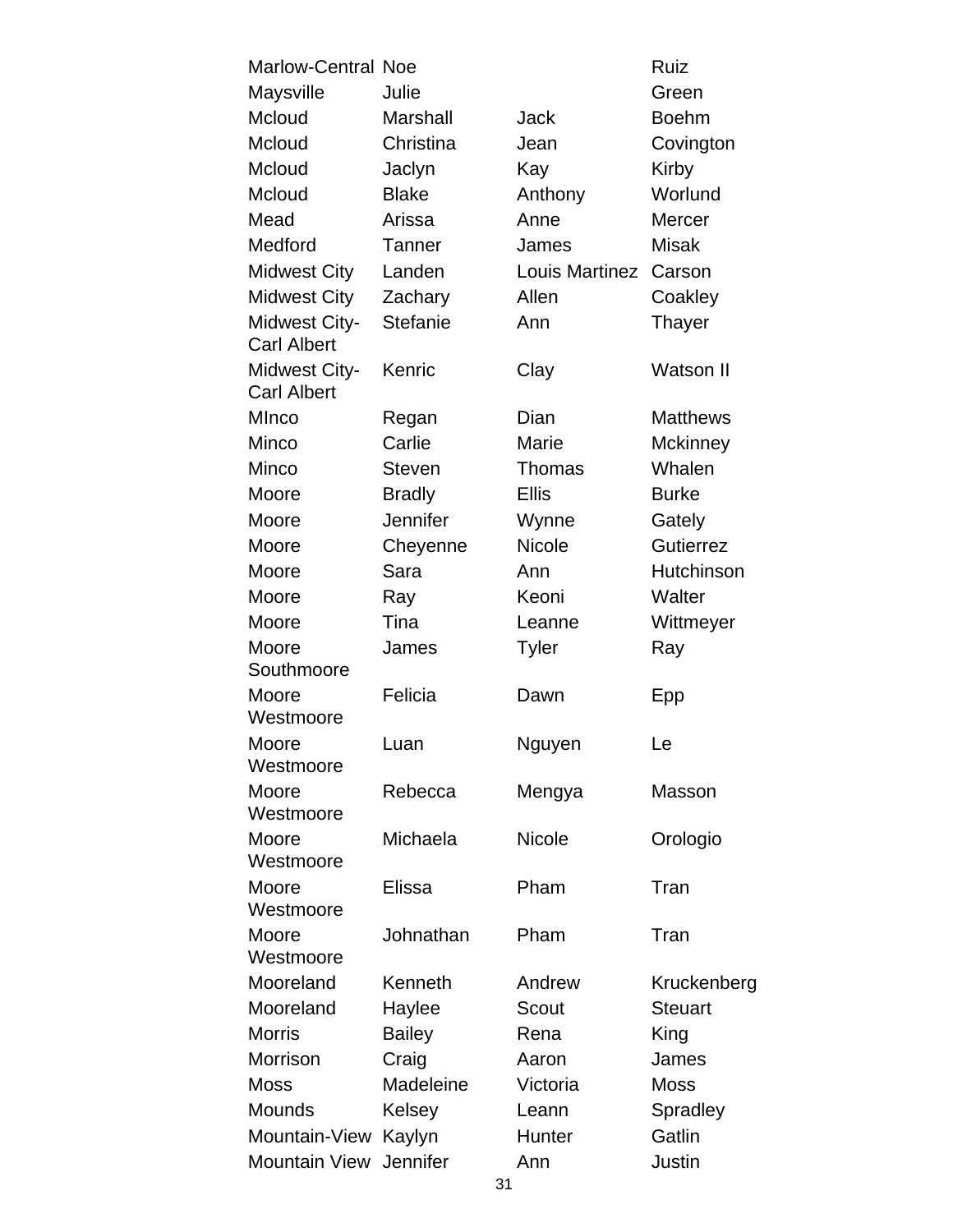| <b>Mountain View</b>                       | Robert          |                   | Lowe                |
|--------------------------------------------|-----------------|-------------------|---------------------|
| <b>Mountain View</b>                       | Michael         | Wayne             | Southon             |
| Muskogee                                   | Kyrsten         | Nicole Jennie     | Gamble              |
| Mustang                                    | <b>Braeden</b>  | <b>Scott</b>      | Allen               |
| Mustang                                    | Regan           | Rachelle          | Coil                |
| Mustang                                    | Jacklyn         | Patrice           | Dunlap              |
| Mustang                                    | Rachel          | <b>Nicole</b>     | Gates               |
| Mustang                                    | Kenton          | Joe               | Goering             |
| Mustang                                    | Dakota          | Chad              | Harper              |
| Mustang                                    | Ezra            |                   | Harper              |
| Mustang                                    | Cailey          | I                 | Herrera             |
| Mustang                                    | Jessie          |                   | Hunter              |
| Mustang                                    | Sheena          | Ann               | Jacob               |
| Mustang                                    | Paige           | <b>Nicole</b>     | Ketch               |
| Mustang                                    | <b>Kristine</b> | Yen               | Le                  |
| Mustang                                    | Justin          | Ryan              | Lynn                |
| Mustang                                    | Ngan-Dinh       | A                 | Nguyen              |
| Mustang                                    | Khanh           | <b>Kelly Bich</b> | Nguyen              |
| Mustang                                    | Gabriela        | Mendoza           | Perez               |
| Mustang                                    | <b>Benton</b>   | Edward            | Schweinfurth        |
| Mustang                                    | Lily            | R                 | Schwemley           |
| Mustang                                    | Hannah          | Ruth              | Tidenberg           |
| Mustang                                    | Ryan            | <b>Thomas</b>     | Varghese            |
| Newcastle                                  | Madison         | Jill              | <b>Duckwall</b>     |
| Newcastle                                  | Addison         | Lynn              | White               |
| <b>Newcastle</b>                           | Cheyenne        | Jordan            | White               |
| <b>Newcastle</b>                           | Cara            | Denae             | Zellner             |
| <b>Newkirk</b>                             | Joshua          | Alan              | Gower               |
| <b>Noble</b>                               | Kodi            | Danielle          | Holloway            |
| <b>Noble</b>                               | <b>Breanna</b>  | Elizabeth         | Pelton              |
| Norman                                     | Kendall         | Robert            | Phelps              |
| Norman                                     | Leslye          | <b>Nicole</b>     | Rodriguez-<br>Bejar |
| Norman<br>Community<br>Christian<br>School | Caleb           | Woodfield         | <b>Sturtz</b>       |
| Norman North                               | Angelina        | Patricia          | Anaya-<br>Hernandez |
| Norman North                               | Cassandra       | Kambili           | Obi                 |
| Norman North                               | Angsuemalin     |                   | <b>Peters</b>       |
| Norman North                               | William         | Alton             | White               |
| Okarche                                    | Conner          |                   | <b>Beard</b>        |
| Okarche                                    | Wyatt           | Dean              | Carter              |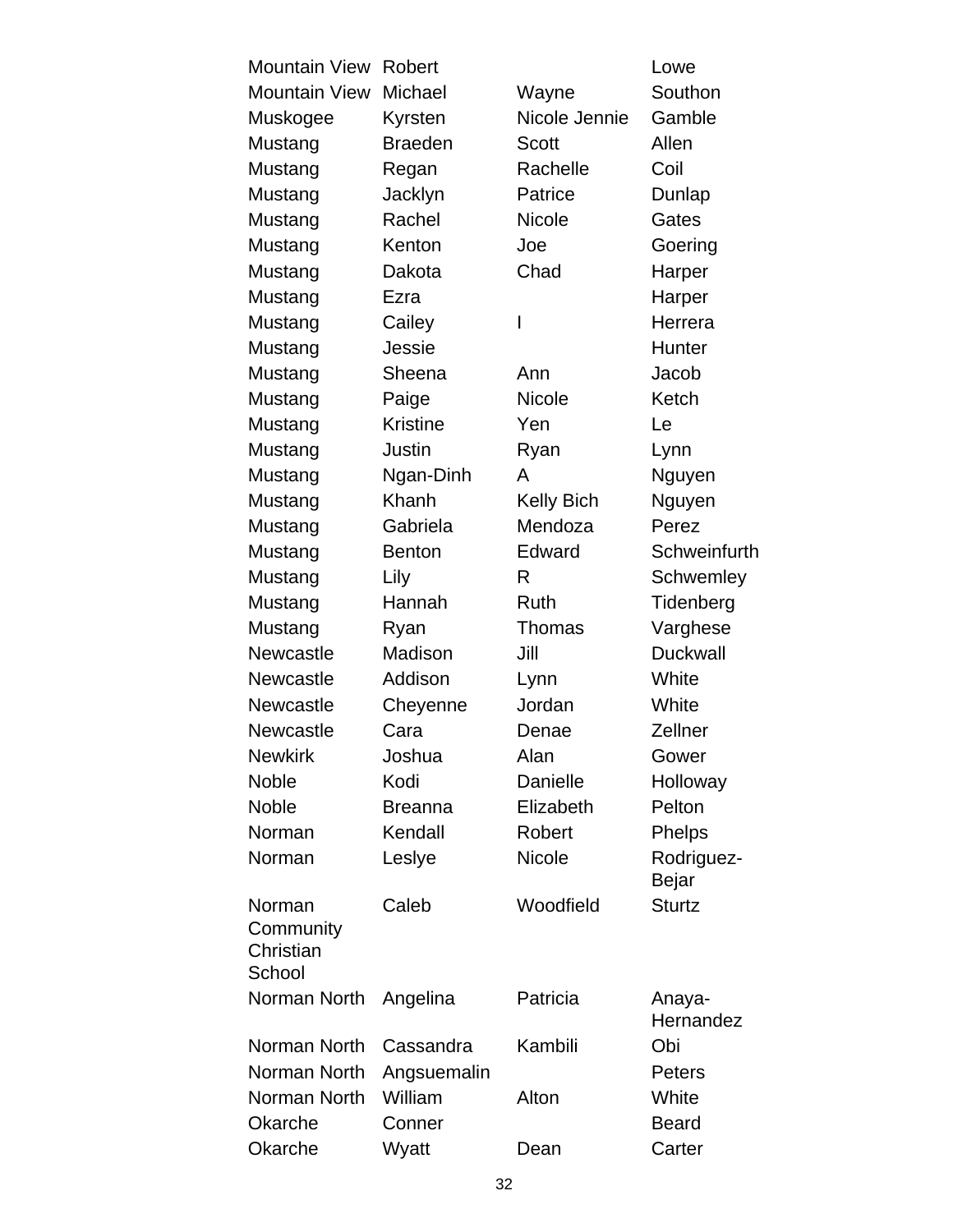| Okarche                                     | Grant           | A             | Crews            |
|---------------------------------------------|-----------------|---------------|------------------|
| Okeene                                      | Kelsi           | Marie         | <b>Burghardt</b> |
| <b>Okeene</b>                               | <b>Bethaney</b> | <b>Noelle</b> | Meier            |
| <b>Okeene</b>                               | Jill            | <b>Nicole</b> | <b>Nault</b>     |
| Oklahoma City                               | Angelita        |               | Herbert          |
| <b>Oklahoma City Moses</b>                  |                 | Mungai        | Kamuiru          |
| Oklahoma City Jane - Francis                |                 | М.            | Ndenka           |
| <b>Oklahoma City</b>                        | Lauren          | <b>Nicole</b> | Perez            |
| Oklahoma City Saeeda                        |                 |               | Sultana          |
| Oklahoma City Tashrique                     |                 | R             | Tahsin           |
| Oklahoma City                               | Christine       | Leigh         | Tomlinson        |
| Oklahoma City                               | Iris            | <b>Nicole</b> | West             |
| Oklahoma City                               | Anna            | Grace         | Willman          |
| Oklahoma                                    | Cody            | Clayton       | Ewing            |
| City-Bishop<br><b>McGuinness</b>            |                 |               |                  |
| Oklahoma                                    | Caroline        | Grace         | O'Hare           |
| City-Bishop                                 |                 |               |                  |
| <b>McGuinness</b>                           |                 |               |                  |
| Oklahoma                                    | Jayson          | Christopher   | Skalla           |
| City-Christian                              |                 |               |                  |
| Heritage<br>Academy                         |                 |               |                  |
| Oklahoma City- Tiara                        |                 | R             | Broyles-         |
| Grant                                       |                 |               | stephens         |
| Oklahoma                                    | Caitlin         | Elizabeth     | Absher           |
| City-Harding                                |                 |               |                  |
| <b>Charter Prep</b>                         |                 |               |                  |
| Oklahoma                                    | Jordan          | Rebekah       | Absher           |
| City-Harding                                |                 |               |                  |
| <b>Charter Prep</b>                         |                 |               |                  |
| Oklahoma City- Stephanie                    |                 | Kaitlyn       | <b>Buehler</b>   |
| <b>PC North</b>                             |                 |               |                  |
| Oklahoma City- Jade<br><b>PC North</b>      |                 | Nyema         | <b>Elliott</b>   |
| Oklahoma City- Jordan                       |                 | Lynn          | Longstreth       |
| <b>PC North</b>                             |                 |               |                  |
| Oklahoma City- Alexandra<br><b>PC North</b> |                 | Theodosia     | Prough           |
| Oklahoma City- Allison<br><b>PC North</b>   |                 | Danielle      | <b>Statton</b>   |
| Oklahoma City- Tesla<br><b>PC West</b>      |                 | Rue           | <b>Brown</b>     |
| Oklahoma City- Olivia<br><b>PC West</b>     |                 | Elizabeth     | <b>Butler</b>    |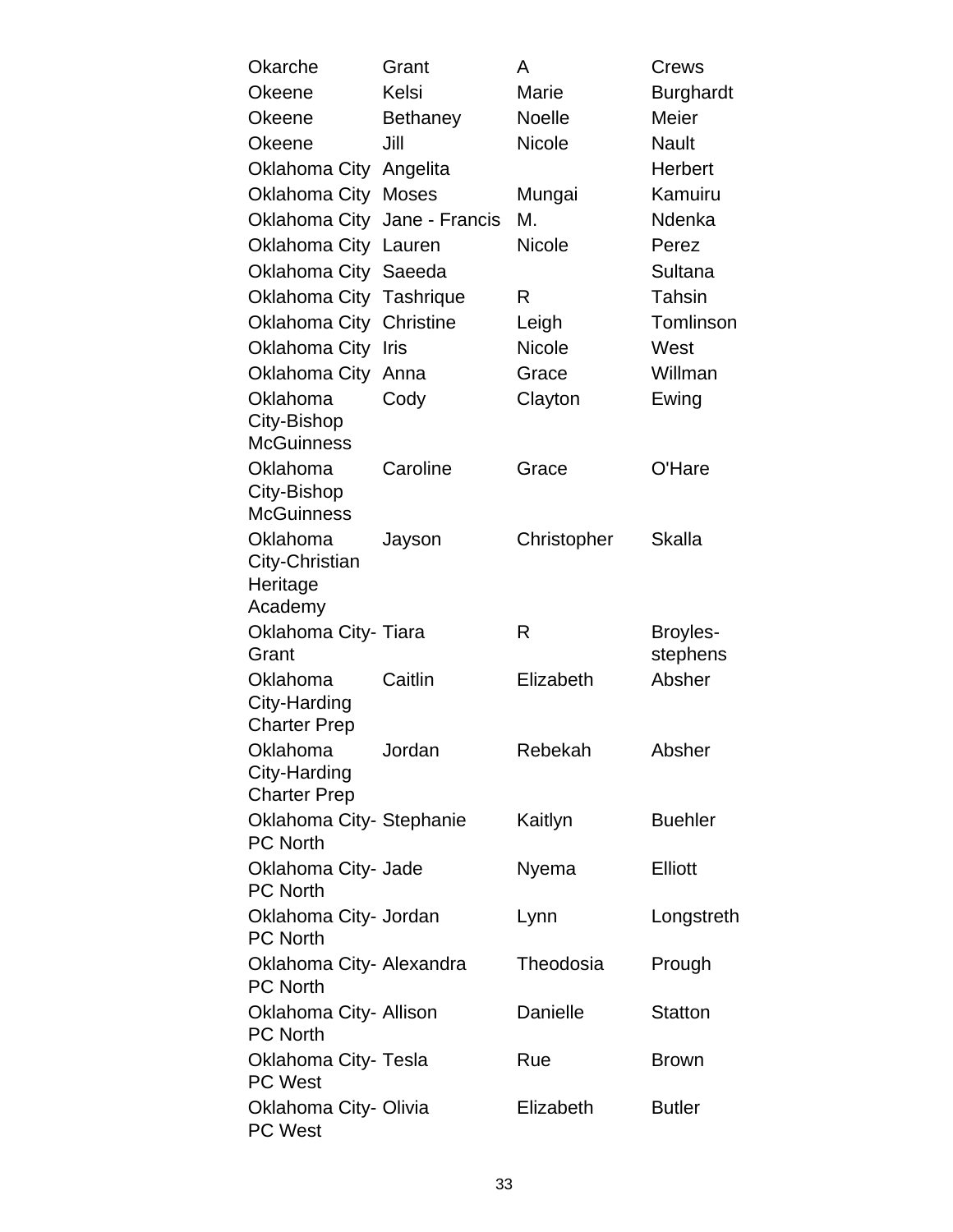| Oklahoma<br>City-Western | Jeffery        | Alexander            | <b>Bright</b>        |
|--------------------------|----------------|----------------------|----------------------|
| Heights                  |                |                      |                      |
| Oklahoma                 | Chante         | Denise               | Randle               |
| City-Western<br>Heights  |                |                      |                      |
| Okmulgee                 | Kelly          | Elizabeth            | <b>Brown</b>         |
| Oologah                  | Summer         | Leigh                | Graham               |
| Owasso                   | Emily          | Ann                  | <b>Baalman</b>       |
| Owasso                   | Darby          | Lynn                 | <b>Ballestero</b>    |
| Owasso                   | <b>Blair</b>   |                      | <b>Dressendorfer</b> |
| Owasso                   | Ella           | <b>Susanne</b>       | Gordan               |
| Owasso                   | John           | Erickson             | <b>Mitchell</b>      |
| Owasso                   | Avery          | Lawson               | Morrison             |
| Owasso                   | Christian      | Wilbur               | Sletten              |
| Pauls Valley             | <b>Krista</b>  | J                    | Lynn                 |
| Pauls Valley             | Sierra         | Kathryn              | Mullen               |
| Pawnee                   | Emily          | Elizabeth            | Collins              |
| Pawnee                   | Тy             | Keith                | Nelson               |
| Perkins-Tryon            | <b>Brianna</b> | Marie                | <b>Burk</b>          |
| Perry                    | Austin         | Nathan               | Hannum               |
| Piedmont                 | <b>Holly</b>   | Roseann              | <b>Barry</b>         |
| Piedmont                 | Lacey          | Dawn                 | <b>Benda</b>         |
| Piedmont                 | Kellee         | Marie                | Coker                |
| Piedmont                 | Colton         | Keely                | Cowan                |
| Piedmont                 | Zachary        | Scot                 | Grimes               |
| Piedmont                 | Maxwell        | Speltz               | <b>Jirak</b>         |
| Piedmont                 | Gabriela       | Francesca            | Martinez             |
| Piedmont                 | Jaidyn         | Rae                  | Mcadoo               |
| Piedmont                 | Kelsey         | Riann                | Meier                |
| Piedmont                 | Hayden         | Rena                 | Priddy               |
| Piedmont                 | Marshall       | Hill                 | Wallace              |
| Prague                   | Paige          | Elizabeth            | Worlund              |
| <b>Red Oak</b>           | Spencer        |                      | Sullivan             |
| Reydon                   | <b>Bailey</b>  | R                    | Daugherty            |
| Reydon                   | Abbey          | Leigh                | Hartley              |
| Ringling                 | <b>Matthew</b> | Douglas James Farris |                      |
| Ringling                 | Kaylee         | Dane                 | Gandy                |
| Ringwood                 | Hector         |                      | Lucas                |
| Ringwood                 | <b>Bailey</b>  | Reese                | Patton               |
| Ringwood                 | Amanda         | <b>Nicole</b>        | Schmidt              |
| <b>Ripley</b>            | Mason          | A                    | <b>Pitts</b>         |
| <b>Rush Springs</b>      | Connor         | Paul                 | Newman               |
| Sallisaw                 | Hattie         | Lynn                 | <b>Click</b>         |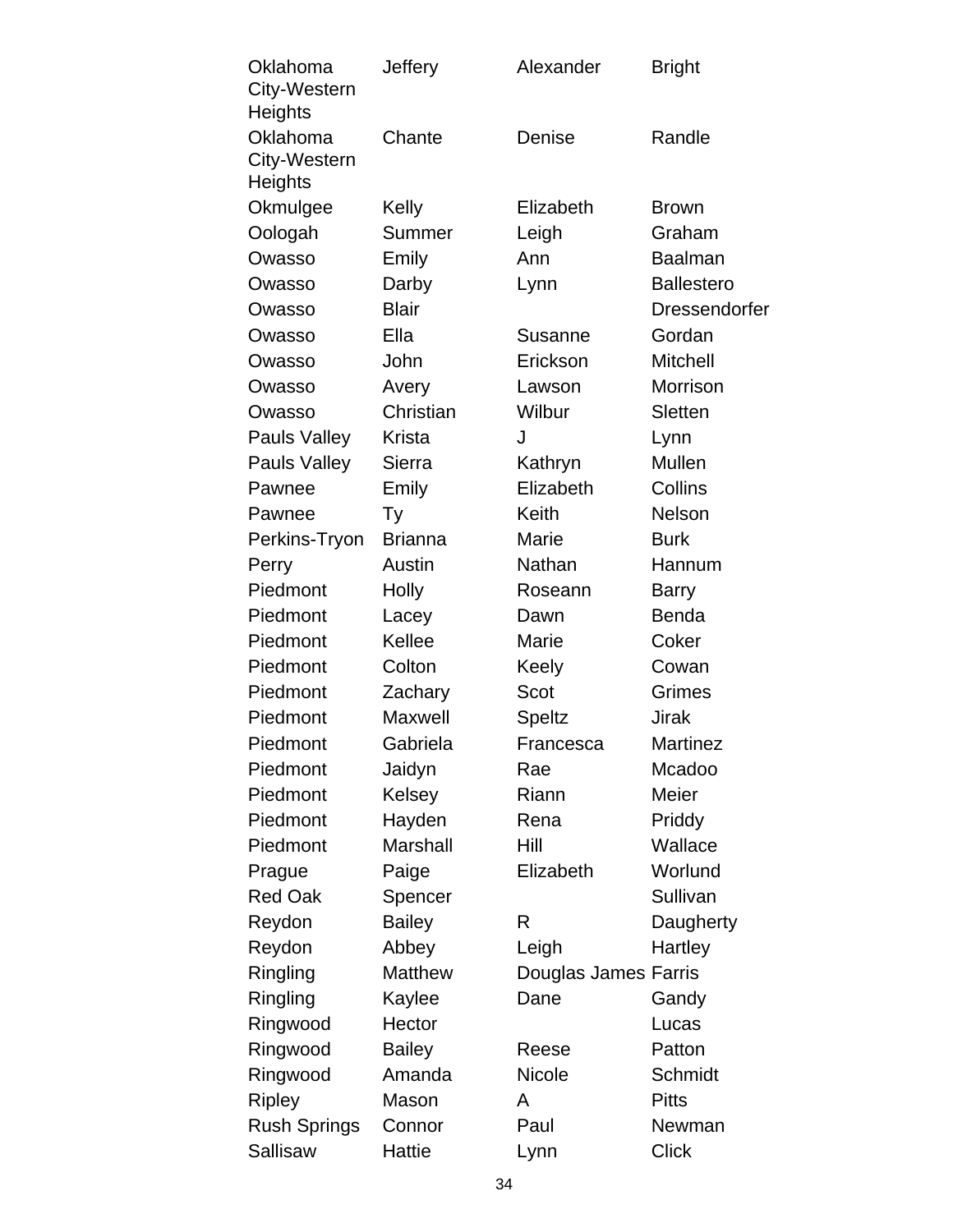| Sapulpa               | <b>Brooklyn</b> | <b>Therese</b>  | Howard             |
|-----------------------|-----------------|-----------------|--------------------|
| Sapulpa               | Jennifer        | Rose            | Nigh               |
| Sapulpa               | Niagra          | <b>Breeze</b>   | Tankersley         |
| Sapulpa               | <b>Tyler</b>    | Lane            | Williams           |
| Sapulpa               | Andrea          | <b>Blaine</b>   | Wilson             |
| Sayre                 | Hugo            | Е               | Chaparro<br>Valdez |
| Sayre                 | Cody            | Thomas          | <b>Hanks</b>       |
| Seiling               | Nathan          | Forrest         | Foutch             |
| Seiling               | John            | William         | Seifried           |
| <b>Sentinel</b>       | Tori            | Dee             | Christian          |
| Sentinel              | Mazie           | Marie           | Earl               |
| Sentinel              | Ashton          | RaLynn          | Reimer             |
| <b>Shattuck</b>       | Kassandra       | Anne            | Shelton            |
| <b>Shattuck</b>       | <b>Beau</b>     | Harrison        | <b>Srader</b>      |
| Shawnee               | <b>Shelbe</b>   | Kambron         | Fennell            |
| Shawnee               | Ryanne          | Haley           | Griggs             |
| Shawnee               | Jordan          | Ty              | Hendershot         |
| Shawnee               | Amanda          | <b>Nicole</b>   | Wilson             |
| Shawnee               | Sean            | Lewis           | Winegardner        |
| <b>Skiatook</b>       | <b>Bonnie</b>   | Jordan          | James              |
| Snyder                | Anthony         | <b>Mitchell</b> | Sanchez            |
| Sperry                | John            | Michael         | Moriarty           |
| Sterling              | <b>Bailee</b>   | Jean            | Fehring            |
| Sterling              | Lacey           | Ann             | Saucier            |
| <b>Stillwater</b>     | Abel            | Alemu           | Abame              |
| <b>Stillwater</b>     | Kaitlyn         | Renee           | Cotton             |
| Stillwater            | Ashlynn         | Elizabeth       | Ferguson           |
| <b>Stillwater</b>     | Lara            | Victoria        | Leach              |
| <b>Stillwater</b>     | Anastasia       | Dawn            | Stevenson          |
| <b>Stroud</b>         | Kenneth         | Lewis           | <b>Beck</b>        |
| Sulphur               | Elizabeth       | Erin            | <b>Stewart</b>     |
| Tahlequah             | Amanda          | Lauren          | Hickman            |
| Tahlequah             | Todd            | Alex            | Warren             |
| Tecumseh              | Heather         | Ann             | Alexander          |
| Thomas-Fay-           | Kylee           | М               | <b>Bryen</b>       |
| Custer                |                 |                 |                    |
| Thomas-Fay-<br>Custer | Francesca       | Lake Faye       | Crispin            |
| Thomas-Fay-<br>Custer | Daniel          | D               | Lee                |
| Thomas-Fay-<br>Custer | Hope            | <b>Nicole</b>   | Rennels            |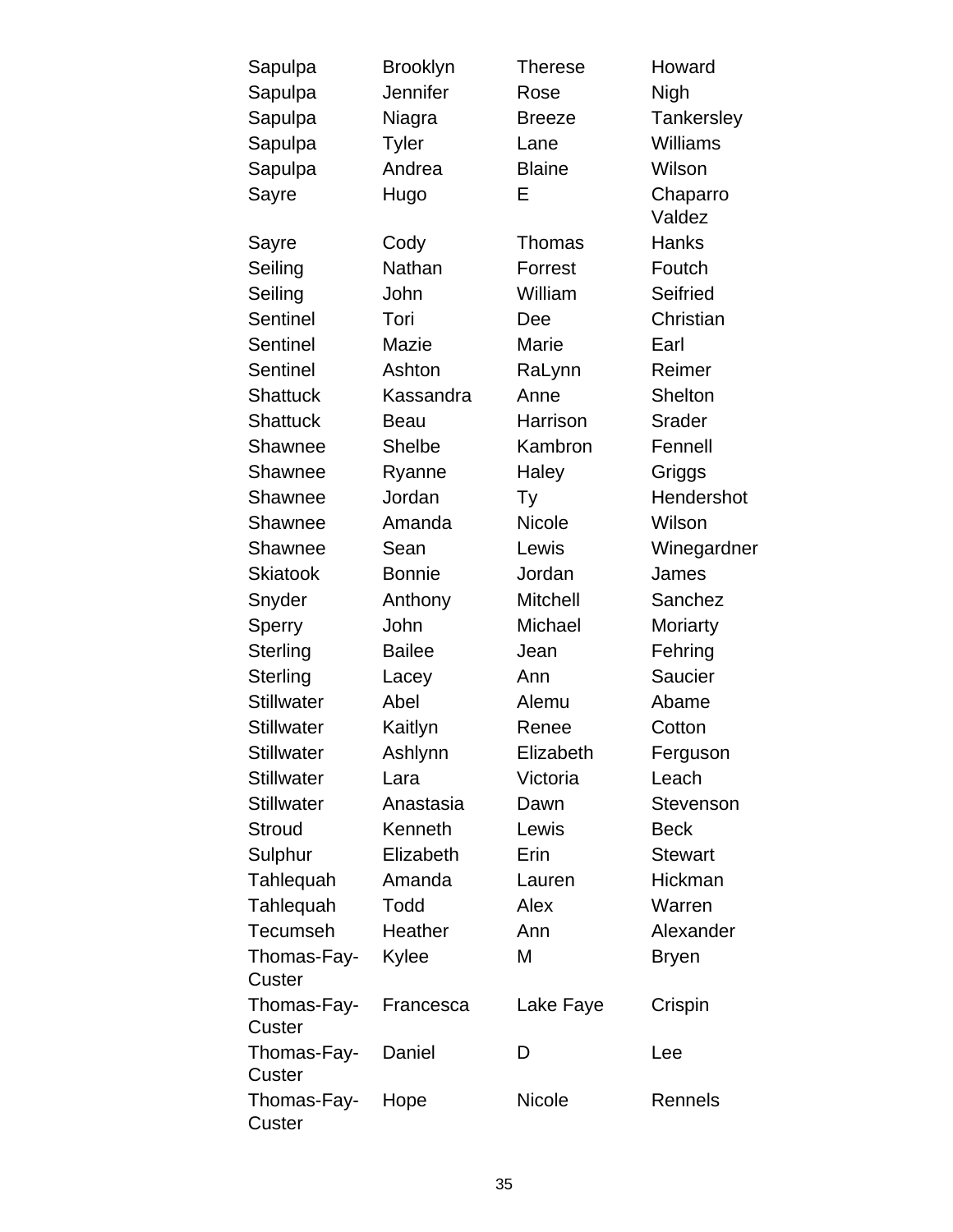| Thomas-Fay-<br>Custer                      | Keefer         | Allen                 | Royalty           |
|--------------------------------------------|----------------|-----------------------|-------------------|
| Thomas-Fay-<br>Custer                      | Kendrick       | Dale                  | Wingard           |
| Tipton                                     | Gerald         | <b>Melvin</b>         | White             |
| Tulsa                                      | Shelby         | Madison               | Austin            |
| Tulsa                                      | Rachel         | Ashley                | Gould             |
| <b>Tulsa Bishop</b><br>Kelley              | Miranda        | Leigh                 | <b>Balezentis</b> |
| Tulsa Bishop<br>Kelley                     | Sean           | Robert                | East              |
| Tulsa Booker T Jonathan<br>Washington      |                | <b>Batieste</b>       | <b>Harris</b>     |
| <b>Tulsa Edison</b>                        | Phillip        | A.M.                  | Cupples           |
| <b>Tulsa Hale</b>                          | <b>Brandy</b>  | L.                    | Eberle            |
| <b>Tulsa Metro</b><br>Christian<br>Academy | Alaina         | Reneau                | Swanson           |
| <b>Tulsa Union</b>                         | Katherine      |                       | Heldmann          |
| <b>Tulsa Union</b>                         | Nathan         | <b>Willis</b>         | Hoyt              |
| <b>Tulsa Union</b>                         | Benjamin       | G                     | Pham              |
| <b>Tulsa Union</b>                         | Eric           | Andersen              | <b>Stukey</b>     |
| <b>Tulsa Union</b>                         | Yvonne         | Diem Trang            | Tran              |
| <b>Tulsa Union</b>                         | Kongcheng      |                       | Vahchuama         |
| <b>Tulsa Union</b>                         | <b>Ntxhees</b> |                       | Vahchuama         |
| <b>Tulsa Union</b>                         | Dominic        |                       | Vo                |
| <b>Tulsa-Victory</b><br>Christian          | Quynh          | Vo Phuong             | Bui               |
| Turner                                     | Perri          | <b>Brooke</b>         | Mcgill            |
| Turpin                                     | Raegan         | <b>Blair</b>          | Alvarez           |
| Tuttle                                     | Riki           | Jana'e                | Luce              |
| Tuttle                                     | Jacqueline     | Mariah                | <b>Perkins</b>    |
| Tuttle                                     | Katherine      | Yvonne                | <b>Sims</b>       |
| Tuttle                                     | <b>Brecken</b> | Lee                   | Waitman           |
| Tuttle                                     | Paige          | Ellen                 | Ward              |
| Tuttle-<br>Oklahoma<br>Christian           | Rachel         | Diane                 | Cook              |
| Academy                                    |                |                       |                   |
| Union City                                 | Jeffrey        | <b>Scott</b>          | Lagaly            |
| Verden                                     | <b>Braydon</b> | Scott                 | <b>Nichols</b>    |
| Vian                                       | Sierra         |                       | Owens             |
| Vici                                       | Misti          | Jo                    | <b>Boatman</b>    |
| Vici                                       | Dakota         | <b>Austin Everett</b> | Key               |
| Vinita                                     | Connor         | Douglas               | Couch             |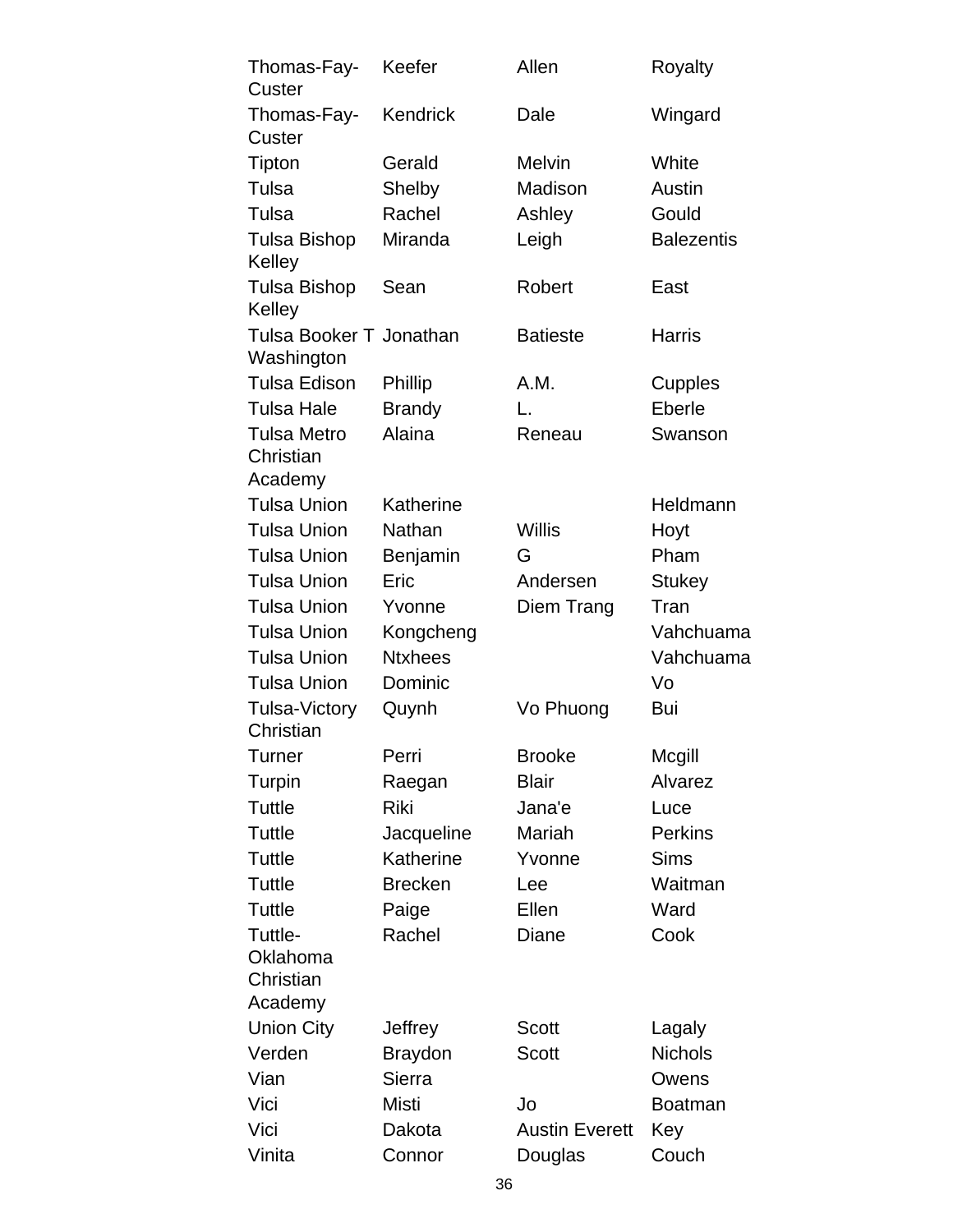| <b>Walters</b>                | Dakota          | Jeanette                     | <b>Barbee</b>   |
|-------------------------------|-----------------|------------------------------|-----------------|
| <b>Walters</b>                | Chelby          | Lynn                         | Mansel          |
| Walters                       | Lance           | Taylor                       | Karpe           |
| <b>Walters-Central Hunter</b> |                 | W                            | <b>Telford</b>  |
| Washington                    | Maddison        | Grace                        | Aday            |
| Washington                    | Madison         | Lee                          | <b>Roberts</b>  |
| Watonga                       | <b>Bridget</b>  | Renee                        | <b>Blood</b>    |
| Watonga                       | Tasha           | Kay                          | <b>Clewell</b>  |
| Watonga                       | <b>Nickolas</b> | Ray                          | Fowler          |
| Watonga                       | Sam             | Quinton                      | Ridenhour       |
| Waukomis                      | Peyton          | Jean                         | <b>Isbell</b>   |
| Waukomis                      | Tatum           | Ryan                         | <b>Isbell</b>   |
| Weatherford                   | CJ              | Anthony                      | <b>Barnhill</b> |
| Weatherford                   | Tenguh          | Njoh                         | <b>Betty</b>    |
| Weatherford                   | Christian       | Kyle Lee                     | <b>Buckner</b>  |
| Weatherford                   | Gwendolyn       | Erin                         | <b>Burgess</b>  |
| Weatherford                   | Rebekah         | Lucille                      | Caldwell        |
| Weatherford                   | Jordan          | <b>Alexis</b>                | Caulkins        |
| Weatherford                   | Weston          | James                        | Colvin          |
| Weatherford                   | Michaela        | Ann                          | Davis           |
| Weatherford                   | Allison         | Lee                          | Denson          |
| Weatherford                   | Joshua          | Lee                          | Exinia          |
| Weatherford                   | <b>Nina</b>     | Sileen                       | Ferguson        |
| Weatherford                   | Charlee         | Kayee                        | Ford            |
| Weatherford                   | Samuel          | Hunter                       | Frans           |
| Weatherford                   | Casey           | <b>Brooke</b>                | Friesen         |
| Weatherford                   | Michael         | <b>Connor O'Brien Garcia</b> |                 |
| Weatherford                   | Amelia          | Rose                         | Gorshing        |
| Weatherford                   | Stephanie       | <b>Nicole</b>                | Gossen          |
| Weatherford                   | <b>Krystal</b>  | Laura                        | Hamilton        |
| Weatherford                   | Kiara           | S                            | <b>Harris</b>   |
| Weatherford                   | <b>Natalie</b>  |                              | Haworth         |
| Weatherford                   | Jenna           | L                            | Hays            |
| Weatherford                   | Erika           | Anne                         | Heffner         |
| Weatherford                   | Elizabeth       | Eastman<br>Jennin            | Hertzel         |
| Weatherford                   | Kendra          | Leigh-ann                    | <b>Hess</b>     |
| Weatherford                   | Dylan           | Allen                        | Hetherington    |
| Weatherford                   | <b>Barrett</b>  | Chandler                     | Karlin          |
| Weatherford                   | Tiffany         | Ann                          | Kilhoffer       |
| Weatherford                   | <b>Charis</b>   |                              | Kimble          |
| Weatherford                   | Halayna         | Daniell                      | Klassen         |
| Weatherford                   | <b>Nicole</b>   | <b>Birkenfeld</b>            | Laitran         |
| Weatherford                   | Laci            | Rose                         | Lane            |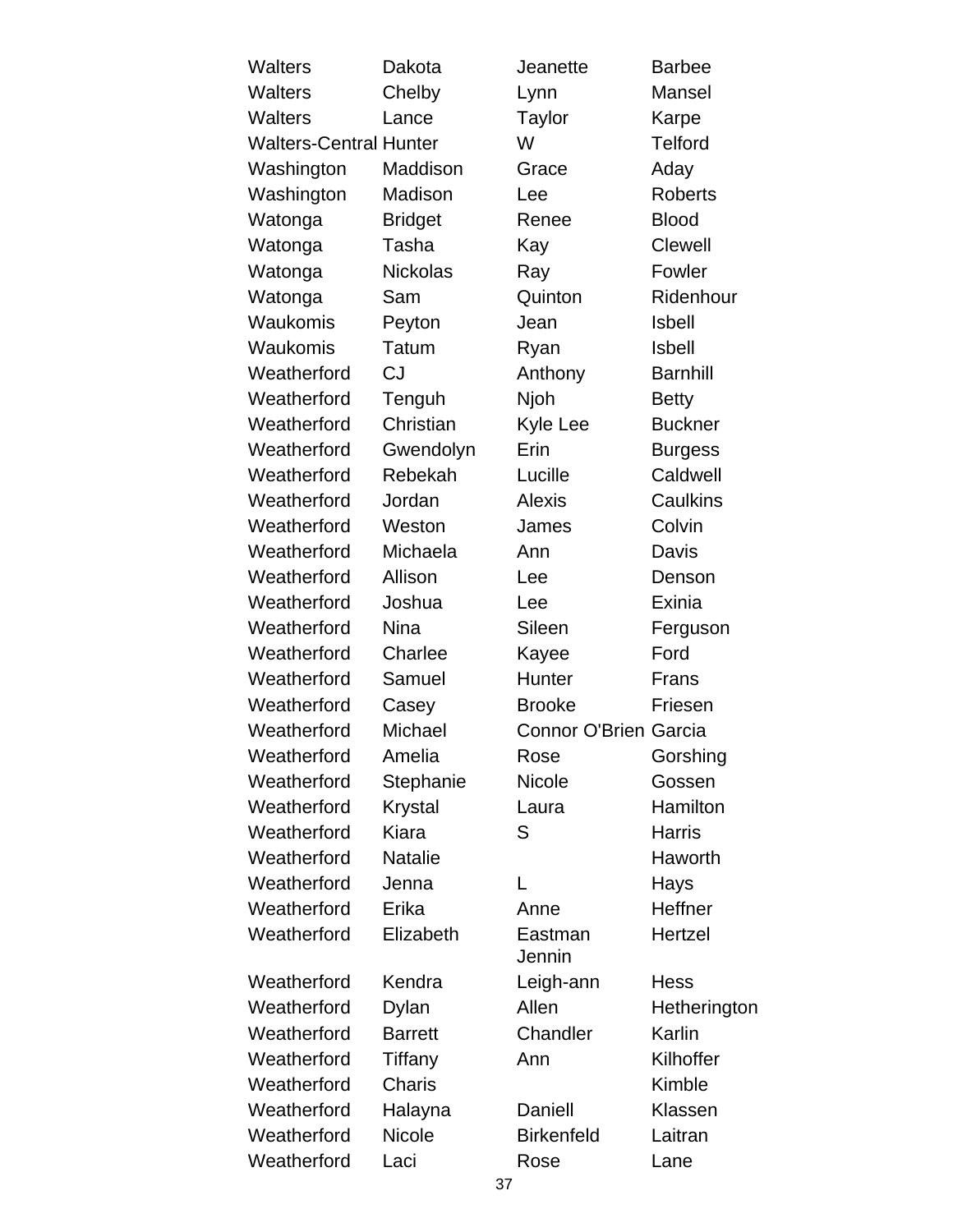Weatherford Ingrid Lynn Simmons Law Weatherford Kelli **Dawn** Leverett Weatherford Kelly Grace Lockhart Weatherford Gatlin Reid Loken Weatherford Kyler Michael Lovelace Weatherford Dillon Christopher Martone Weatherford Kevin Mboh Mbatu Weatherford Brett **William** McNaughton Weatherford Kortney Breigh Merrell Weatherford Morgan Daun Murray Weatherford Paige Marie Pedigo Weatherford Wyatt Cole Peterman Weatherford Mercedes Alexia Pinon Chavez Weatherford Gunner Doss Powers Weatherford Jennifer Leigh Prophet Weatherford Michael **Bernard** Ralston Weatherford Wesly Smalley Rose Weatherford Devin Widener Smoot Weatherford Shakira L<br>
L<br>
L<br>
Thigpen Weatherford Jayme Michelle Tuck Weatherford Jessica Lynn Tucker Weatherford Robin **Joelle** Werfelman Weatherford Chris Lynn White Weatherford Blane Austin Whitson Weatherford Whitney Rae Williams Weatherford Samuel **John** Wollmann Weatherford-Corn Bible Academy Wellston Brianna Kaitlyn Neely Westville Kelsey Kay Woods Wilburton Casey D Jiles Woodward Brianna Lynn Brzoticky Woodward Braton Ray Cloyd Woodward Sarah Janee' Deweese Woodward Meagan Aubrie Hensley Woodward Austin **Kale** Ludwyck Woodward Andrew John McCaslin Woodward Troy Walter Reddoch Woodward Katie Elizabeth Warnick Yukon Phi Hao Bui Yukon Baylea Carrell Yukon Tammy Alene Collier

Yukon Ryle Noelle Danker

Taylor Jolene Smith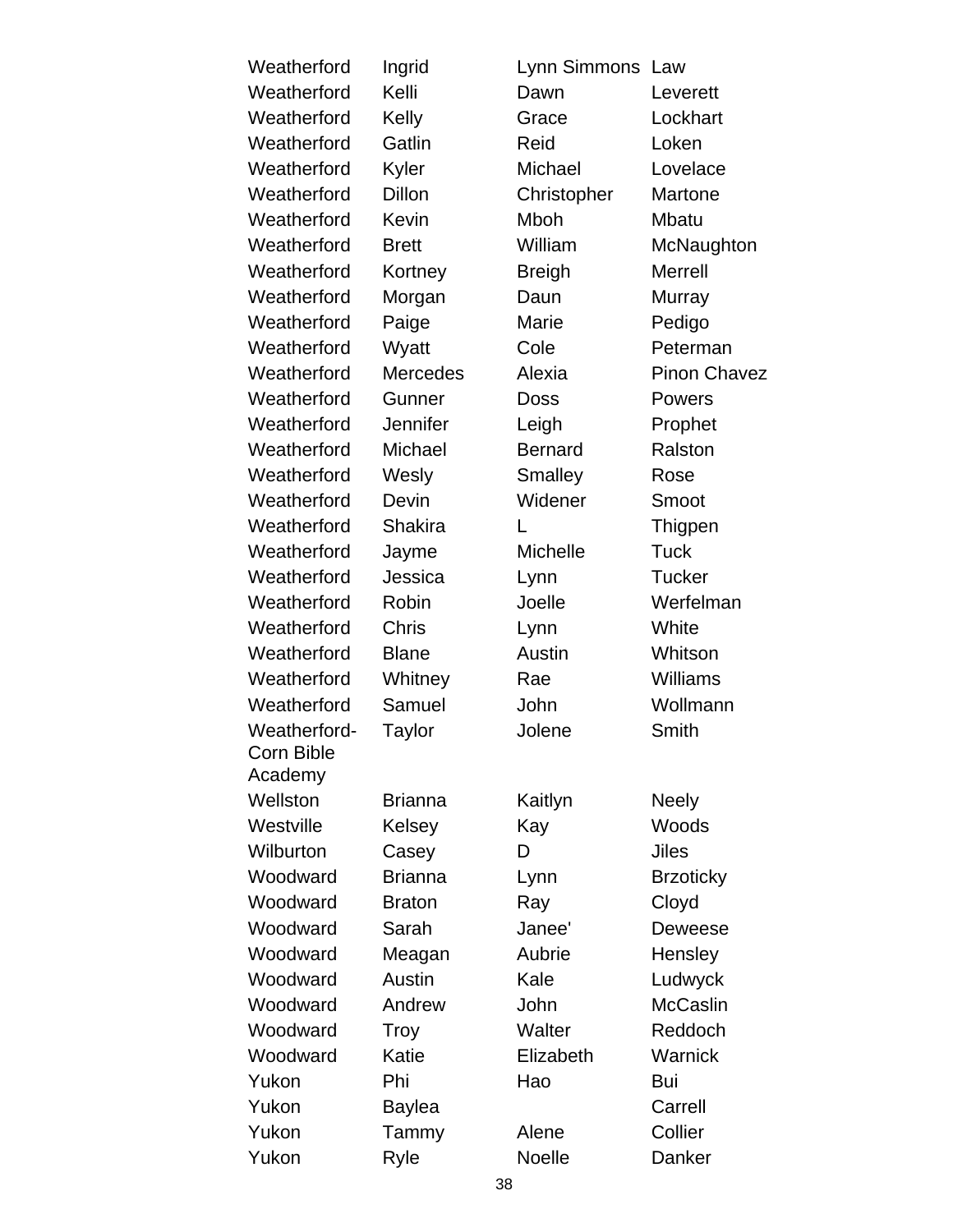|                  | Yukon                              | Kelley   | Anne           | Deadwiley      |
|------------------|------------------------------------|----------|----------------|----------------|
|                  | Yukon                              | Micah    | Deeann         | <b>Diller</b>  |
|                  | Yukon                              | Maci     | Gail           | Dunning        |
|                  | Yukon                              | Cheriden | <b>Nicole</b>  | <b>Hawk</b>    |
|                  | Yukon                              | Paige    | Elizabeth      | Holman         |
|                  | Yukon                              | Angelica | Marie          | Lajaunie       |
|                  | Yukon                              | Josh     | Wayne          | Logan          |
|                  | Yukon                              | Gina     | K              | Patterson      |
|                  | Yukon                              | Madisyn  | Kayley         | Pierce         |
|                  | Yukon                              | Heather  | Nicole         | <b>Russell</b> |
|                  | Yukon                              | Emily    | Catherine      | Sadler         |
|                  | Yukon                              | Megan    | Elizabeth      | <b>Sailer</b>  |
|                  | Yukon                              | Courtney | Michelle       | Scouten        |
|                  | Yukon                              | Santhosh | Thomas         | Thomas         |
|                  | Yukon                              | Andrea   | Renee          | Ziadeh         |
|                  | Yukon-                             | Stefani  | Gael           | Johnson        |
|                  | Christian                          |          |                |                |
|                  | Heritage                           |          |                |                |
|                  | Academy                            |          |                |                |
|                  | Yukon-                             | Kylie    | Marie          | Ezell          |
|                  | Southwest<br>Covenant              |          |                |                |
|                  | School                             |          |                |                |
|                  | Yukon-                             | Robert   | Alan           | Harms Jr.      |
|                  | Southwest                          |          |                |                |
|                  | Covenant                           |          |                |                |
|                  | School                             |          |                |                |
| <b>TENNESSEE</b> | Germantown                         | Kayla    | Elizabethann   | Simpson        |
| <b>TEXAS</b>     | Allen                              | Ashlee   | Lynn           | <b>Trotter</b> |
|                  | Amarillo                           | Andrea   | Layne          | Zearley        |
|                  | Arlington - Juan Quinton<br>Sequin |          | Antavious      | Gale           |
|                  | Arlington -<br>Lamar               | Jenny    | Elizabeth      | <b>Tackett</b> |
|                  | Arlington-                         | Chase    | Donovan        | Snyder         |
|                  | Mansfield                          |          |                |                |
|                  | <b>Summitt</b>                     |          |                |                |
|                  | <b>Burleson</b>                    | Kendall  | <b>Brooke</b>  | <b>Harris</b>  |
|                  | Canyon                             | Megan    | Lee            | Gilliland      |
|                  | Carrollton                         | Meron    | Hailu          | Gada           |
|                  | Chillicothe-<br>Northside          | Karlee   | <b>Maurine</b> | Whatley        |
|                  | Decatur                            | Justin   | Alan           | Smith          |
|                  | Denison                            | Justin   | <b>Blake</b>   | <b>Bigelow</b> |
|                  | Denton                             | Jasmine  | Elizabeth      | Heffley        |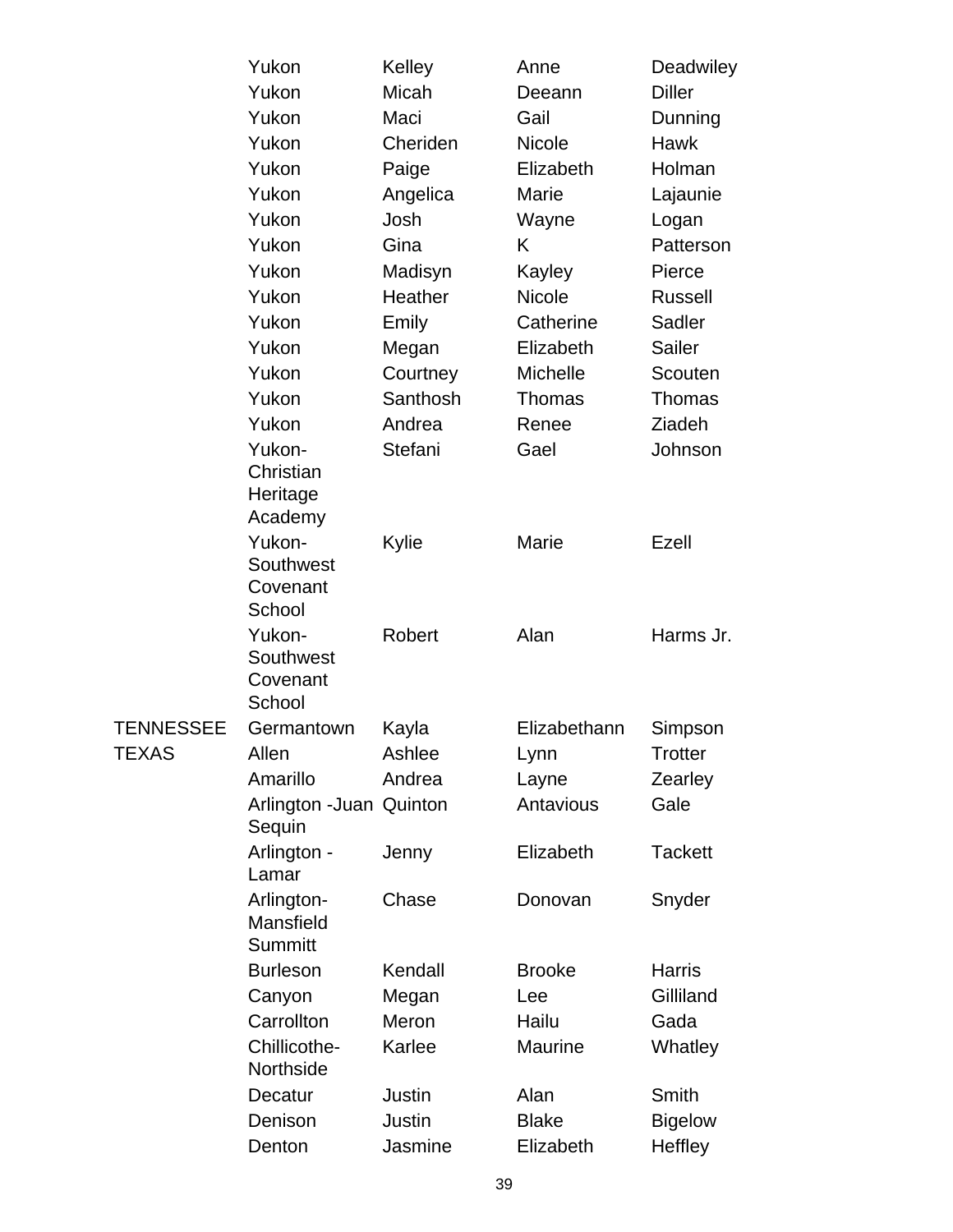|         | Desoto                           | <b>Zakeius</b> | Lee-Sanquin    | <b>Clerk</b>      |
|---------|----------------------------------|----------------|----------------|-------------------|
|         | El Paso                          | Christina      |                | Dees              |
|         | Electra                          | <b>Taylor</b>  | Renee          | Segler            |
|         | <b>Follett</b>                   | Maddi          | Paige          | <b>Stuart</b>     |
|         | Friona                           | Jose           | Armando        | <b>Flores</b>     |
| TEXAS   | Georgetown-<br><b>Cedar Park</b> | Abigail        | Kathryn        | Schade            |
|         | <b>Heath-Rockwall Jessie</b>     |                | Rae            | Goodwin           |
|         | <b>Heath-Rockwall Clay</b>       |                | Stephen        | Wilkerson         |
|         | <b>Heath-Rockwall Cory</b>       |                | Scott          | Wilkerson         |
|         | Houston                          | Kelsi          | Ann            | Schmidtberger     |
|         | Houston                          | Rashon         | Donye'         | <b>Thomas</b>     |
|         | Huffman                          | Richard        | Joseph         | <b>Marches</b>    |
|         | <b>Justin</b>                    | Joseph         | <b>Charles</b> | Gonzales          |
|         | Keller                           | Zachary        | <b>Taylor</b>  | <b>Britton</b>    |
|         | Keller                           | Connor         |                | O'Neil            |
|         | Lewisville                       | Caleb          | Varughese      | Thomas            |
|         | Markham                          | Alyssa         | Ann            | Garcia            |
|         | <b>Mckinney</b>                  | Patricia Rene' | Abapo          | Enerio            |
|         | <b>Mckinney</b>                  | Miranda        |                | McDonald          |
|         | Mckinney-<br>Heritage            | Daylan         | <b>Drake</b>   | Dial              |
|         | Mckinney-<br>Heritage            | Kayla          | Gerette        | Hebert            |
|         | Olney                            | Larry          | Wayne          | Cribbs            |
|         | Olney                            | Hunter         | Lanell         | Riggins           |
|         | Perryton                         | Megan          | Elizabeth      | Good              |
|         | <b>Pilot Point</b>               | Travis         |                | Price             |
|         | Plano                            | Lauren         | Renee          | Tonkovich         |
|         | Richardson                       | Ken            | Luong          | Pham              |
|         | Shallowater                      | Ashlee         | DeAnn          | Hamilton          |
|         | Spearman                         | Cameron        | Alan           | Wolf              |
|         | <b>Stinnett</b>                  | Kate           |                | Lieb              |
|         | Taft                             | Angelica       | Autumn         | Davidson          |
|         | The Colony                       | Olivia         | Ann            | <b>Brookshire</b> |
|         | Vernon                           | <b>Kirstie</b> | <b>Nicole</b>  | Wooten            |
|         | Wheeler                          | Quentin        | Coleman        | Parker            |
|         | Wheeler                          | Kori           | <b>Brooke</b>  | Howard            |
|         | <b>Wichita Falls</b>             | Morgan         | Shelby         | Yandell           |
| WYOMING | Sheridan                         | Kylee          | Jo             | Cahoy             |

### **International Students**

| <b>COUNTRY</b> | <b>FIRST NAME</b> | <b>MIDDLE NAME</b> | <b>LAST NAME</b> |
|----------------|-------------------|--------------------|------------------|
|                |                   |                    |                  |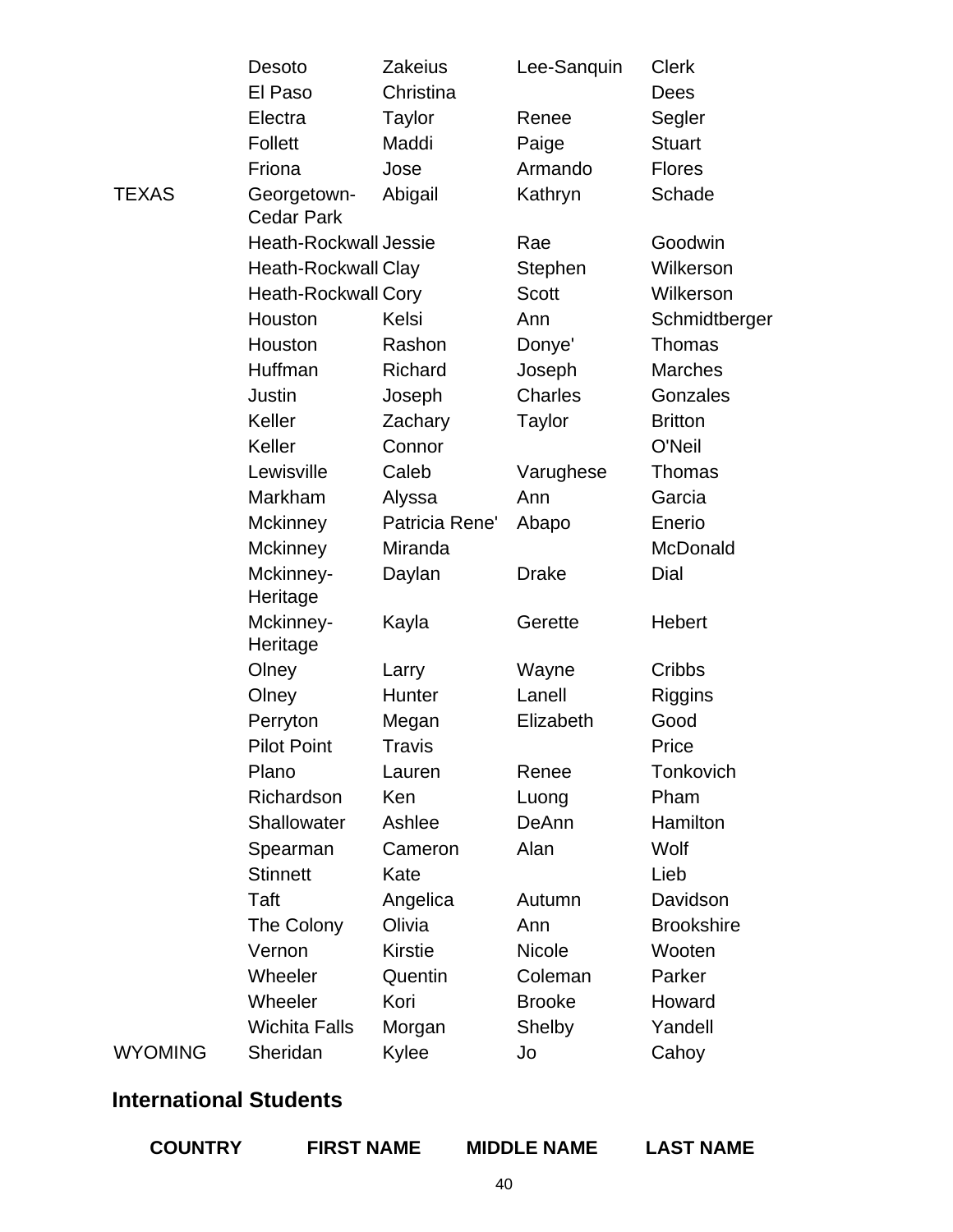| <b>AUSTRALIA</b>    | Joshua               | Ross       | Armstrong        |
|---------------------|----------------------|------------|------------------|
| <b>CANADA</b>       | Alexandra            | Andrea     | Daigle           |
|                     | Jacob                | Colter     | <b>Stemo</b>     |
| <b>CAMEROON</b>     | Tita                 | Abel       | Njoh             |
|                     | <b>Reine Sinthia</b> |            | Youmbi Yamdjeu   |
|                     | Clifford             | Ajume      | Yuyun            |
| <b>INDIA</b>        | Pratush Reddy        |            | Desi Reddy       |
| KOREA, SOUTH        | Haerim               |            | Jeong            |
| <b>MOROCCO</b>      | Mohamed Ihab         |            | Kamli            |
| <b>MEXICO</b>       | Ana                  | Laura      | Gomez Moreno     |
|                     | Rogelio              |            | Sanchez          |
| <b>NIGERIA</b>      | Titobiloluwa         | Olu        | Adeshina         |
|                     | Akinwale             | Akintunde  | Akintemi         |
|                     | Victor               | Oruchukwu  | Anim             |
|                     | Taiwo                | Ademayowa  | Ayodele          |
|                     | Efam                 |            | Emefiele-konyeri |
|                     | Mayowa               | Daniel     | Omoleye          |
|                     | Dominic              | Oche       | <b>Peters</b>    |
|                     | Andikan              | John       | Usanga           |
| <b>NEPAL</b>        | Sushant              |            | <b>Bhatta</b>    |
|                     | Indap                |            | Pun Magar        |
|                     | Aditi                |            | Shrestha         |
|                     | Alina                |            | Shrestha         |
| <b>SAUDI ARABIA</b> | Abulkhair            | Essam A.   | Aggad            |
|                     | Norah                | Ibrahim    | Al Atwah         |
|                     | Ahmed                |            | Al Eid           |
|                     | Hassan               | Salman     | Al Fadhl         |
|                     | Abdulaala            | Ahmed      | Al Muhsan        |
|                     | Zainab               | Ibrahim    | Al Qanber        |
|                     | Majid                | Mohmmed    | <b>Al Qriris</b> |
|                     | Abdullah             | Abdulaziz  | Albagshi         |
|                     | Omar                 | Mohammed   | Albar            |
|                     | Haitham              | Talal Y    | Aldarbi          |
|                     | <b>Basil</b>         | Ali        | Alessa           |
|                     | Abdulaziz            | Mohammed A | Alhedithy        |
|                     | <b>Hibah Ahmed</b>   | М.         | Aljohani         |
|                     | Jassim               | Ali        | Alkhalaf         |
|                     | Reemah               | Hadher     | Alkhaldi         |
|                     | Jafar                | Essa M     | Almashhad        |
|                     | Ali                  |            | Almashhad        |
|                     | Taibah               | Ahmad      | Almilad          |
|                     | Hassan               |            | Almusabeh        |
|                     | Ali                  |            | Almustafa        |
|                     |                      |            |                  |